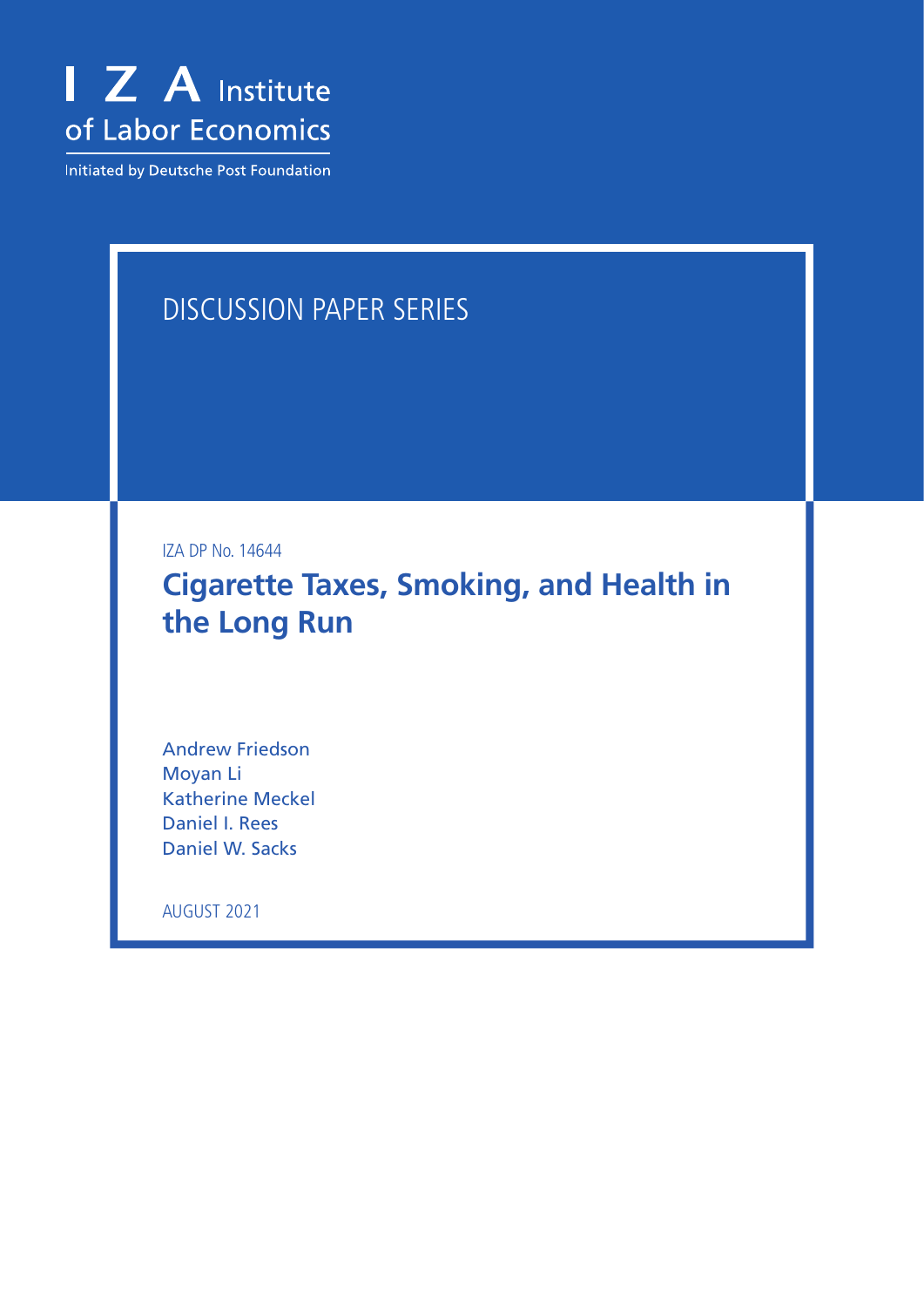

Initiated by Deutsche Post Foundation

## DISCUSSION PAPER SERIES

IZA DP No. 14644

## **Cigarette Taxes, Smoking, and Health in the Long Run**

## **Andrew Friedson**

*University of Colorado Denver*

**Moyan Li** *Indiana University*

## **Katherine Meckel**

*University of California San Diego, NBER and CESifo*

**Daniel I. Rees** *Universidad Carlos III de Madrid and IZA*

**Daniel W. Sacks** *Universidad Carlos III de Madrid*

AUGUST 2021

Any opinions expressed in this paper are those of the author(s) and not those of IZA. Research published in this series may include views on policy, but IZA takes no institutional policy positions. The IZA research network is committed to the IZA Guiding Principles of Research Integrity.

The IZA Institute of Labor Economics is an independent economic research institute that conducts research in labor economics and offers evidence-based policy advice on labor market issues. Supported by the Deutsche Post Foundation, IZA runs the world's largest network of economists, whose research aims to provide answers to the global labor market challenges of our time. Our key objective is to build bridges between academic research, policymakers and society.

IZA Discussion Papers often represent preliminary work and are circulated to encourage discussion. Citation of such a paper should account for its provisional character. A revised version may be available directly from the author.

ISSN: 2365-9793

**IZA – Institute of Labor Economics**

| Schaumburg-Lippe-Straße 5-9 | Phone: +49-228-3894-0       |             |
|-----------------------------|-----------------------------|-------------|
| 53113 Bonn, Germany         | Email: publications@iza.org | www.iza.org |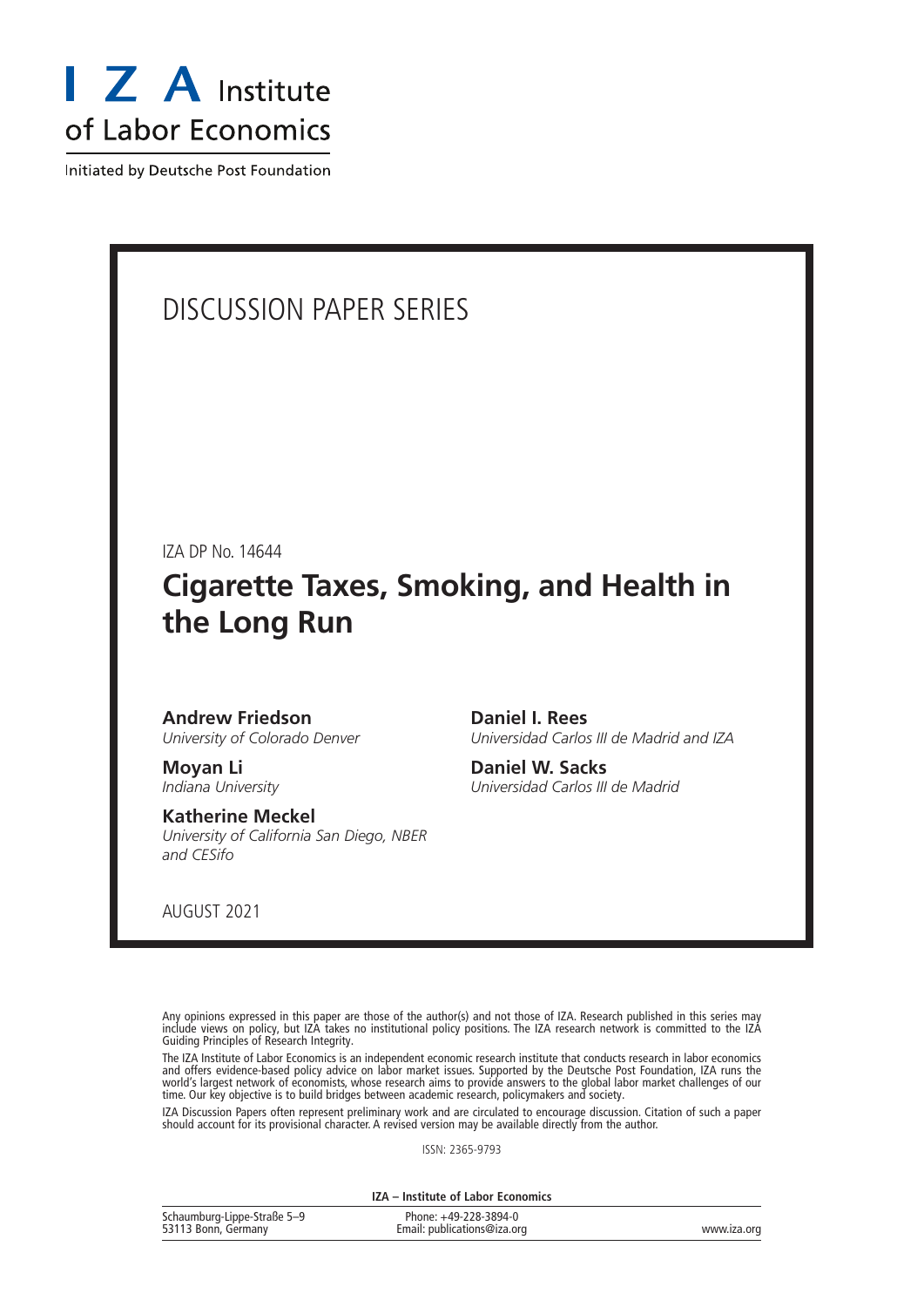## ABSTRACT

## **Cigarette Taxes, Smoking, and Health in the Long Run\***

Medical experts have argued forcefully that using cigarettes harms health, prompting the adoption of myriad anti-smoking policies. The association between smoking and mortality may, however, be driven by unobserved factors, making it difficult to discern the underlying long-term causal relationship. In this study, we explore the effects of cigarette taxes experienced as a teenager, which are arguably exogenous, on adult smoking participation and mortality. A one-dollar increase in teenage cigarette taxes is associated with an 8 percent reduction in adult smoking participation and a 6 percent reduction in mortality. Mortality effects are most pronounced for heart disease and lung cancer.

| <b>JEL Classification:</b> | H <sub>2</sub> , 110, 112           |  |
|----------------------------|-------------------------------------|--|
| Keywords:                  | smoking, cigarette taxes, mortality |  |

**Corresponding author:** Daniel I. Rees Universidad Carlos III de Madrid 28903 Getafe Madrid Spain E-mail: Daniel.Rees@ucdenver.edu

<sup>\*</sup> We are grateful to Katherine Bleakley, Senad Lekpak, and Katherine Rittenhouse for excellent research assistance and to Prashant Bharadwaj, Pietro Biroli, Kitt Carpenter, Julie Cullen, Janet Currie, Gordon Dahl, Michael Darden, Phil DeCicca, Brian Duncan, Alex Gelber, Michael Greenstone, Robert Kaestner, Ilyana Kuziemko, Catherine Maclean, and Michael Pesko for comments on earlier drafts. We thank seminar participants at ASHEcon, Arizona State University, Boston University, the 2019 Junior Health Economics Summit, LMU-CESifo, the Road Trip to Bloomington Health Economics Mini Conference, the Southern Economic Meetings, SoCCAM, UC Berkeley, and University of Michigan. This article combines and superseded two previous working papers: "Cigarette Taxes and Smoking in the Long Run" by Friedson and Rees, and "Long-Run Impacts of Cigarette Taxation on Health: Intended and Unintended Effects" by Meckel.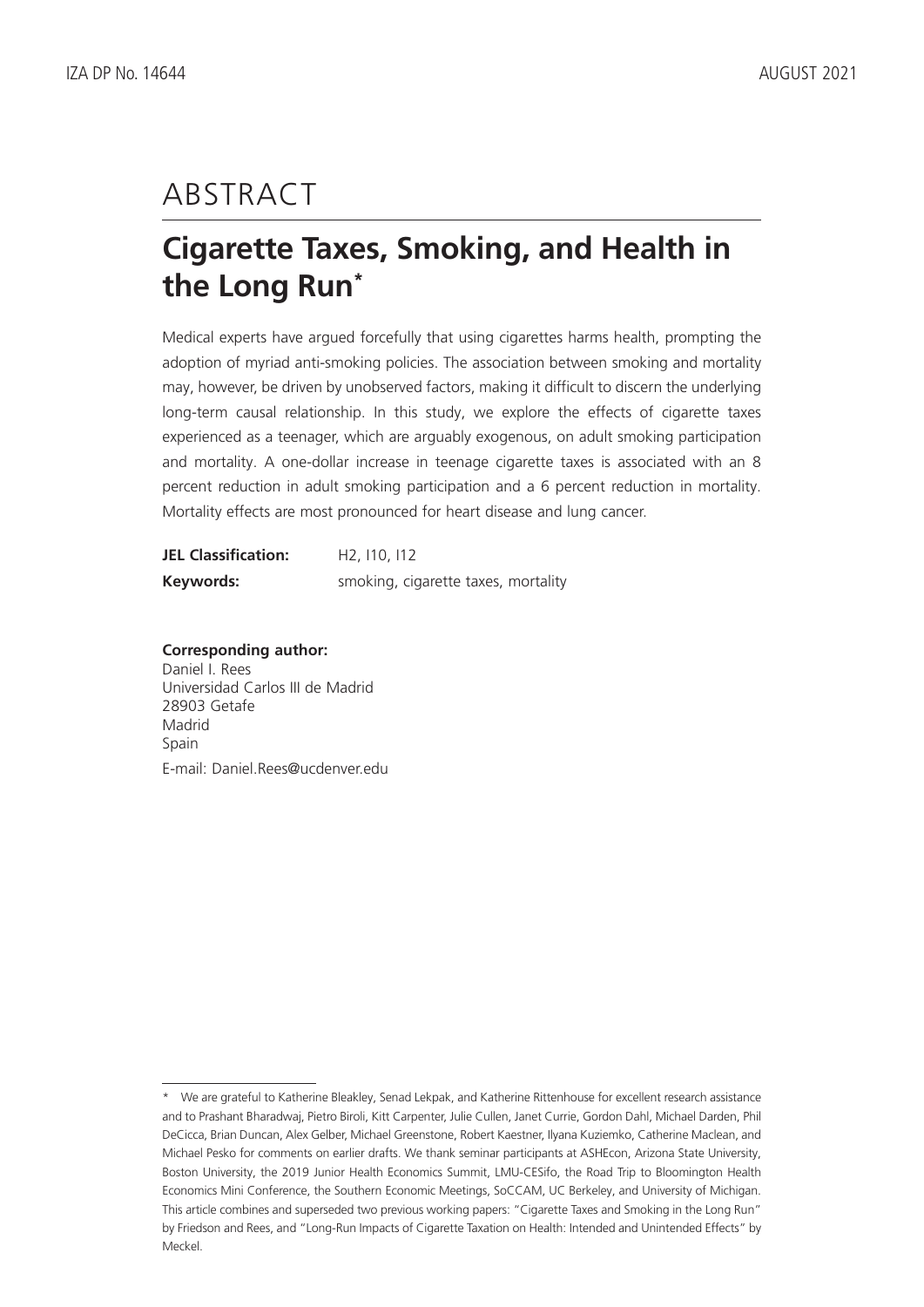### **1. Introduction**

In 1964, the Surgeon General's report warned Americans about possible health hazards of smoking cigarettes, including respiratory disease, cancer, and heart disease (Centers for Disease Control and Prevention 2014). Since then, policymakers around the world have aggressively pursued tobacco control efforts, despite the fact that much of the evidence on the long-term harms of smoking comes from correlational studies published in the medical literature that typically account for only a limited number of confounding factors such as age, sex, location, education, and occupation.

This reliance on correlational studies leaves open the possibility that the smokingmortality association is driven, at least in part, by selection on unobserved factors such as prudence, precaution, or a predisposition to other illness (Fang et al. 2007). Indeed, smoking initiation is associated with indicators of poor health (Adda and Lechene 2013), and recent estimates from structural dynamic models suggest that unobserved health is an important correlate of smoking decisions (Darden 2017; Darden et al. 2018).

In this paper, we combine data from several sources to estimate the long-run effects of cigarette taxes experienced as a teenager on smoking and mortality. We focus on cigarette taxes experienced as a teenager for two reasons. First, teenage smoking is particularly sensitive to cigarette taxes, especially among the cohorts for whom we can observe mortality (Carpenter and Cook 2008; Lillard et al. 2013; Hansen et al. 2017).<sup>1</sup> Second, most smokers take up the habit before reaching the age of 20 (Lillard et al. 2013; Holford et al. 2014), and teenage smoking is strongly correlated with smoking later in life (Chassin et al. 1996; Gruber 2001; Glied 2002;

 $<sup>1</sup>$  A large literature provides evidence that, while cigarette taxes in adulthood reduce adult smoking, the</sup> magnitude of this effect is small, with most studies producing elasticities in the range of -0.1 to -0.3 (DeCicca and McLeod 2008; Callison and Kaestner 2014; DeCicca et al. 2020).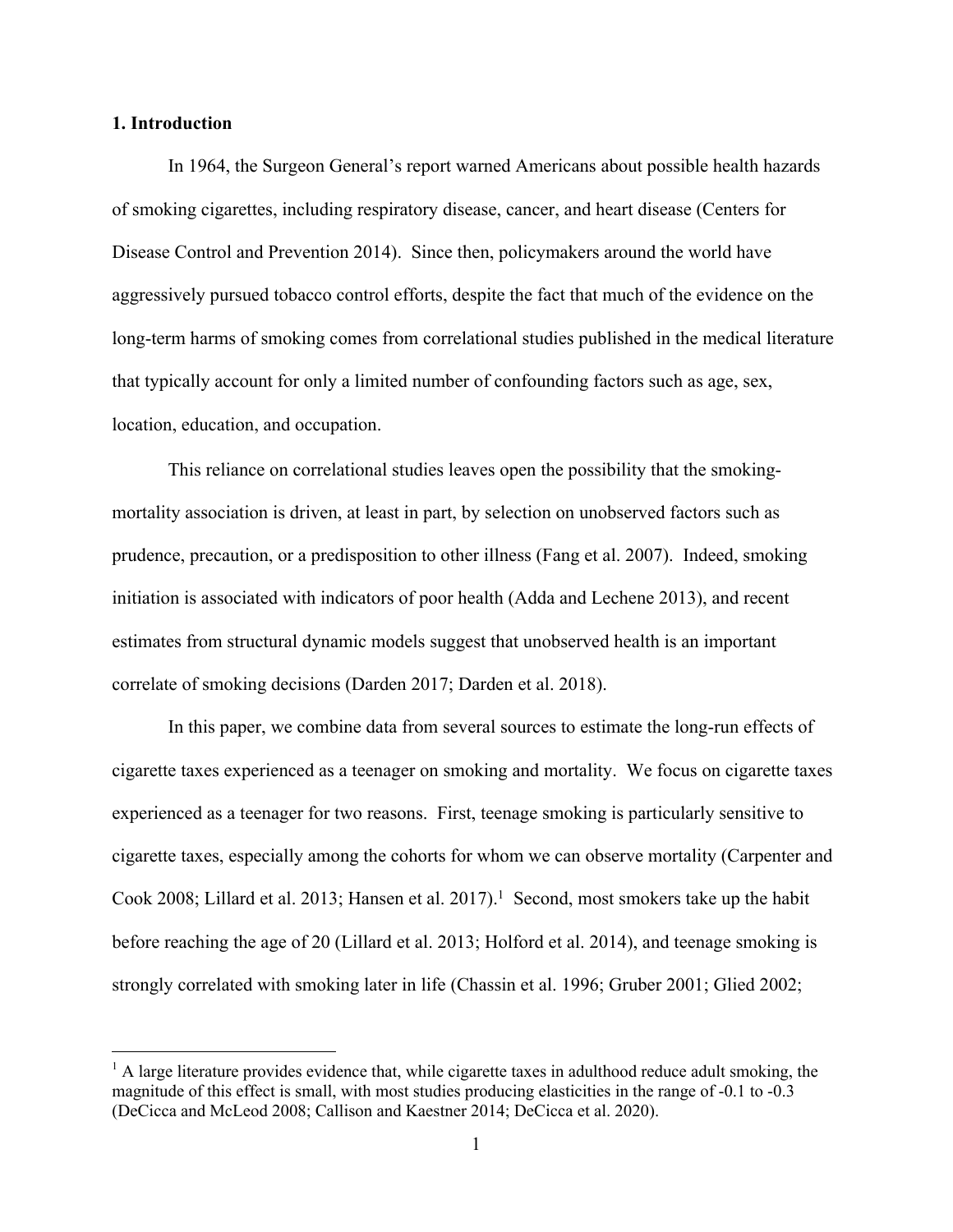Gilleskie and Strumpf 2005), suggesting that cigarette taxes experienced as a teenager are a plausibly exogenous source of variation in lifetime smoking.

Our analysis begins by exploring the effect of teenage cigarette taxes on adult smoking. We combine data from the Tobacco Use Supplement to the Current Population Survey (TUS-CPS) with annual state cigarette tax rates from 1957 to the present. We regress adult smoking participation on teenage taxes, controlling for state fixed effects, age-specific cohort effects, state-specific linear time trends, and adult-dated policy variables (including state cigarette taxes). The identifying assumption is that changes in cigarette taxes are unrelated to pre-existing trends in smoking and mortality. The results suggest that adult smoking is sensitive to taxes experienced as a teenager: specifically, a one-dollar increase in teenage taxes reduces adult smoking by 1.8 percentage points on a base of 23 percent. While a large literature has investigated the sensitivity of teenage and adult smoking to the contemporaneous taxes on cigarettes, our study is among the first to explore longer-run effects.

To measure how this reduction in adult smoking translates into health, we combine the historical data on cigarette taxes with the universe of death certificates in the U.S. from 1990 to 2018. These data include detailed information on cause of death, allowing us to identify mortality that is likely related to smoking. Using the same empirical approach as described above, we find that a one-dollar increase in cigarette taxes experienced as a teenager reduces adult mortality by 24 per 100,000 population, a decrease of 6 percent. This reduction is driven by men (whose smoking behavior exhibited greater tax sensitivity), and three-quarters of the estimated effect comes from reductions in illnesses that are known to be caused by smoking cigarettes, including diabetes and specific types of heart disease, cancer, and respiratory disease. In support of our identifying assumption, we show that teenage cigarette taxes are not

2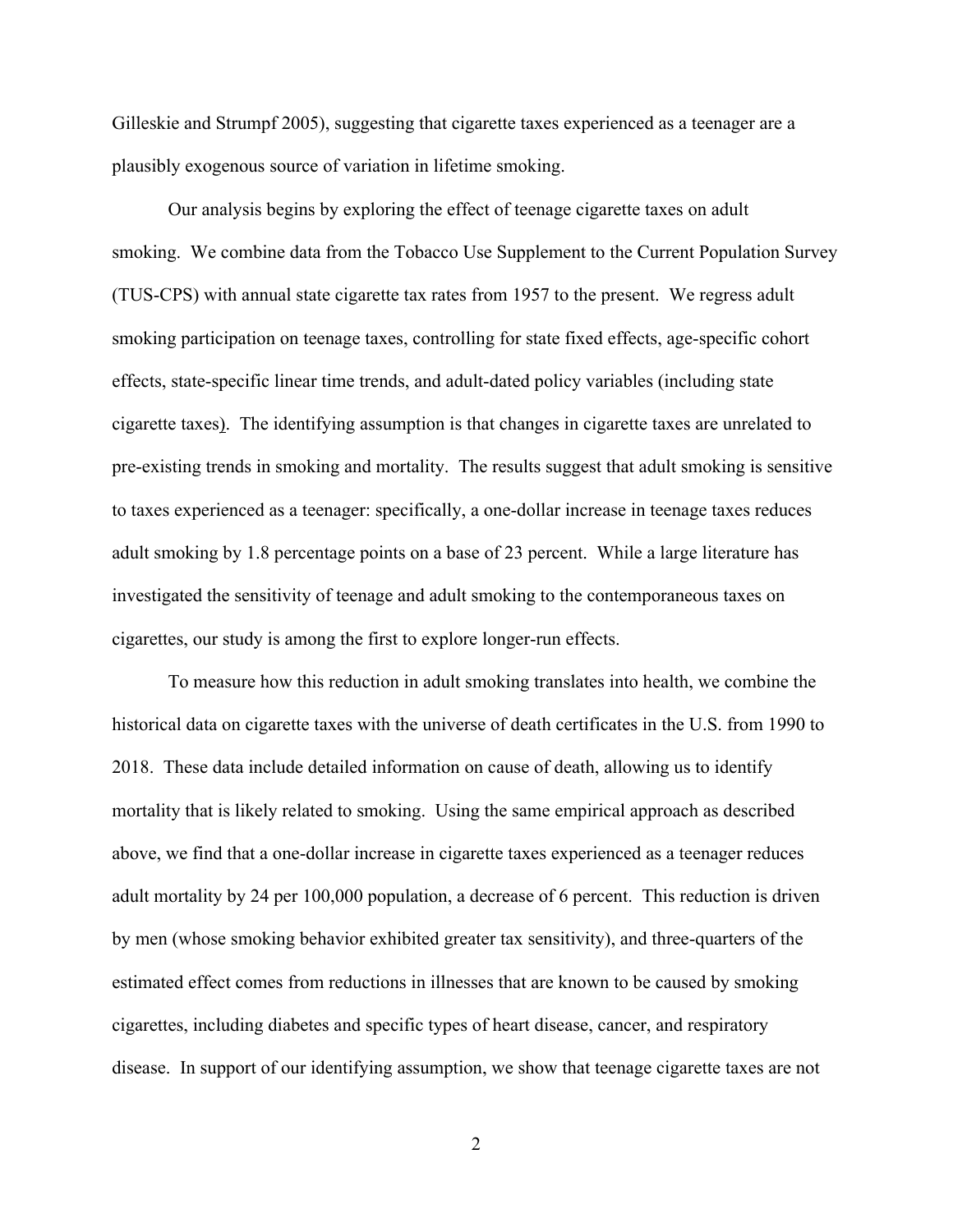associated with accidental deaths or homicides, suggesting that their estimated effects on smoking-related illnesses are not driven by underlying trends in risky behavior. Our results suggest that cigarette tax increases over the course of the  $20<sup>th</sup>$  century produced long-lasting reductions in adult smoking and mortality. More broadly, they provide support for the notion that efforts to reduce teenage smoking—through cigarette taxes, raising the minimum legal purchase age, or other mechanisms—will yield lifelong health benefits.

The remainder of this paper proceeds as follows. In the next section, we situate our results in the context of the literature on smoking, taxes, and mortality. In Section 3 we describe the smoking, mortality, and tax data. Section 4 explains the empirical methods employed, Section 5 reports our results, and Section 6 concludes.

### **2. Background and Contribution**

The consensus view is that cigarette smoking causes lung cancer, heart disease, and a host of other serious ailments. Emerging in the late 1950s and early 1960s, the consensus view was famously summarized by the U.S. Surgeon General's Report of 1964.<sup>2</sup> Based on the results of case-control and prospective studies—as well as results from laboratory and clinical studies such as autopsies and animal experiments—cancer societies, medical associations, and national task forces around the world reached similar conclusions (Bayne-Jones. 1964).

Early evidence on the risks of smoking came from case-control studies showing smoking rates were higher among patients with lung cancer than among controls with other cancers (e.g., Doll and Hill 1950). Subsequent evidence came from prospective studies, which surveyed large samples of (typically) men about their smoking history, and then measured mortality in the

<sup>&</sup>lt;sup>2</sup>The Surgeon General's Report of 1964 concluded that "cigarette smoking contributes substantially to mortality from certain specific diseases and to the overall death rate" (Bayne-Jones, 1964, p. 31).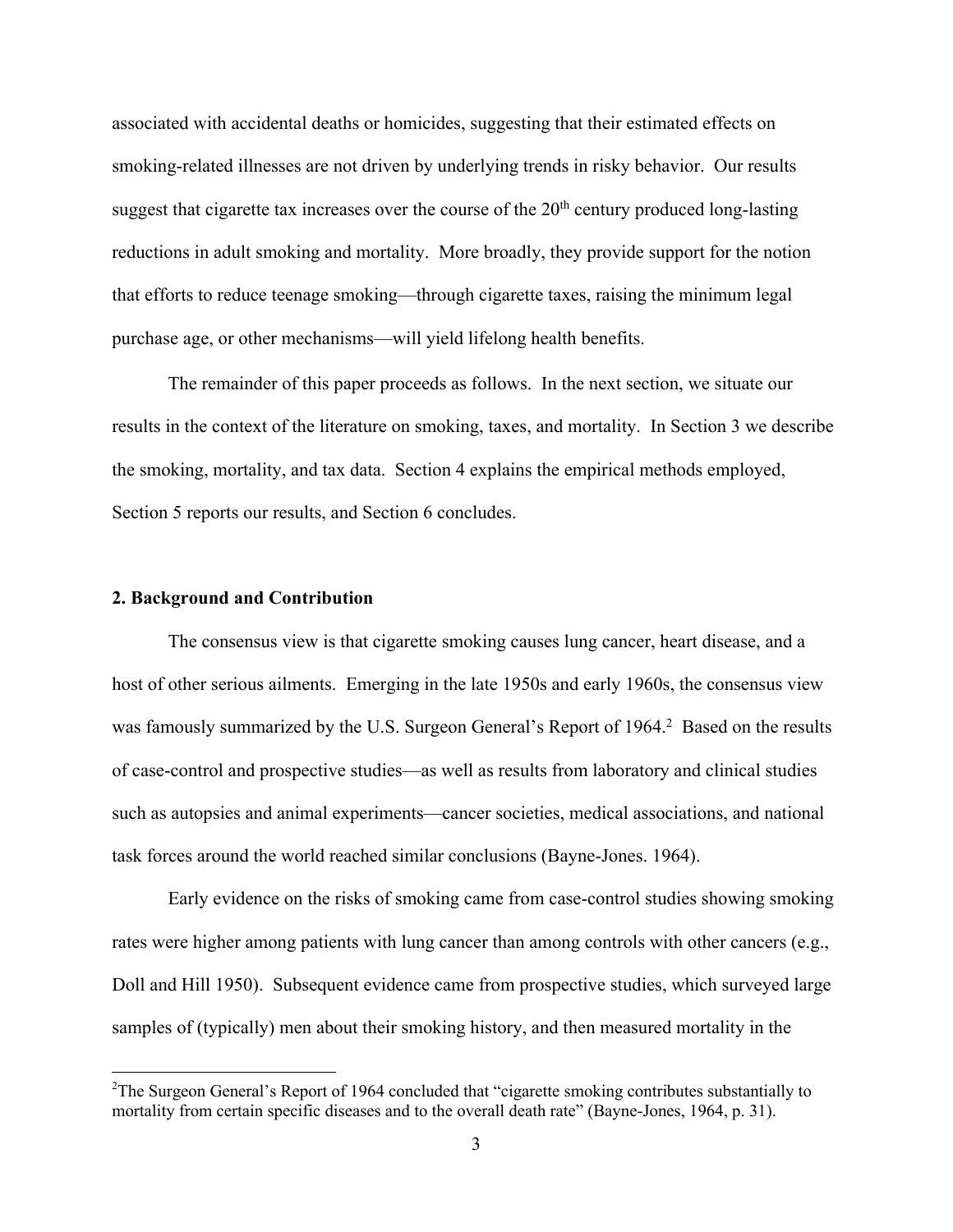following years or decades. Often-cited examples of prospective studies include Doll and Hill (1954, 1964), Hammond and Horn (1958), and Doll et al. (2004), all of which conditioned on age, sex, and occupation, but did not account for selection on unobservables.<sup>3</sup> More recent work (Jha et al. 2013; Pirie et al. 2013; Carter et al. 2015) has taken a similar empirical approach, adjusting for a limited number of factors such as age, sex, alcoholism and adiposity, but not taking into account the influence of difficult-to-measure factors at the individual level, including prudence, precaution, and any predisposition to other illnesses. We might expect these difficultto-measure factors to be correlated with smoking because of what Fang et al. (2007) termed the "Mickey Mantle Effect": individuals who expect to die at a young age could behave recklessly in other aspects of their lives. <sup>4</sup> The Mickey Mantle Effect may have been especially pronounced for smokers in the second half of the  $20<sup>th</sup>$  century, who were likely to have been aware of the health risks associated with smoking (Khwaja et al. 2009).

One promising method of controlling for the influence of unobservables is to exploit arguably exogenous changes in policy. In this study, our focus is on exposure to cigarette taxes during adolescence, when most smokers initiate (Lillard et al. 2013; Holford et al. 2014). As noted in the introduction, prior work suggests that teenagers are particularly sensitive to cigarette prices, which may be because they are not yet addicted and are not earning as much as adults.<sup>5</sup>

<sup>&</sup>lt;sup>3</sup> Indeed, the literature recognized (but did not attempt to solve) the problem of selection on unobservables—in particular, the concern that people with high mortality expectations might be more likely to start smoking or less likely to give it up. Comparing smokers to people who had recently quit, Doll and Hill (1964, p. 1402) wrote, "a man who suspects that he has developed a fatal disease is unlikely to quit smoking; therefore men who have recently given it up may form a relatively healthy group."

<sup>&</sup>lt;sup>4</sup> Mickey Mantle was an all-star baseball player whose career was derailed by injury and alcoholism. He died of cancer at 63 after experiencing liver failure. Mantle "explained his reckless behavior by noting he never expected to live past his early 40s, as most males on his father's side died young due to Hodgkin's disease" (Fang et al. 2007, p. 53-54).

 $<sup>5</sup>$  Hansen et al. (2017) provide evidence that more recent cigarette tax increases have done little to</sup> discourage youth from smoking.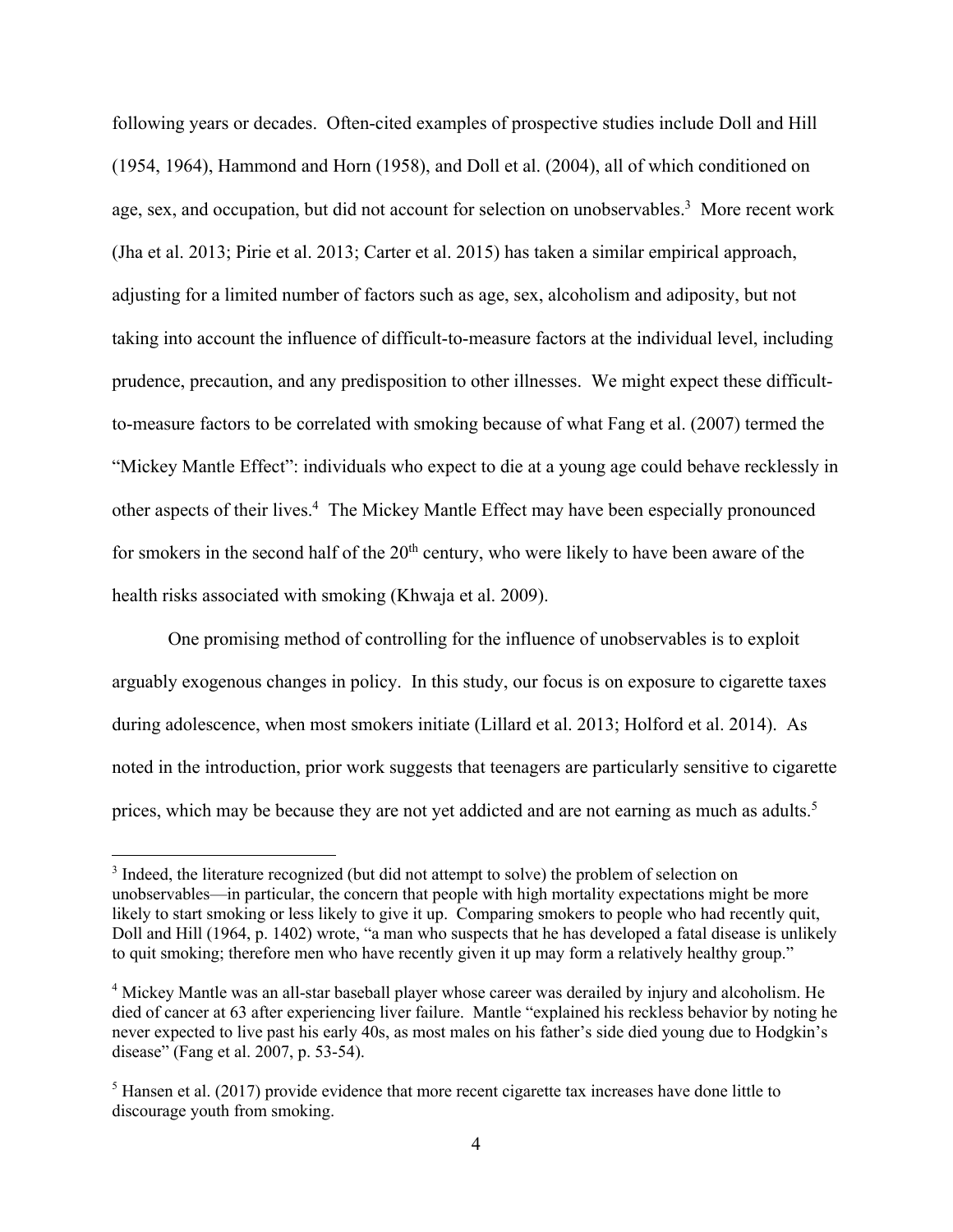The fact that teenage and adult smoking are so highly correlated (Paavola et al. 1996) suggests that understanding the long-run causal effects of exposure to cigarette taxes early in life is key to estimating the welfare impacts of anti-smoking legislation.<sup>6</sup>

There is a paucity of evidence on the relationship between cigarette taxes and long-run smoking behaviors. Most previous studies have focused on documenting contemporaneous effects. Their results suggest that, unlike teenagers, adults are not particularly responsive to changes in cigarette prices and taxes (DeCicca et al. 2020, pp. 41-43). For example, using data from the Tobacco Use Supplement to the Current Population Survey for the period 1995-2007, Callison and Kaestner (2014) found that a 10 percent increase in the cigarette tax is associated with a 0.2 to 0.4 percent decrease in smoking participation among adults ages 35-54. DeCicca et al. (2020) conclude that most studies estimate price elasticities of adult smoking participation between -0.1 and -0.3.

Teenagers appear to be more responsive to changes in cigarette prices and taxes. Using data on U.S. high school students from the Youth Risk Behavior Surveys (YRBS), Hansen et al. (2017) found that a one-dollar increase in the cigarette tax was associated with a contemporaneous reduction in the probability of smoking of .031, or 12 percent relative to the mean. Carpenter and Cook (2008), who also used data on U.S. high school students from the YRBS, found that the contemporaneous relationship between taxes and participation (i.e.,  $\frac{\partial Pr(Smoke=1)}{\partial Tax}$ ) ranged from -.027 to -.059. Using data from the Panel Study of Income

Dynamics, Lillard, Molloy, and Sfekas (2013) found that a one-dollar increase in the cigarette

<sup>6</sup> Gruber and Kőszegi (2004) and O'Donoghue and Rabin (2006) noted that welfare calculations for "sin taxes" such as tobacco taxes are not straightforward if individuals have time-inconsistent preferences.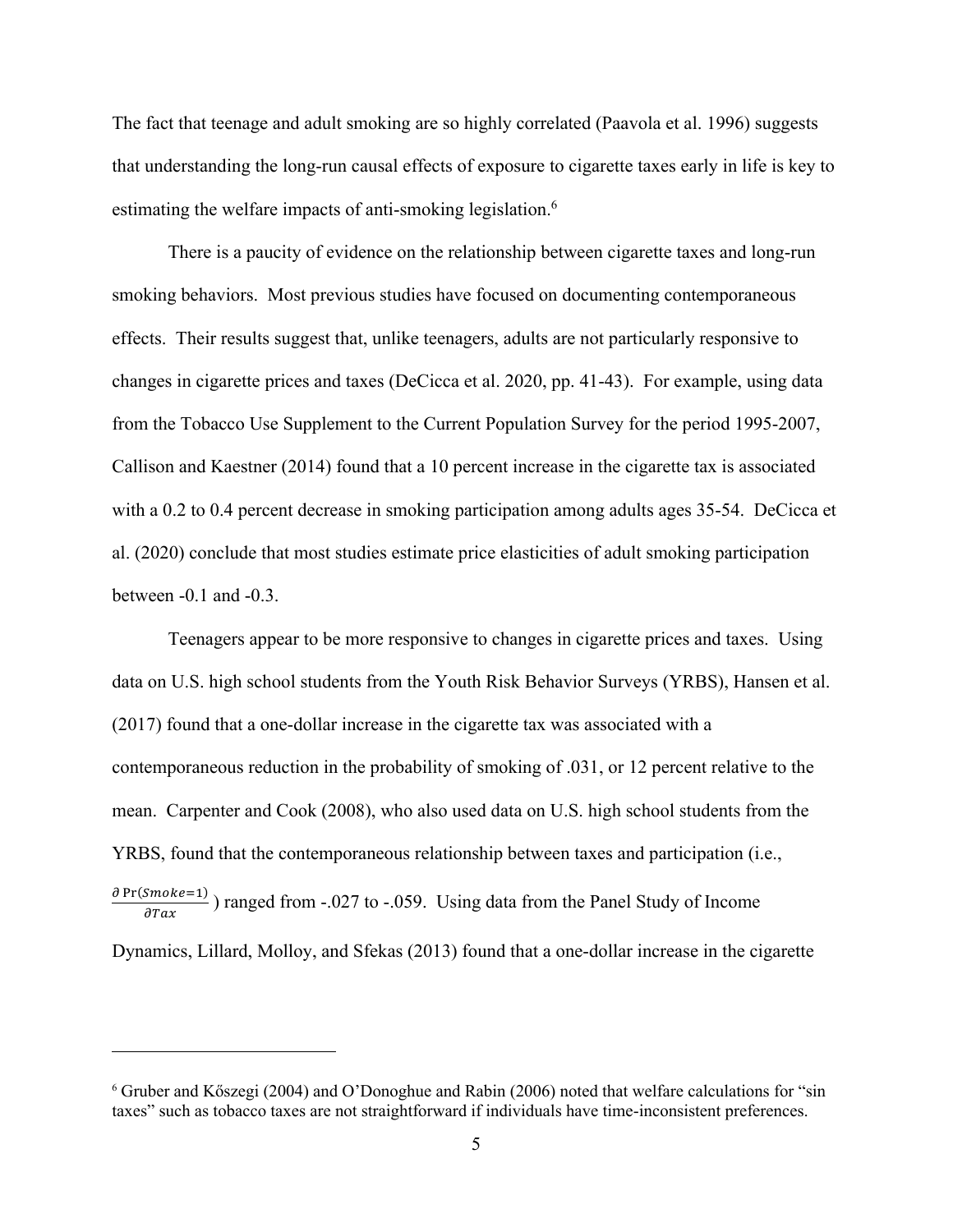tax was associated with a .031 reduction in the probability that 13- through 17-year-olds smoked regularly.

Only two previous studies have estimated the long-run association between cigarette taxes and smoking (Gruber and Zinman, 2001; Glied 2002). Gruber and Zinman (2001) used data from birth certificates to estimate the association between teenage cigarette taxes and smoking during pregnancy, adjusting for cohort and state fixed effects. These authors found small negative effects on smoking, which is perhaps unsurprising given that women are advised against smoking during pregnancy (so those who do may be particularly price-inelastic).<sup>7</sup> Using data from the 1979 National Longitudinal Survey of Youth, Glied (2002) found that taxes at age 14 were not predictive of smoking at age 39. Glied's empirical design differed from ours in that she did not adjust for state-specific fixed effects and was, as a consequence, unable to account for the effects of potentially persistent state-level unobservables such as anti-smoking sentiment.<sup>8</sup>

Our analysis also builds upon previous work by Moore (1996) and Bowser, Canning and Okunogbe (2016), who studied the contemporaneous (or near-contemporaneous) effects of cigarette taxes on state-level mortality rates. Moore (1996) found that increases in state cigarette taxes led to an almost immediate reduction in adult mortality from heart disease and respiratory cancers, holding constant deaths from other causes. However, because smoking may crowd-out (or crowd-in) other causes of death, this association is difficult to interpret. Bowser, Canning

 $<sup>7</sup>$  See also recent efforts to estimate the effects of anti-smoking legislation on various birth outcomes</sup> (Evans and Ringel 2001; Lien and Evans 2005; Simon 2012; Bharadwaj et al. 2014). For example, Bharadwaj et al. (2014) found that the introduction of smoking bans in restaurants and bars led to reductions in maternal smoking and improved infant health. Simon (2012) found that in-utero exposure to higher cigarette taxes led to improvements in health during childhood.

<sup>&</sup>lt;sup>8</sup> See also Auld and Zarrabi (2015). Using data from the Canadian Community Health Survey, Auld and Zarrabi (2015) found that exposure to higher cigarette prices in adolescence was associated with a reduced likelihood of smoking as an adult. These authors did not, however, observe cigarette taxes, which are plausibly more exogenous to local factors than prices (Gruber and Frakes 2006).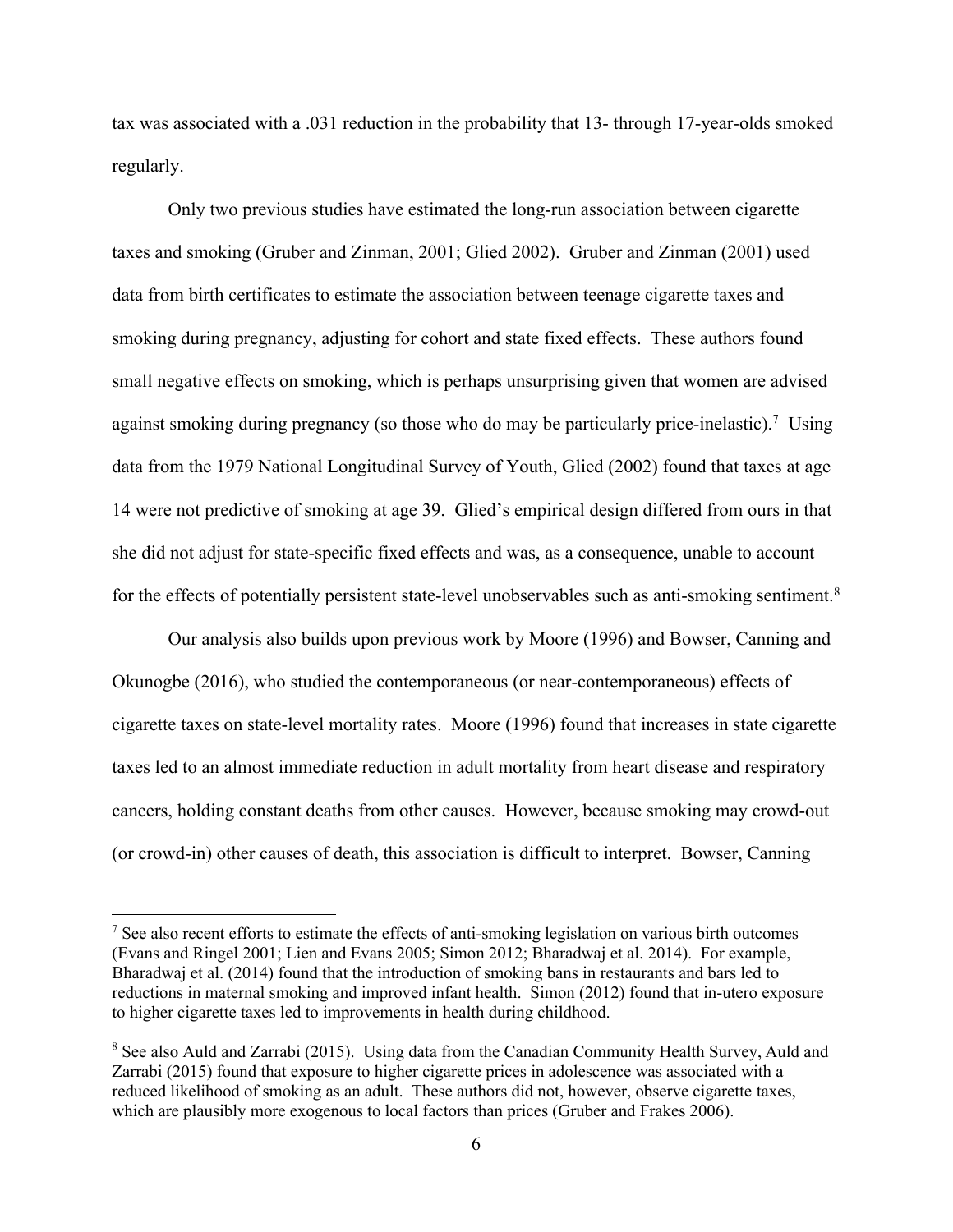and Okunogbe (2016) found a strong, negative association between cigarette taxes and adult mortality, suggesting the importance of controlling for contemporaneous cigarette taxes (i.e., cigarette taxes experienced during adulthood) when attempting to gauge the long-run effects of cigarette taxes experienced as a teenager.

Finally, our analysis complements the seminal work of Darden (2017) and Darden et al. (2018). These authors estimated dynamic, stochastic models of smoking behaviors and health over the life cycle using data from the Framingham Heart Study, which followed the lives of approximately 5,000 individuals starting in 1948 and collected rich information on health behaviors and outcomes. Darden (2017) found compelling evidence of selection: smoking at age 30 is highly correlated with the unobserved component of health. Darden et al. (2018) found that controlling for this unobserved heterogeneity is important: models that do not control for unobserved heterogeneity imply that smoking reduces life expectancy by 10 years, but models that do control for it yield an estimated effect only half as large. Our contribution is to provide direct evidence on the causal path from lifelong smoking to health by estimating the effects of cigarette taxes experienced as a teenager on adult smoking and mortality.

## **3. Data**

### **3.1. The Tobacco Use Supplement to the Current Population Survey**

We measure smoking participation using data from the Tobacco Use Supplement to the Current Population Survey (TUS-CPS), a National Cancer Institute-sponsored cross-sectional survey, administered every 3-4 years since 1992-1993 as a part of the Current Population Survey. It collects nationally representative data from U.S. adults and can be used to monitor smoking trends and assess the effectiveness of tobacco-related policies and programs. Each wave of the TUS-CPS includes information on approximately 240,000 respondents.

7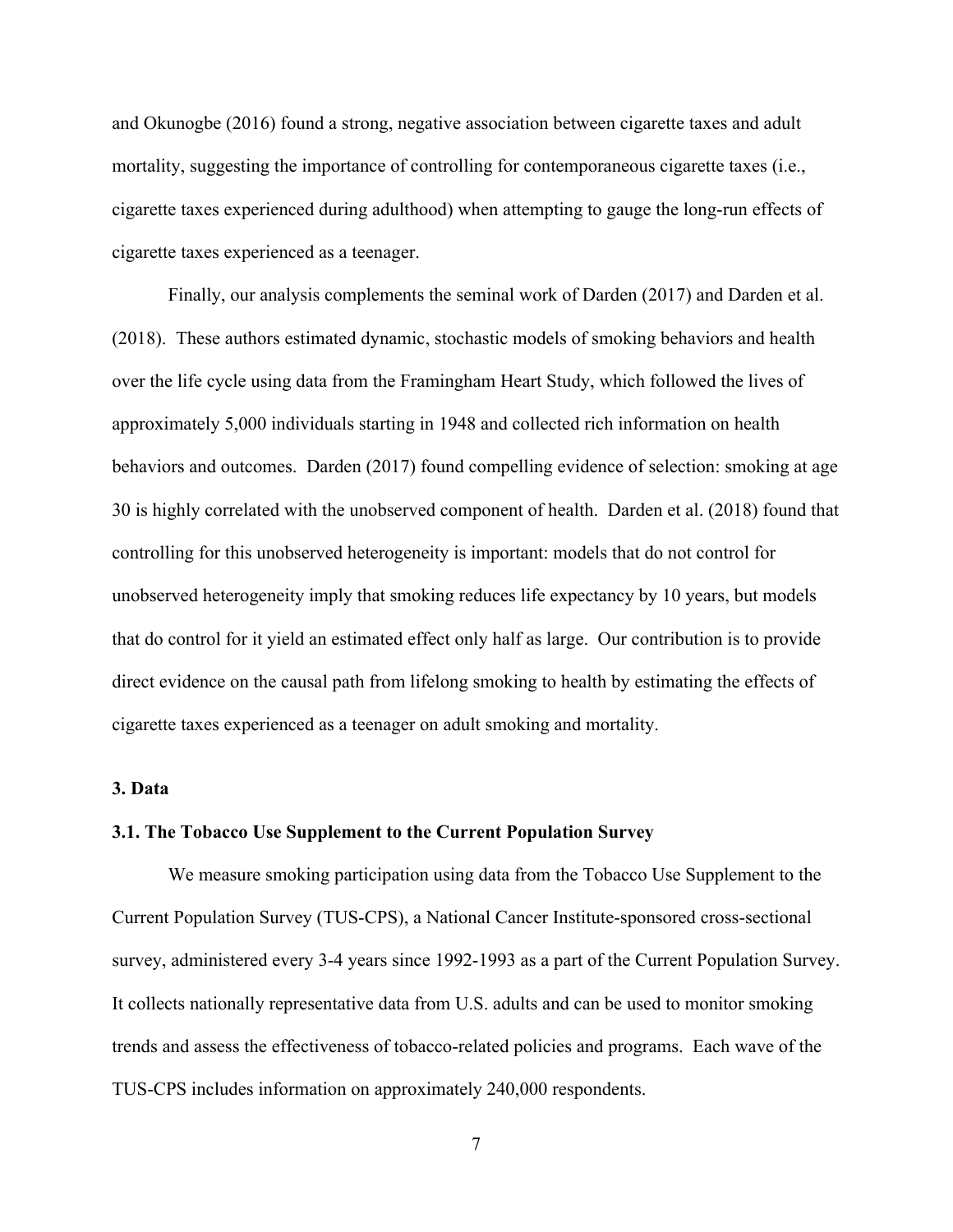Several steps were taken to obtain the analytic sample. Because our interest is in estimating the effects of cigarette taxes experienced as a teenager on adult smoking participation, we restrict our analysis to TUS-CPS respondents ages 20 and older. Respondents residing outside the 50 states and the District of Columbia were excluded from the analysis due to a lack of information on cigarette taxes. In addition, we limit the TUS-CPS to U.S.-born respondents because we cannot accurately measure teenage taxes for foreign-born residents, a majority of whom migrated to the United States as adults (Camarote and Zeigler 2019). Finally, the sample is restricted to observations with non-missing smoking measures and covariates, effectively limiting it to respondents born in 1943 or later because our covariates include state unemployment rates experienced as a teenager (ages 14-17), which are unavailable before 1957. Our sample consists of 1,060,693 observations from the TUS-CPS covering the period 1992- 2018. Summary statistics are reported in Panel A of Table 1.

### **3.2. U.S. death certificates**

To measure the long-run effects of cigarette taxes on mortality, we use microdata consisting of the universe of death certificates for the U.S. These data were obtained from the Division of Vital Statistics (DVS) at the National Center for Health Statistics (NCHS) and cover the years 1990-2018. Our focus is on these years because the 1990 Census is used to denominate death rates and because the U.S. standard death certificate was revised in 1989 (Hetzel, 1997). Death certificates include information on age at death, sex, and state of birth.<sup>9</sup> Following Gruber and Zinman (2001), we use state of birth to proxy for state of residence during adolescence.

<sup>&</sup>lt;sup>9</sup> Mortality records for the period 1990-2004 are available publicly and can be downloaded from this link: https:

<sup>//</sup>www.cdc.gov/nchs/data access/vitalstatsonline.htm. From 2005 onward, state of birth is not available in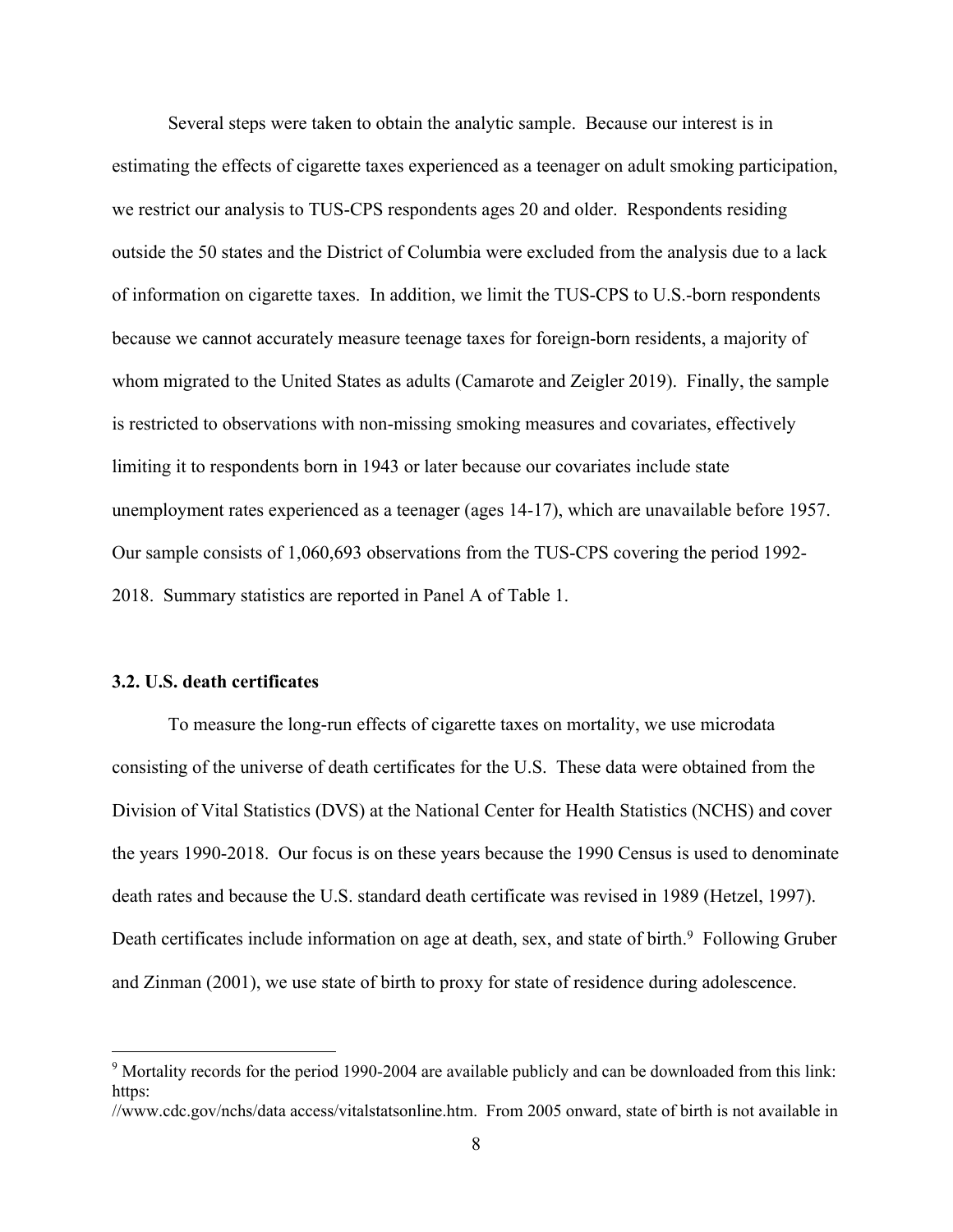Death certificates also give an underlying cause of death, indicated by an International Classification of Disease (ICD) code.10 We use the ICD code to identify diseases that are known to be caused by smoking cigarettes, following the Centers for Disease Control's method of calculating "smoking-attributable mortality" (CDC 2014, Lariscy 2019). These diseases include specific types of cancer (e.g., lung cancer, esophageal cancer, and stomach cancer), respiratory disease, and heart disease, as well as diabetes.<sup>11</sup> Appendix A lists the ICD codes corresponding to these diseases. These diseases are those for which the CDC determines that there is sufficient evidence, drawn from a literature review of medical studies, to infer a causal link between smoking cigarettes and the specified disease.<sup>12</sup> Our definition of "smoking-related mortality" therefore excludes deaths caused by diseases that may be linked to smoking but for which there is a limited evidence base.<sup>13</sup> In addition, it excludes deaths that are indirectly caused by

the public-use data. Researchers can obtain a restricted-use version of the death certificate data that contain state of birth by submitting an application to the National Vital Statistics System at the National Center for Health Statistics, found here: https://www.cdc.gov/nchs/nvss/nvss-restricted-data.htm.

<sup>&</sup>lt;sup>10</sup> For years 1990-1998, ICD-9 codes are provided. Starting in 1999, ICD-10 codes are provided.

 $11$  While the death certificate includes an indicator for whether tobacco use contributed to death, it is inconsistently reported. Some states do not require reporting during our sample period and the variable is missing for a large share of observations in states that do. Deaths included in our smoking-related category may therefore be caused by factors unrelated to smoking (e.g., diet may contribute to deaths due to heart disease). Using data from 2005 to 2009, the CDC estimates that 33 percent of deaths due to the causes used to define "smoking-related" are directly attributable to smoking (49 percent of cancer deaths, 82 percent of lung cancer deaths, 62 percent of respiratory diseases, and 20 percent of heart disease and diabetes deaths).

<sup>12</sup> Specifically, to calculate "smoking-attributable mortality," the CDC takes the following steps. First, they identify all deaths in the mortality records due to diseases known to be caused by smoking (as we do). Then, they multiply the mortality counts for each disease category by a risk ratio equal to the share of those deaths thought to be caused by smoking (as opposed to other factors, such as diet). Examples of these risk ratios are given in Footnote 11. Finally, they add up the resulting sums of "smokingattributable" deaths across disease categories. To differentiate from this method, we call our category of deaths linked to smoking "smoking-related mortality."

 $13$  In fact, the CDC also publishes a separate list of "associated diseases" for which the evidence is "suggestive of" a causal link with smoking.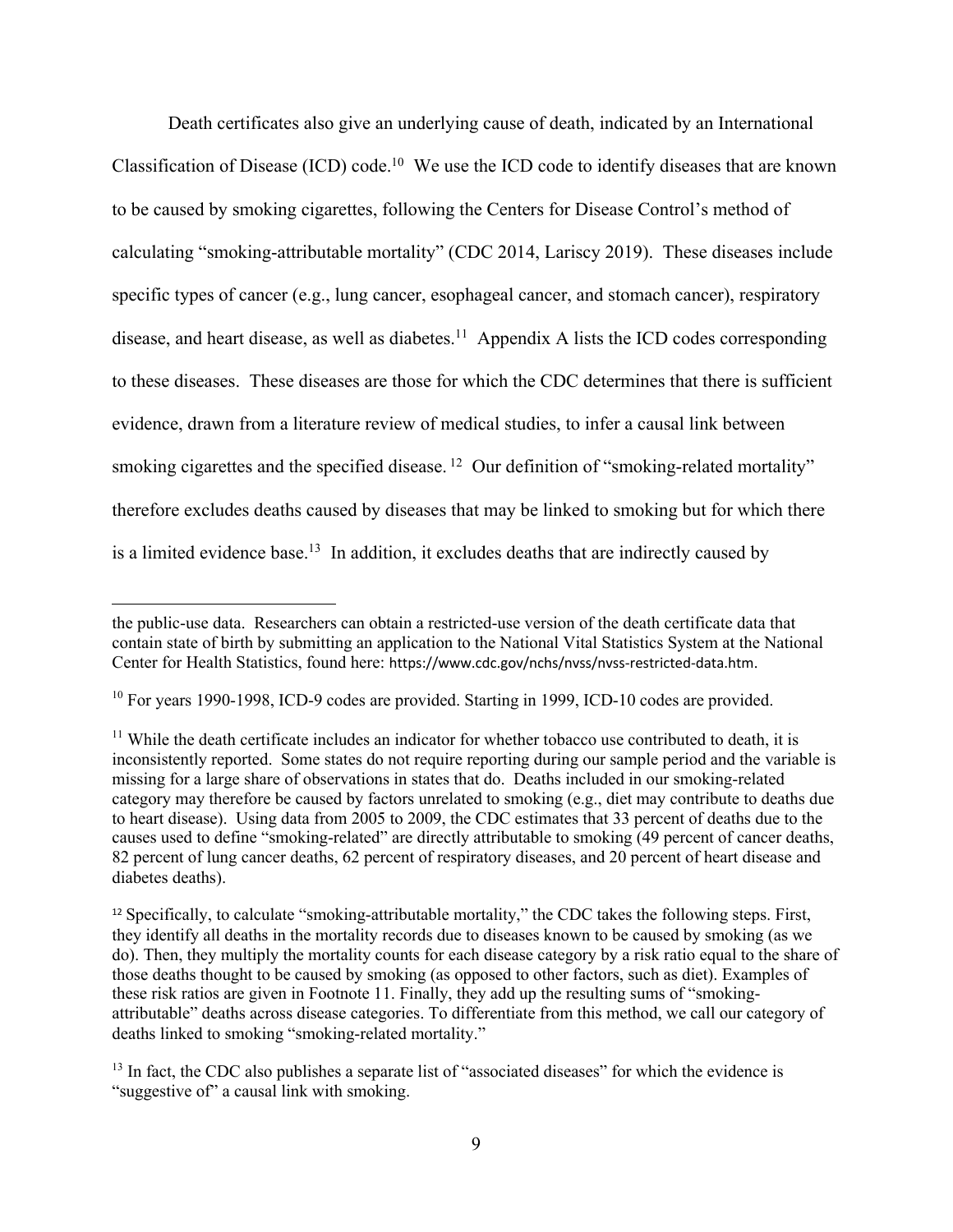smoking. For example, smoking is known to be a leading cause of home fires, which may be fatal (FEMA 2012).<sup>14</sup>

For the purpose of conducting placebo exercises, we also created a category of deaths caused by external forces unlikely to have been smoking-related. Specifically, this category is composed of homicides and accidental deaths (except for those due to fire and flames, which may be caused by cigarettes). Appendix A lists the ICD codes that correspond to these categories, which follow definitions used by the NCHS. Thus, our category of placebo deaths excludes those directly due to the adverse health effects of smoking, although it should be noted that we cannot rule out indirect effects of smoking on some of our placebo causes. For example, the adverse health effects of smoking could increase the likelihood of accidental death due to falling.<sup>15</sup>

The death certificate data are used to produce mortality counts for adults at least 20 years of age (and born in 1943 or later) at the birth-state by birth-year by death-year level. In some specifications, we examine sex-specific effects by disaggregating to sex-specific cells. To convert these death counts into per-capita mortality rates, we calculate the population in year 1990 at the birth-state by cohort level using the 5% sample from the 1990 Census (which includes information on state of birth) and then age forward these estimates to cover the period

<sup>&</sup>lt;sup>14</sup> Finally, smoking cigarettes could lead to other forms of risky behavior that could elevate mortality risk. For example, there is evidence to suggest that cigarettes serve as a complement to alcohol (Decker and Schwartz 2000; Tauchmann et al. 2013). In addition, smoking has been shown to increase the severity of certain underlying conditions, either directly or by interfering with treatment. For example, nicotine can promote tumor growth in cancer patients (CDC 2014). Thus, it is important for us to consider both smoking-attributable mortality and all-cause mortality to gauge the full effect of smoking on long-run mortality.

<sup>&</sup>lt;sup>15</sup> To take another example, it is possible that the act of smoking encourages other types of risky behavior, leading to more fatal accidents. As mentioned above, evidence that alcohol and cigarettes are complements comes from Decker and Schwartz (2000) and Tauchmann et al. (2013).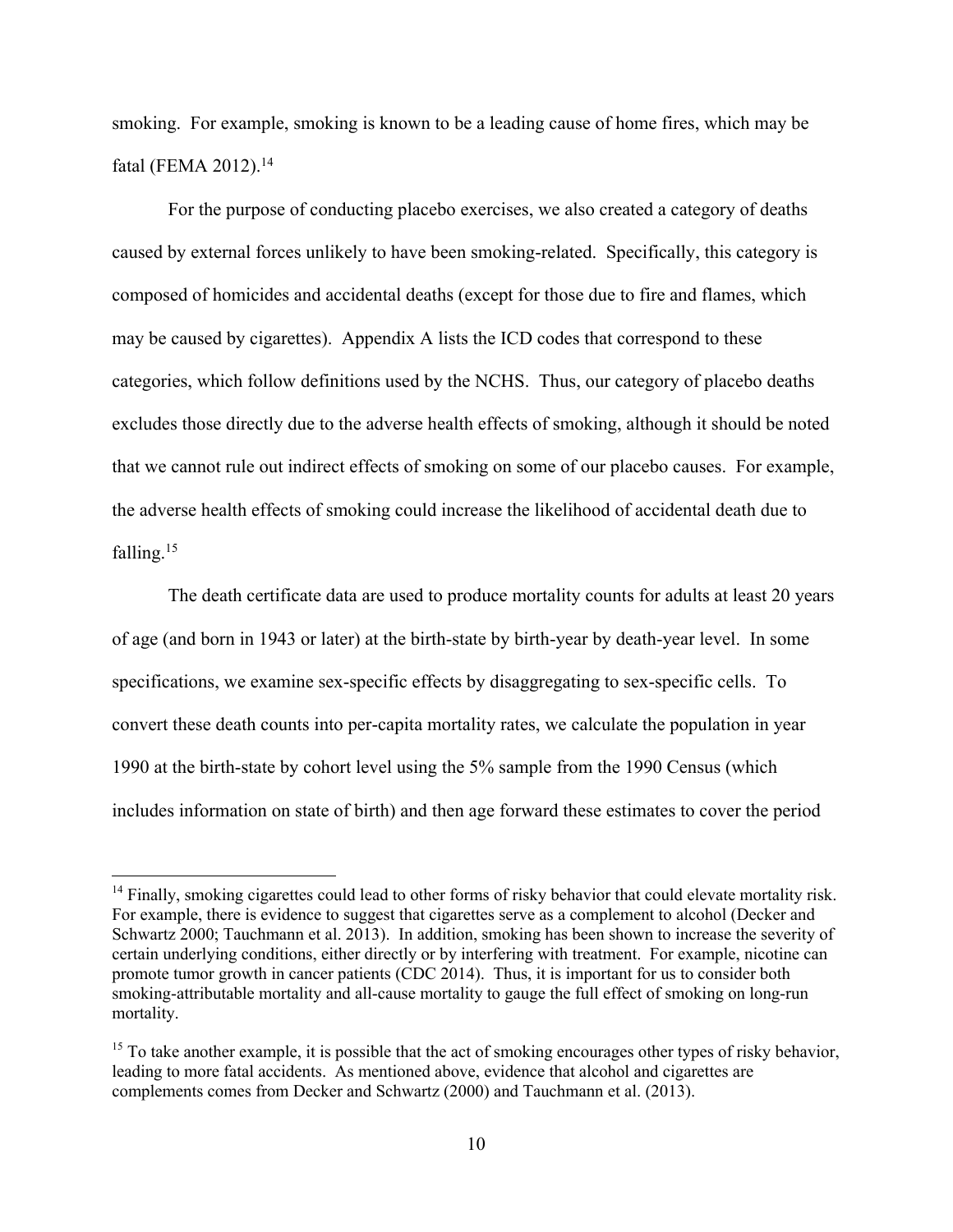1990-2018.<sup>16</sup> Dividing the death counts by this population estimate gives the relevant mortality rate. For example, we divide the number of individuals born in New York in 1950 who died in 2000 by our population estimate (i.e., the estimated number of individuals born in New York in 1950 who were still alive in 2000) to obtain the age-50 mortality rate for this cell. Gross death counts and mortality rates are reported in Panel B of Table 1.

#### **3.3. Cigarette taxes**

Prior research often uses variation in cigarette taxes rather than prices to estimate the price elasticity of smoking because policy-driven variation is arguably more exogenous to local conditions than prices (Gruber and Frakes 2006). State and federal cigarette taxes come from historical data collected by Orzechowski and Walker (2019). The cigarette tax in year *t* (i.e., the adult tax,  $tax_{s(i)t}$ ) is measured as the real (i.e., 2005 dollars) combined state and federal cigarette per-pack excise tax for state  $s$  and year  $t$ . Federal tax changes do not contribute to identification because our models account for year fixed effects.

To measure the teenage tax, we would ideally match each respondent to his or her teenage state of residence and measure Teen  $Tax_i$  as the average cigarette tax in effect while i was between the ages of 14 and 17. This choice of age range follows Gruber and Zinman (2001), although our results are robust to using alternative age ranges. When analyzing data from the TUS-CPS, we impute *Teen Tax<sub>i</sub>* under the assumption that *i*'s current state of residence (i.e., her state of residence when surveyed as an adult) is where she lived as a teenager.

 $16$  Note that the population counts we construct exclude individuals from a given birth state who died or left the U.S. prior to 1990, as they would not appear in the 1990 Census.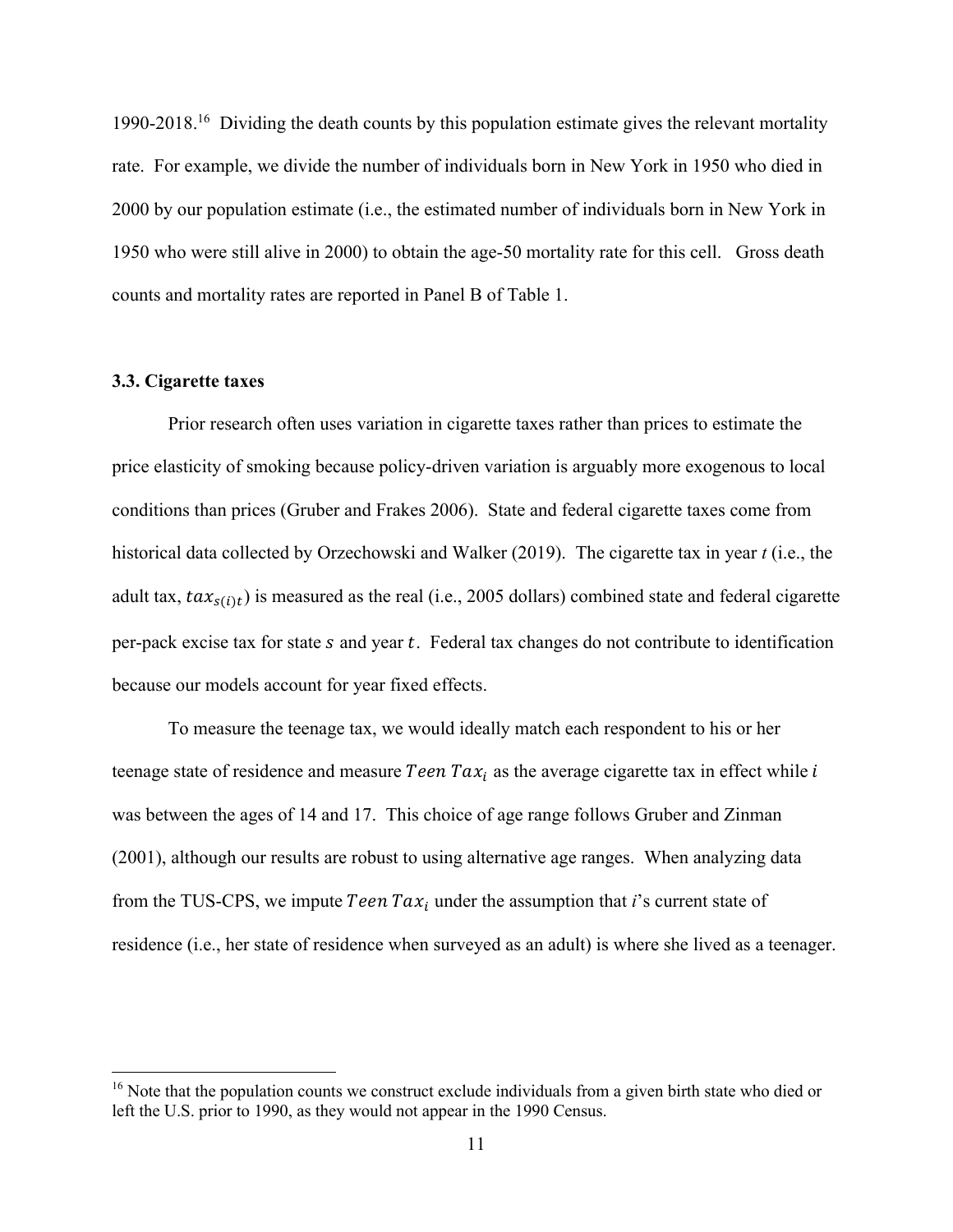When analyzing data from mortality records, we impute *TeenTaxi* under the assumption that *i's*  birth state is where she lived as a teenager. Specifically, we impute *Teen Tax<sub>i</sub>* as follows:

$$
Teen\,Tax_i = \frac{1}{4} \sum_{\tau=14}^{\tau=17} tax_{s(i),y(i)+\tau}.
$$

Here,  $y(i)$  is *i*'s year of birth and  $s(i)$  is their current state of residence (TUS-CPS) or birth state of residence (death certificates). Our measure of Teen  $Tax_i$  is the average per-pack cigarette tax in *i*'s state of residence at ages of 14-17. We average over these ages rather than examining the effects of cigarette taxes at particular ages (e.g., at age 14, at age 15, etc.) to improve the precision of our estimates and simplify the analysis.

Changes in the real state cigarette tax rate occurring over the period 1957-2015 identify the effect of Teen  $Tax_i$  on adult smoking. There were 477 changes in state cigarette taxes stemming from legislation during this period, with rich temporal and geographic variation (Appendix Figure 1). Before 1990, most cigarette tax increases were modest in terms of magnitude, but state cigarette taxes increased dramatically in the 1990s and 2000s. The interquartile range is from \$0.061 to \$0.24 per pack (Appendix Figure 2) However, there is a long right-hand tail to this distribution: there were 70 changes in the per-pack cigarette tax stemming from legislation between \$0.24 and \$0.50; there were 49 changes between \$0.50 and \$1.00; and there were 3 changes between \$1.00 and \$1.42.17

Imputing Teen  $Tax_i$  based on the current state of residence or birth state, rather than the state of residence as a teenager, plainly creates measurement error. In the smoking analysis, we limit this measurement error by restricting the sample to TUS-CPS respondents born in the

<sup>&</sup>lt;sup>17</sup> Appendix Figure 3 shows the average per-pack cigarette tax in 2005 dollars during the period 1957-2015.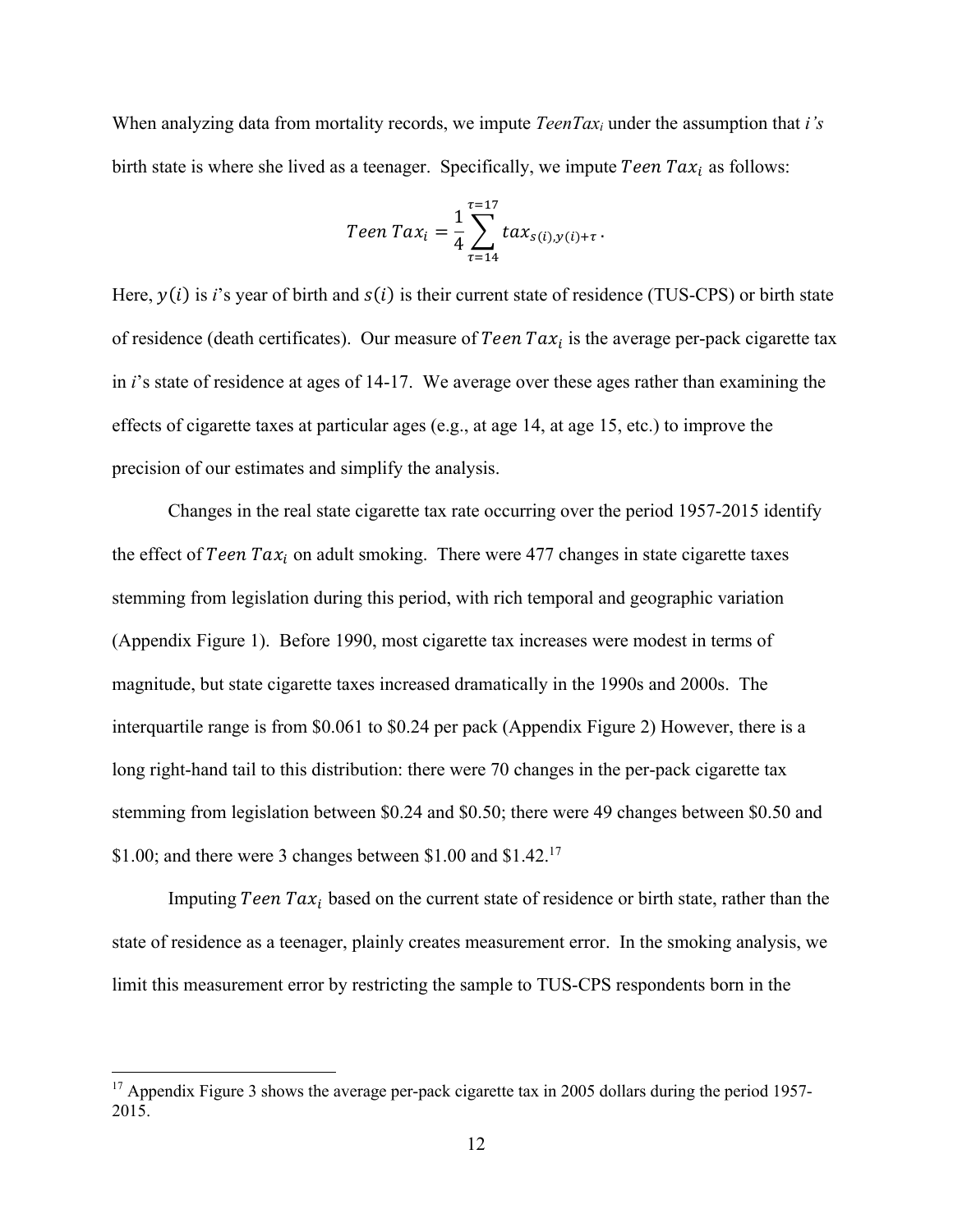United States because most foreign-born residents migrated to the United States after their teenage years (Camarote and Zeigler 2019). This likely reduces, but certainly does not eliminate, measurement error in our estimates of the effects of teen cigarette taxes on adult smoking. However, we expect that measurement error that occurs as a result of imputing the teenage tax is roughly classical, in the sense that we do not think that we are systematically overor under-stating teenage taxes. The consequence of this classical measurement error is that we may underestimate the effect of teenage taxes on both adult smoking and adult mortality.18 Information on the cigarette taxes used in our analysis are reported in Table 1.

## **3.4. Adult and teen-dated state-level variables**

To address concerns that cigarette taxes may be correlated with other anti-tobacco policies or economic conditions, we include a set of state-level variables on the right-hand side of our estimating equations. Specifically, we control for the unemployment rate, whether smoking was banned in public areas, and indicators for the minimum legal purchase age. Because our interest is in the effect teenage cigarette taxes on adult outcomes, we control for not only the current (adult-dated) state-level variable but also its value during adolescence. We define the teenage-dated variables analogously to *Teen Tax<sub>i</sub>*, assuming that the respondent currently lives in his or her teenage state of residence and we set teenage-dated state-level variables equal to their average value when *i* was aged 14 -17. For example, we define  $unemp_i^{teen}$ , the teenage unemployment rate for respondent *i* as:

 $18$  It seems plausible that birth state is more highly correlated with teenage state of residence than it is with adult state of residence. If so, then our estimates of the effects of teenage taxes on adult smoking participation may be attenuated as comparted to our estimates of their effects on mortality.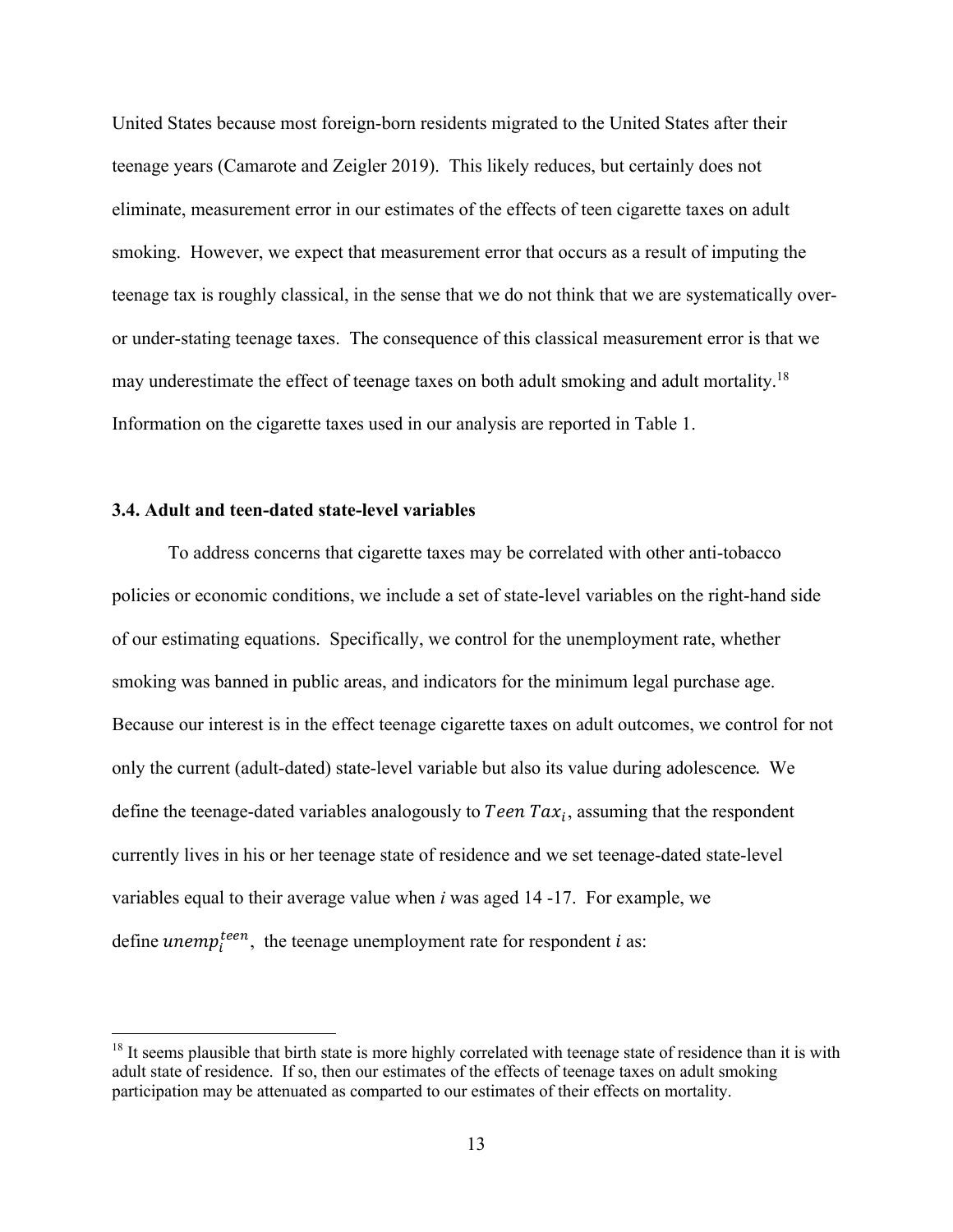$$
unemp_i^{teen} = \frac{1}{9} \sum_{\tau=11}^{\tau=19} unemp_{s(i),y(i)+\tau},
$$

where  $y(i)$  is *i*'s year of birth and  $s(i)$  is their state of residence in year *t*. <sup>19</sup>

### **4. Methods**

## **4.1. Specifications**

We begin our analysis by reporting ordinary least squares (OLS) estimates of the following regression:

$$
AdultSmoking_{it} = \alpha_1 Teen\,Tax_i + \alpha_2 tax_{s(i)t} + X_{it}\alpha_3 + W_{s(i)t}\alpha_4 + W_i^{teen}\alpha_5 \qquad (1)
$$

$$
+ \mu_{s(i)} + \gamma_{s(i)} \cdot t + \epsilon_{it} \, .
$$

Our interest is in  $\alpha_1$ , the coefficient on  $TeenTax_i$ , which, under the identification conditions discussed below, gives the relationship between cigarette taxes experienced when respondent *i* was a teenager and the probability that *i* smoked in year *t*. We control for individual-level characteristics (represented by the vector  $X_{it}$ ), contemporaneous state-level observables (represented by the vector  $W_{s(i)t}$ ), state fixed effects ( $\mu_{s(i)}$ ), and state-specific linear trends  $(y_{s(i)} \cdot t)$ . In our baseline specification, the individual-level characteristics are simply a set of

<sup>&</sup>lt;sup>19</sup> MLPAs for the period 1957-2018 (when the respondents in our sample were between the ages of 11 and 19) are from Downey (1981), Unknown Author (1996), Yan (2014), Committee on the Public Health Implications of Raising the Minimum Age for Purchasing Tobacco Products (2015), and Ballotpedia (2020). State unemployment rates for the period 1976-2018 are from the U.S. Bureau of Labor Statistics' Local Area Unemployment Statistics (https://www.bls.gov/lau/). State unemployment rates for the period 1957-1975 come from U.S. Bureau of the Census (1970, 1971, 1972, 1974, 1977) and Manpower Report of the President (1966, 1973). Information on comprehensive smoke-free laws for worksites, restaurants, and bars comes from the Centers for Disease Control and Prevention (2020).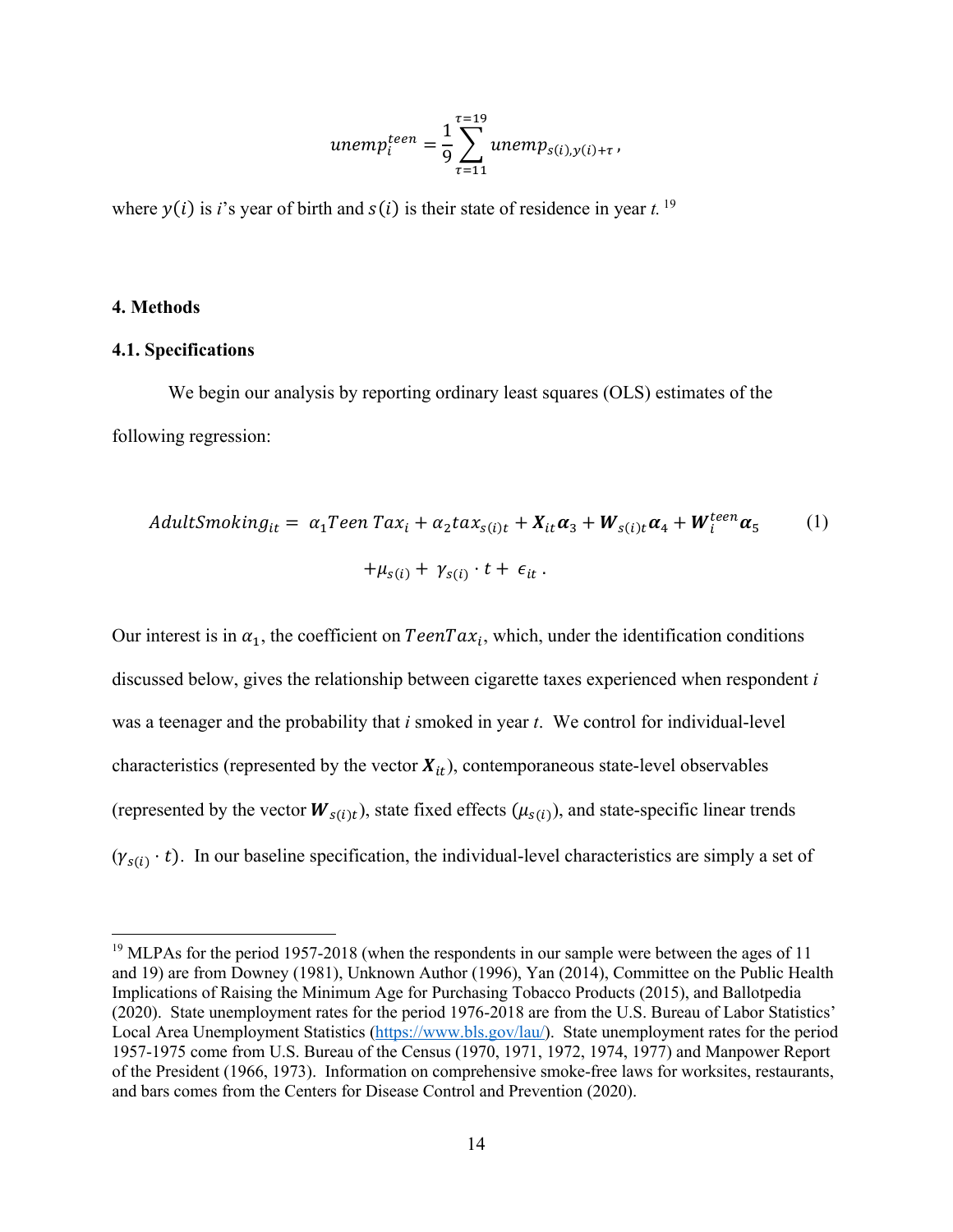birth-year by age fixed effects (which subsume the time fixed effects), although the results reported below are robust to controlling further for indicators for gender, race, and education. The state-level observables include the unemployment rate in year *t*, indicators for the minimum legal cigarette purchase age (MLPA) for tobacco products, and an indicator for whether there was a comprehensive ban on smoking in public areas. We control for both the year-t value of these variables ( $W_{s(i)t}$ ) as well as their average value for the years when *i* was a teenager  $(W_i^{teen}).$ 

To estimate the effect of  $TeenTax_i$  on mortality in year *t*, we estimate a variant of equation (1), but with data aggregated to the birth state-cohort-year level for computational ease. There is little loss from this aggregation because our key regressor,  $Teen Tax$ , varies at the birthstate by birth-year level. The mortality rate in year  $t$  of the cohort born in year  $c$  and state  $s$  is given by the following equation:

$$
MortalityRate_{cst} = \beta_1 TeenTax_{cs} + \beta_2 tax_{cst} + X_{ct}\beta_3 + W_{st}\beta_4 + W_c^{teen}\beta_5
$$
\n
$$
+ \mu_s + \gamma_s \cdot t + \epsilon_{cst},
$$
\n(2)

where the mortality rate is calculated as the death count divided by population in each cell (as estimated from the 1990 census). As in equation (1), the individual characteristics  $X_{it}$  include a set of birth-year by age fixed effects which subsume time fixed effects. Observations are weighted by population (i.e., the denominator of the mortality rate).

Our interest is in  $\beta_1$ , the effect of a one-dollar increase in the teenage cigarette tax on the mortality rate. Although we control for birth-year by age fixed effects, teenage and adult policy variables, and state-specific time trends, we note three important differences between equations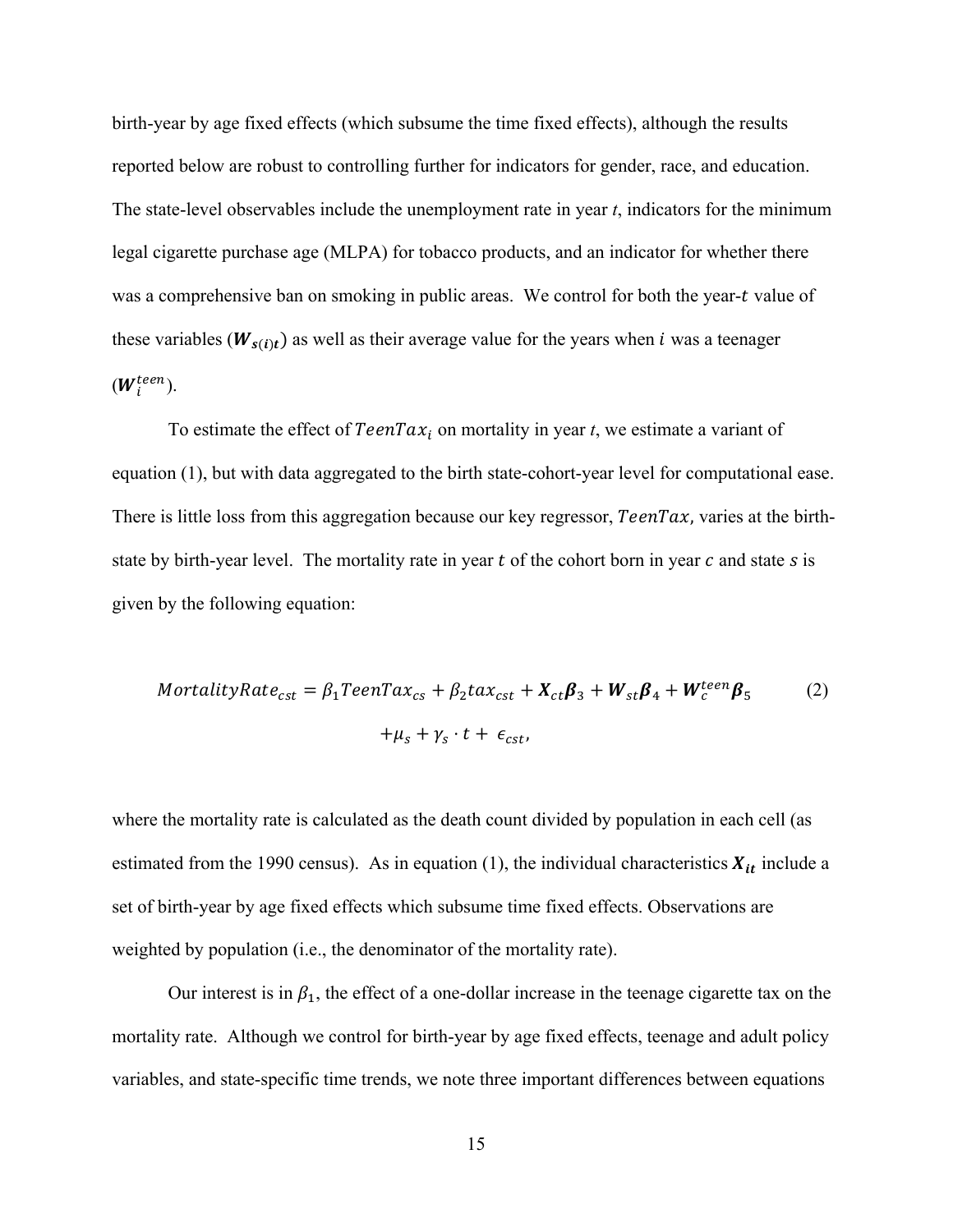(1) and (2). First, we lack detailed individual-level covariates in the death certificate data and therefore do not explore robustness to including controls such as gender, race, and education. Second, the adult-dated variables correspond to the year of death (as opposed to the year in which the TUS-CPS was administered).<sup>20</sup> Third, the state-level variables in the TUS-CPS analysis are based on adult state of residence because we do not observe state of residence as a teenager. In the death certificate data, we observe state of birth (as well as state of death) and aggregate to the birth-state by birth-year by death-year level.<sup>21</sup> Teenage taxes and the adultpolicy variables are imputed under the assumption that the teenage and adult states are the same as the birth state.

#### **4.2. Identification**

Equations (1) and (2) will give unbiased estimates of the effect of teen taxes on adult smoking and mortality if teen tax is uncorrelated with unobserved determinants of smoking or mortality. In practice, this means that we have modelled all relevant sources of confounding. Our specification is designed to address several potentially important sources of confounding. We have a rich set of fixed effects (i.e., birth-year by age and state fixed effects) that control for many potential concerns. For example, we control for general aging effects (important for both

<sup>20</sup> Because they are measured at time *t*, the adult-dated controls are potentially endogenous. Below, we present results with and without controlling for the adult-dated policy variables.

<sup>&</sup>lt;sup>21</sup> We do not aggregate to birth-state by death-state by birth-year by death-year level for three reasons. First, some of these cells are very thin (e.g., individuals born in 1943 Rhode Island and dying in Wyoming in 1990), making it difficult to precisely measure the denominator of the death rate in the 5% Census data (i.e., the population alive in each cell in 1990, which in this example would be the number of people born in Rhode Island in 1943 and living in Wyoming in 1990). Second, we do not observe state of residence after 1990 in the Census, so calculating denominators would involve assumptions about crossstate mobility rates. Finally, the death state is arguably endogenous in the sense that adult location is determined after exposure to cigarette taxes as a teenager.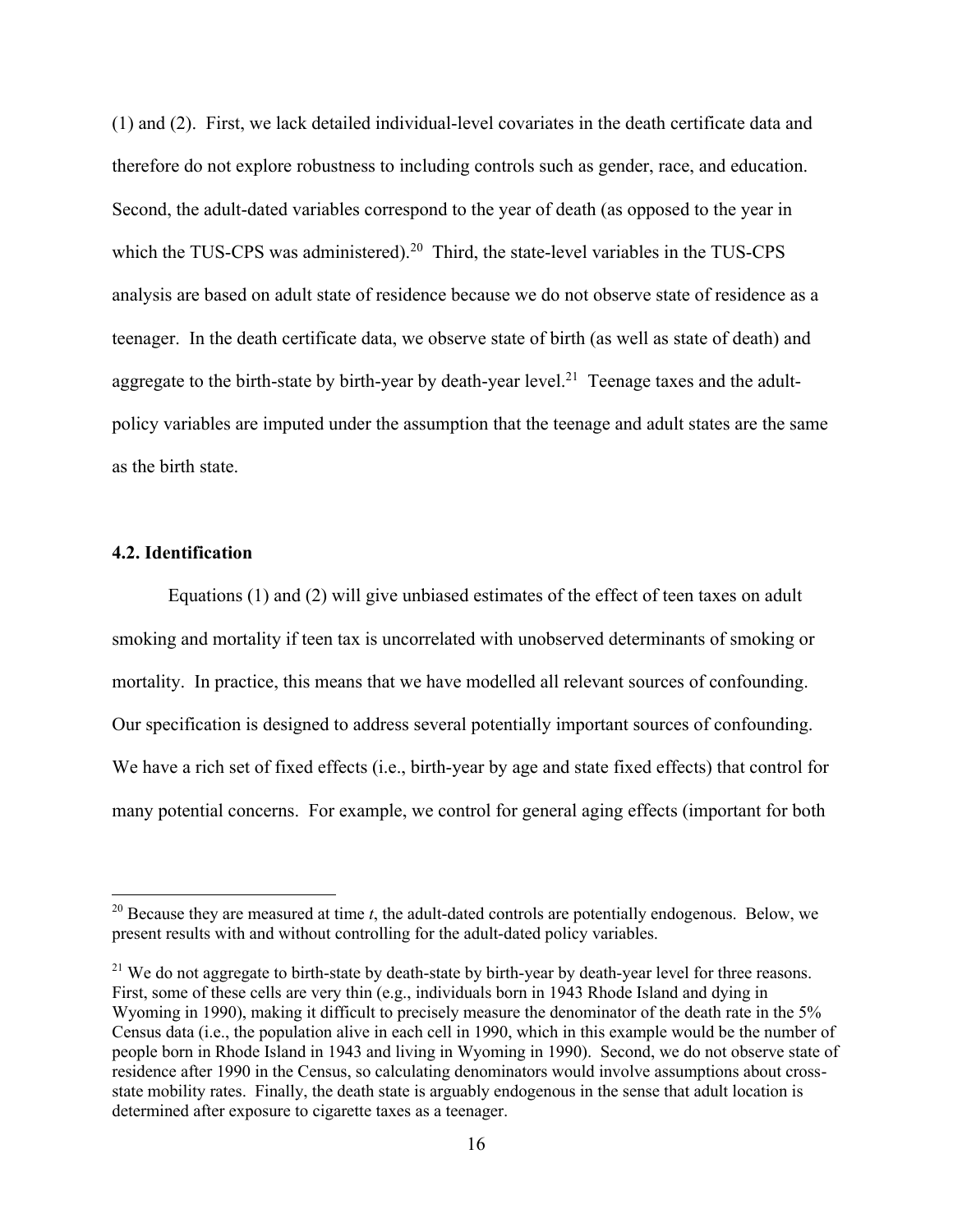smoking and mortality) and cohort effects with birth-year by age fixed effects. These fixed effects also control for common trends in mortality and in anti-tobacco sentiment. State fixed effects control for permanent differences across states, and state-specific linear trends address the concern that changes in the cigarette tax are somehow linked to slow-moving changes in antitobacco sentiment that may themselves independently affect smoking or mortality.

A further concern, however, is that  $TeenTax$  changes at the same time as other policy variables, possibly reflecting sharp shifts in anti-tobacco sentiment. We address this concern by controlling for other teenage-dated policy variables as well as teenage-dated economic conditions (which may also influence  $TeenTax$ ). Many state policy variables are highly persistent over time, so the association between  $Team Tax$  and  $AdultSmoking$  may reflect the effect of current, rather than teenage, taxes. We address this concern by controlling for adultdated policy variables, including adult-dated cigarette taxes.

## **5. Results**

#### **5.1. Teenage cigarette taxes and adult smoking**

In the first column of Table 2, we report the OLS estimate of  $\alpha_1$  from equation (1), the effect of teen taxes on adult smoking participation, for the pooled sample composed of both male and female TUS-CPS respondents. Its standard error, which is corrected for clustering at the state level, is reported in parentheses. The estimate of  $\alpha_1$  is negative and statistically significant at conventional levels, providing strong evidence that cigarette taxes experienced as a teenager affect adult smoking. Specifically, a one-dollar increase in the teenage cigarette tax is associated with a 1.8 percentage point reduction in adult smoking participation, which is 7.7 percent of the sample mean  $(23.3$  percent).

17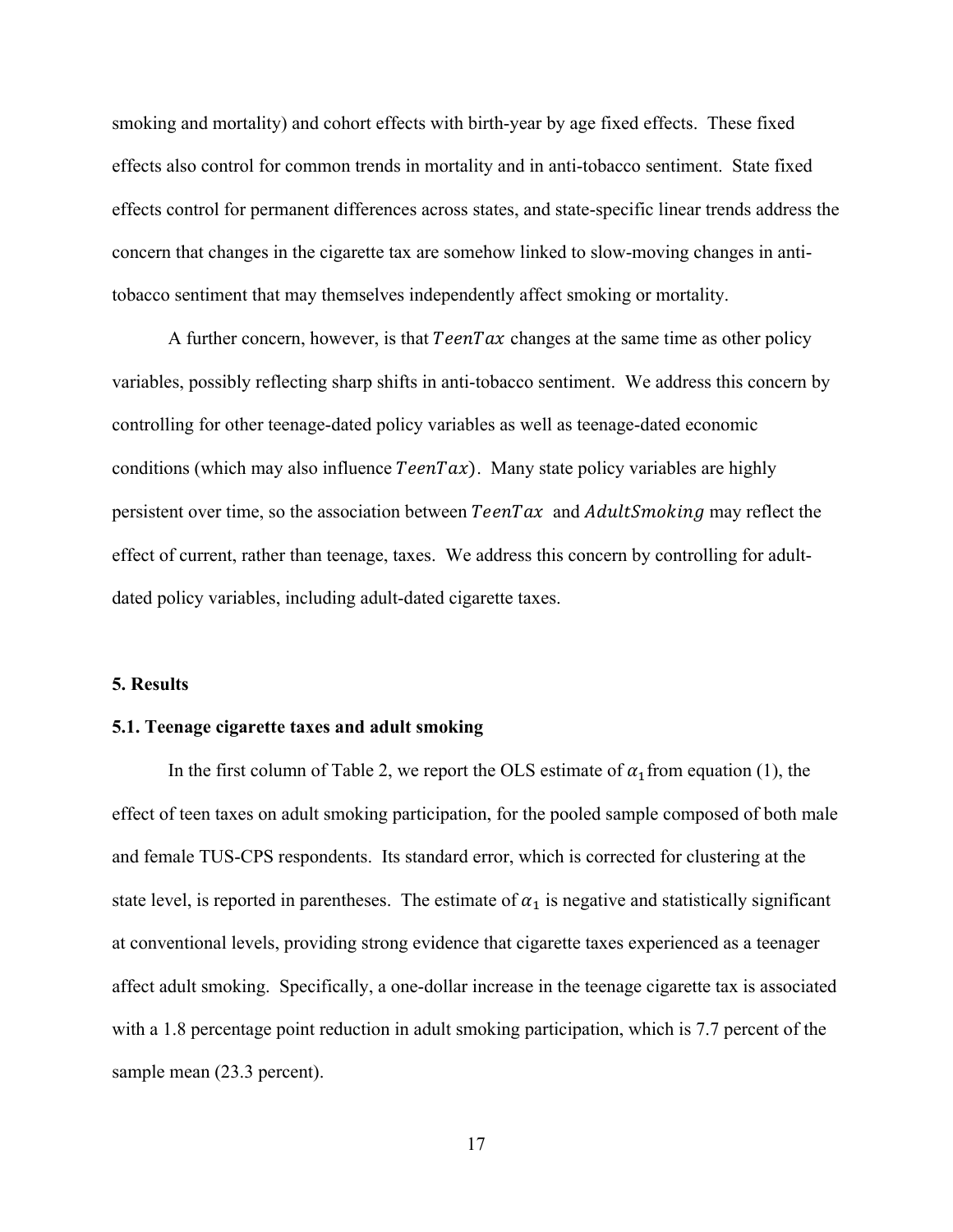In the remaining columns of Table 2, we report estimates of  $\alpha_1$  by the sex of the respondent. Among male TUS-CPS respondents, a one-dollar increase in the teenage cigarette tax is associated with a 2.1 percentage point reduction in adult smoking participation, which is 8.4 percent of the sample mean (25.0 percent). The estimated effect for female respondents is slightly smaller: a one-dollar increase in the tax is associated with a 1.5 percentage point reduction, or almost 7 percent relative to the mean  $(22.0 \text{ percent})$ .<sup>22, 23</sup>

### **5.2. Teenage cigarette taxes and mortality**

Table 3 reports OLS estimates of equation (2) for all-cause mortality. These estimates are weighted by cell size (i.e., by the number of people born population in state *s* and year *t*, and alive in 1990). Standard errors are corrected for clustering at the state level. In the pooled sample, a one-dollar increase in teenage cigarette taxes is associated with 24.09 fewer deaths per 100,000 population, which is 6.4 percent of the mean all-cause mortality rate (375.41). Again, there is evidence of more pronounced effects among men. A one-dollar increase in teenage cigarette taxes is associated with a 36.99 (8.0 percent) reduction in the male mortality rate. By contrast, a one-dollar increase in the teenage tax is associated with a 12.42 (4.0 percent) reduction in the female mortality rate. We can easily reject the hypothesis that these two estimated coefficients are equal in magnitude.

<sup>&</sup>lt;sup>22</sup> We cannot, however, reject the hypotheses that the estimated effect of teenage cigarette taxes is the same for male and female respondents.

<sup>&</sup>lt;sup>23</sup> Our estimate is smaller than many estimates of the contemporaneous effects of cigarette taxes on teenage smoking, which is perhaps unsurprising as smoking behavior may change in the years between adolescence and adulthood due to factors unrelated to teenage taxes. For example, Carpenter and Cook (2008) estimated that a one-dollar increase in taxes (in 2005\$) decreases contemporaneous teen smoking by 3 to 6 percentage points, or 10 to 20 percent.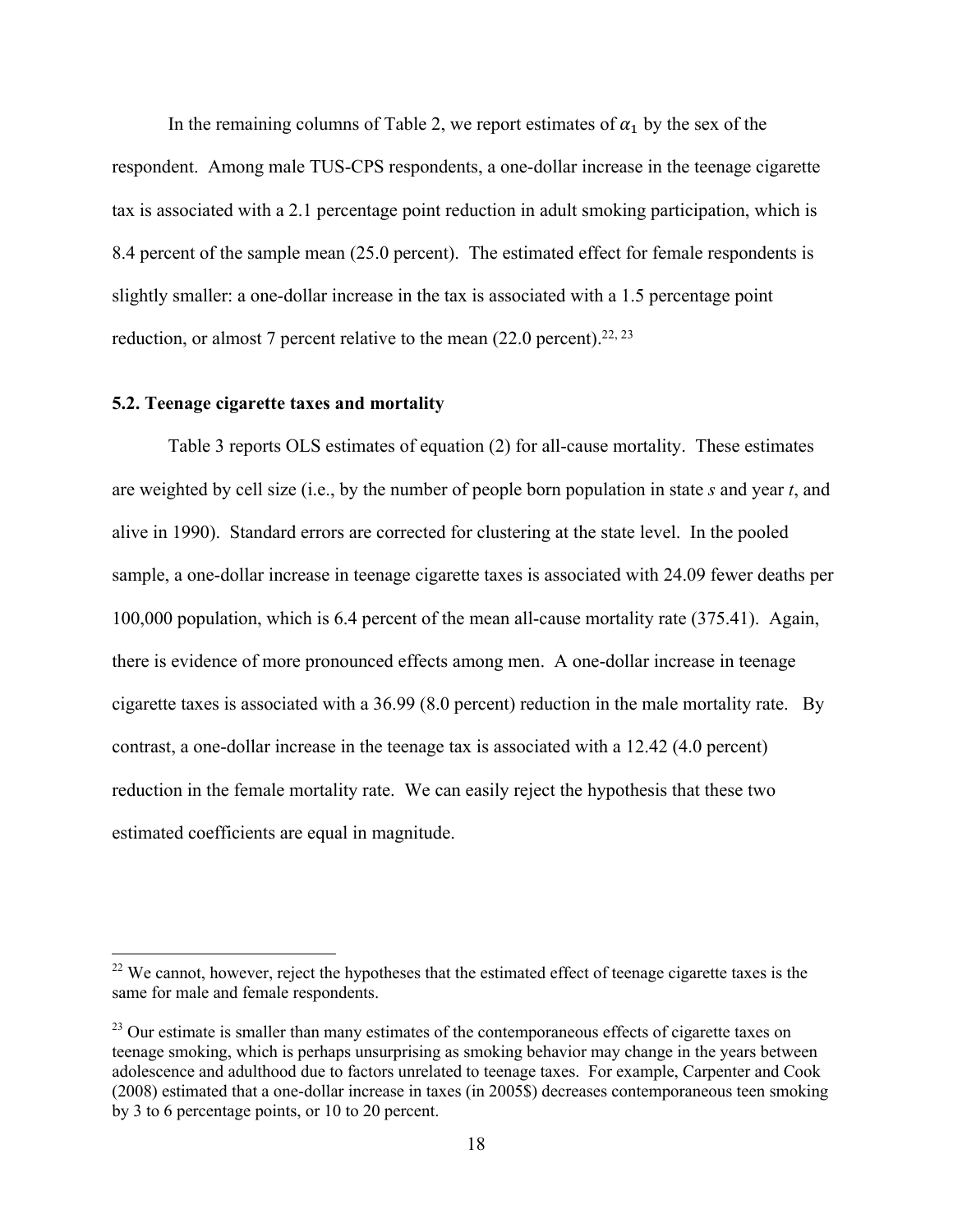In Table 4, we focus on the relationship between teenage cigarette taxes and smokingrelated deaths as defined by the CDC (2014). The results provide evidence that the reductions in all-cause mortality documented in Table 3 are largely driven by diseases known to be caused by smoking. Of the overall mortality effect, 77 percent comes from smoking-related causes of death. The share of deaths coming from smoking-related causes of death is also 77 percent for the subsets of men and women. In addition, compared to the effect for women on all-cause mortality, the coefficient on smoking-related disease is now statistically significant at the 5 percent level.

The fact that the all-cause mortality effects are larger than the corresponding effects for smoking-related mortality suggests that there may be additional deaths caused by smoking but excluded from our definition of smoking-related mortality. As explained above, the CDC requires that there be sufficient medical research to prove a causal link between smoking and a given disease to include it in "smoking-attributable mortality." The all-cause mortality estimates may reflect deaths caused by smoking but excluded from this definition due to the fact that medical research is lacking. Moreover, smoking may lead to behavioral changes (e.g., drinking) that independently raise an individual's mortality risk or worsen the severity of underlying conditions.

Next, we break down smoking-related mortality into its four components (certain types of respiratory disease, cancer, and heart disease, as well as diabetes).<sup>24</sup> We also break out the results for lung cancer separately (although it is still included in "cancer") due to its close association with smoking. Increases in teenage cigarette taxes are associated with statistically

<sup>&</sup>lt;sup>24</sup> Recall that, with the exception of lung cancer, these categories include the (strict) subset of diseases known to be caused directly by smoking (i.e., "heart disease" does not include all deaths due to heart disease, but rather those due to the causes listed in Appendix A).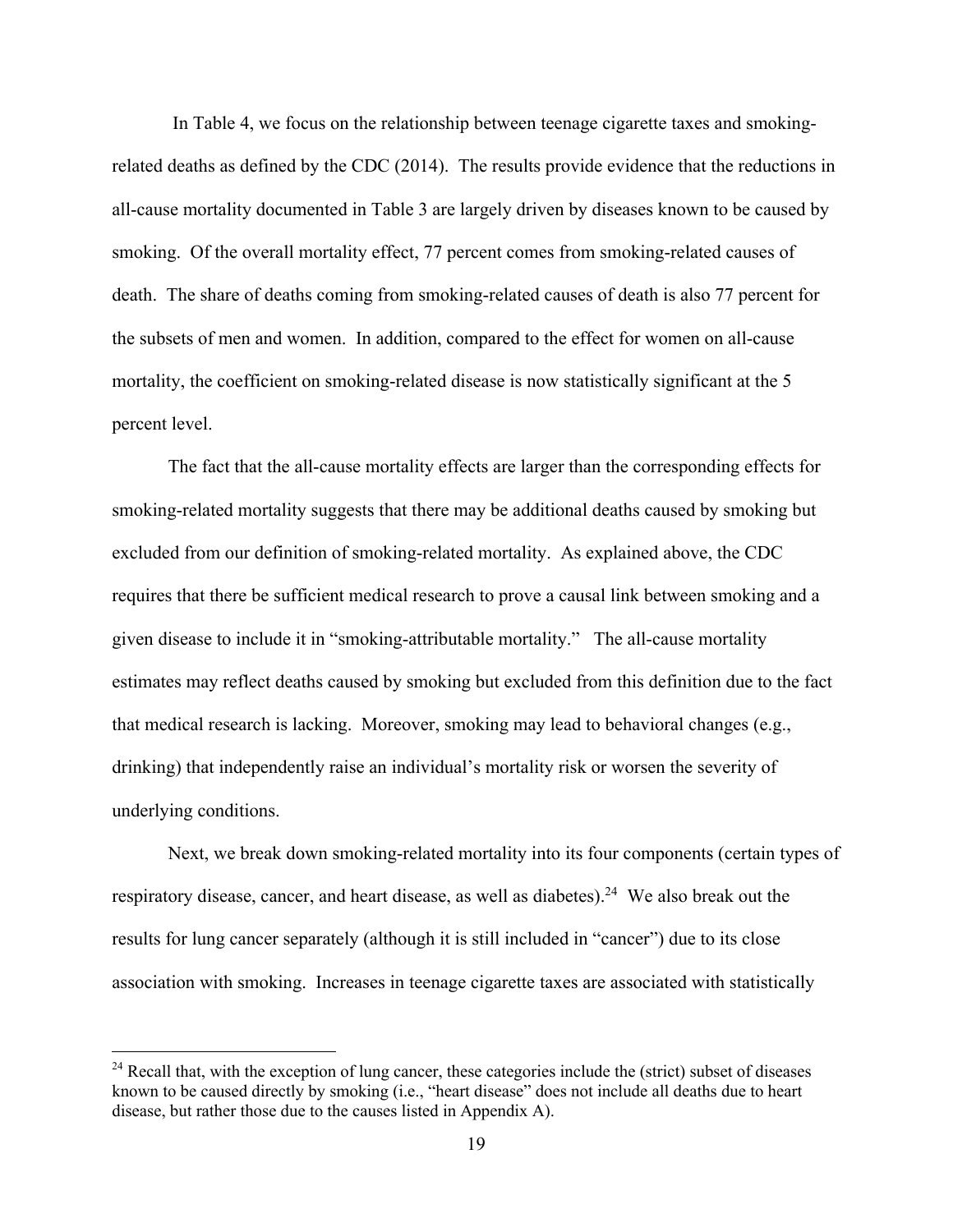significant reductions in each of these causes (Table 5), although the estimated effect on lung cancer is only significant at the 10 percent level. The largest estimated effect is for heart disease: a one-dollar increase in teenage cigarette taxes is associated with a 9.49 reduction in deaths from respiratory disease, which is almost 40 percent of the estimated effect. It is important to keep in mind that our focus is on mortality among individuals between the ages of 20 and 75, and some smoking-related diseases (e.g., lung cancer) tend to manifest later in life than others.<sup>25</sup> The largest percentage decline is in mortality due to respiratory disease (a 16 percent decline relative to the mean). By comparison, the percentage effects for the other causes are -8 percent for cancer, -12 percent for lung cancer, -12 percent for heart disease, and -13 percent for diabetes.

#### **5.3. Robustness**

The results reported thus far appear to be robust to reasonable changes in specification. We present results obtained from alternative specifications in Appendix Tables A1-A4 and summarize them here. We begin by showing that the estimated effect of teenage cigarette taxes on adult smoking participation is robust to including controls for personal characteristics such as gender, race, and educational attainment (Appendix Table A1). These characteristics are included as additional controls and do not replace the birth-year by age fixed effects in the TUS-CPS analysis.

In Appendix Table A2, we report mortality effects obtained by dropping the adult-dated variables (which are potentially endogenous because they depend on year of death). Dropping these controls in fact strengthens our results, roughly doubling our estimates, suggesting that

 $^{25}$  For instance, the average age of lung cancer diagnosis is 70. While chronic obstructive pulmonary disorder (COPD) is generally diagnosed earlier in life than lung cancer, it develops slowly. Eighty-six percent of deaths due to COPD occur after the age of 65. Source: https://www.lung.org/research/trendsin-lung-disease/copd-trends-brief/copd-mortality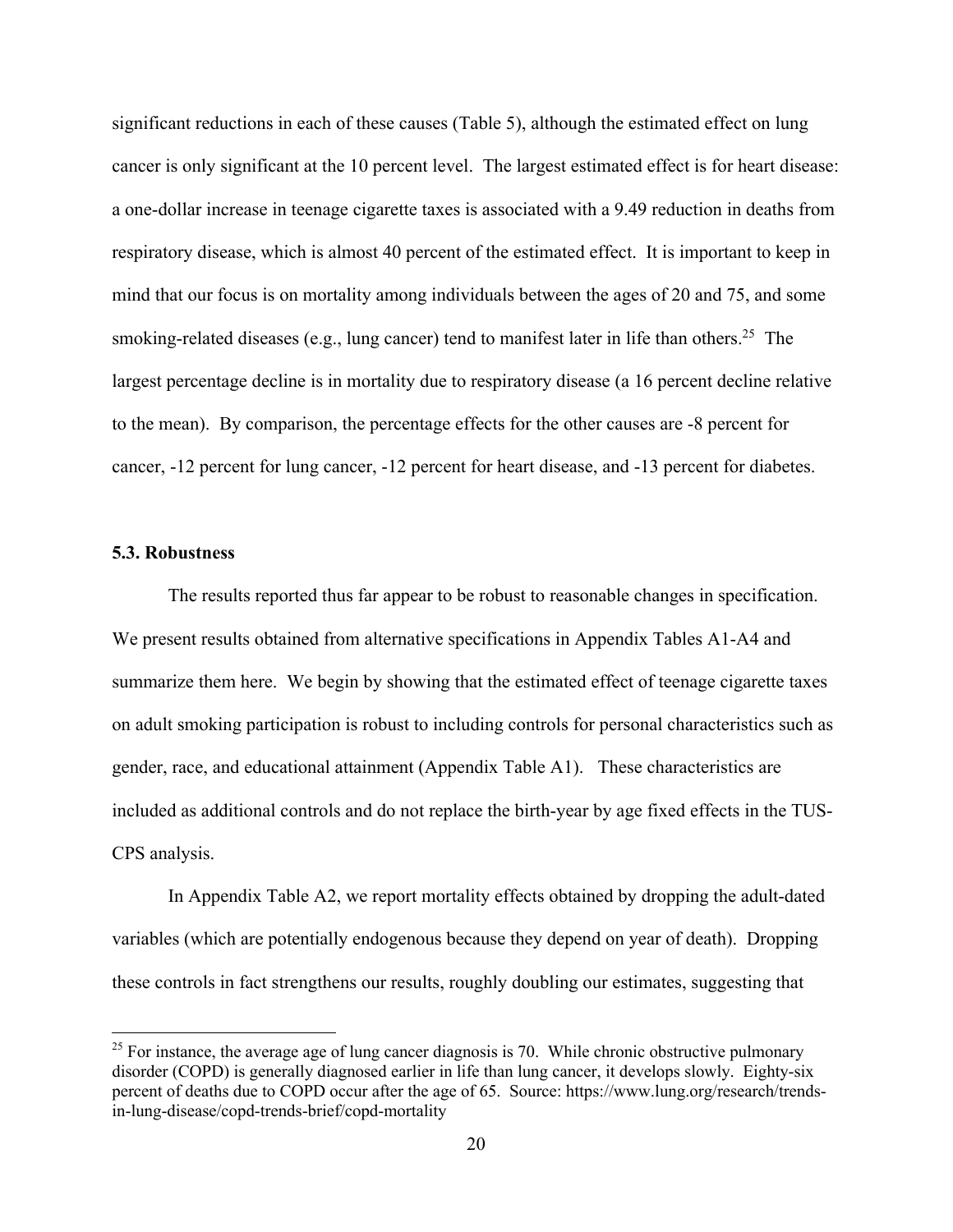including them is the conservative choice. We experiment with alternative definitions of "teenage years," in Appendix Tables A3 and A4. Redefining the cigarette tax and policy variable so that they pertain to ages 11-19 has no appreciable effect on the results for adult smoking or mortality.

#### **5.2. Placebo test**

Our identifying assumption is that state-specific cigarette tax increases are unrelated to underlying trends in smoking and mortality. This assumption could fail, in particular, if taxes were driven by attitudes towards risk or risky behaviors. We provide an indirect test of this identifying assumption by examining the relationship between teenage cigarette taxes and accidental deaths from non-fire causes. In addition, we examine the relationship between teenage cigarette taxes and homicides. The logic for considering these outcomes is that they are unlikely to be directly affected by smoking, but they could be affected by attitudes towards risk, risky behaviors, and other potential confounds. A null effect for these placebo outcomes provides some assurance that the changes in smoking-related mortality observed in the data are not driven by underlying, difficult-to-observe trends.

We report the results of this placebo test in Table 6. In the pooled sample we observe small and statistically insignificant effects of teenage cigarette taxes on these outcomes. Likewise, the estimates by sex are small and statistically indistinguishable from zero. This pattern of results is not an artifact of small sample sizes or infrequent deaths. For the ages we study, accidental deaths from non-fire causes account for an eighth of total mortality and are about as common as all cancers (and are more common than deaths due to respiratory disease or lung cancer). Confidence intervals from the placebo causes of death allow us to rule out effects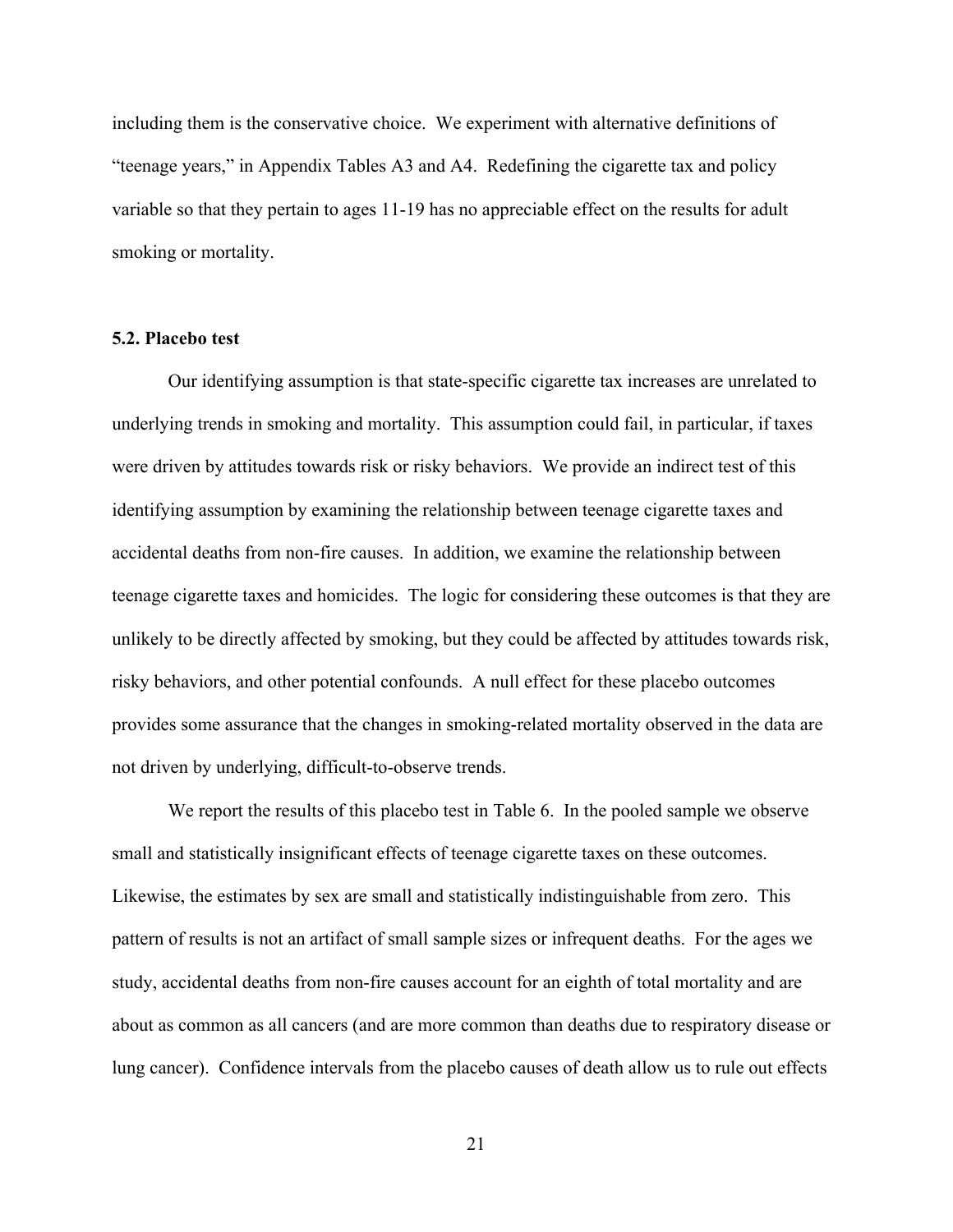as large as 5 percent of the mean; in proportional terms, we can rule out effects half as large or larger than our estimated effect for all-cause mortality. In Appendix Table A5, we disaggregate the placebo estimates into separate effects on homicides, vehicle deaths, and other accidents (that is, all non-vehicle, non-fire accidents). We find null effects in each category. These null effects are particularly striking in contrast to results of observational studies, which find that smokers have higher rates of mortality not only from internal causes such as heart disease and lung cancer, but also deaths from external causes such as accidents and poisonings (Doll et al., 2004).26

## **6. Conclusion**

In this study we establish a two key features of taxes on cigarettes over the long run. First, cigarette taxes experienced as a teen are effective at reducing smoking participation into adulthood. This result implies that these taxes do not simply delay smoking behavior until later in life but are effective at changing long-term habits. We do not observe to what extent this result is due to fewer individuals taking up the habit versus to what extent this is due to decreased duration of smoking (i.e., increased quitting).

Second, our findings show a connection between cigarette tax exposure as a teenager and mortality risk when older, especially smoking-related mortality. Because these estimates are identified by changes in the cigarette tax experienced as a teenager, they are not driven by the selection into smoking of people with high mortality expectations, low discount rates, or low

 $^{26}$  Doll et al. (2004, p. 1521) interpret these external deaths as evidence of selection bias in most cases, writing "The excess mortality from "external" causes—accidents, injury, and poisoning among smokers is unlikely to be due chiefly to smoking (although two men did die from fire because of smoking in bed) but, rather, is likely to be due to other behavioural factors with which smoking is associated, such as the heavy consumption of alcohol or a willingness to take risks."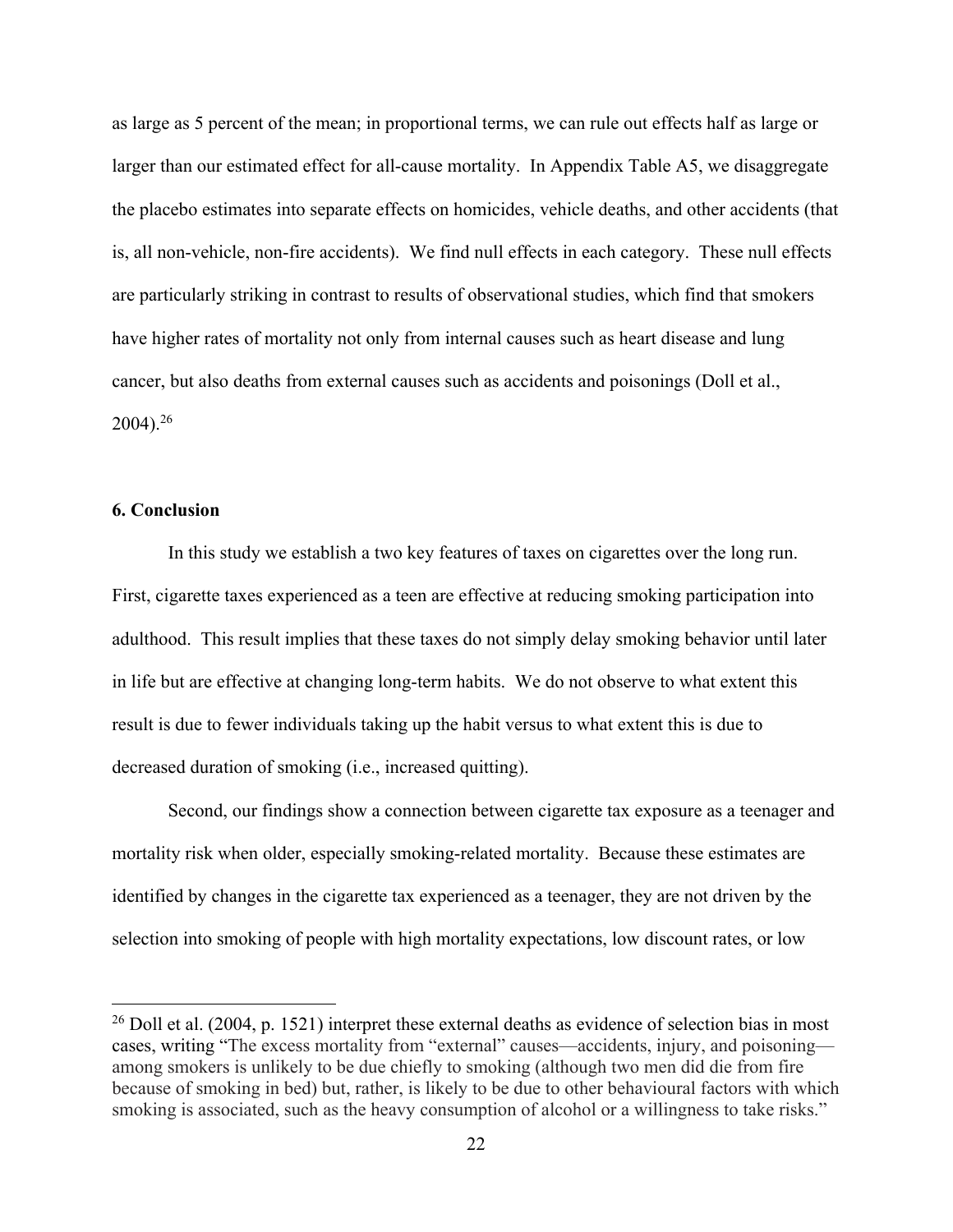prudence. Our estimates provide clean evidence of a direct causal chain between smoking and health outcomes that is not available in the extant medical literature. In addition, our results suggest that the long-run impact of cigarette taxation is gendered. Men may be more responsive than women to cigarette tax increases experienced as a teenager; and the effect of cigarette tax increases experienced as a teenager on male mortality is clearly more pronounced than their effect on female mortality. While some of the mortality difference could be physiological, it could also reflect responsiveness of adult smoking to teenage cigarette taxes.

Between 2000 and 2010, there were 41 legislative increases in state cigarette taxes greater than \$0.75, and 18 of these tax increases were greater than \$1.00. Our results suggest that teenagers who were exposed to these recently enacted higher cigarette taxes will be less likely to smoke in adulthood. Thus, from a public health perspective, our findings imply that the largest health benefits from recently enacted cigarette taxes have yet to accrue: many of those who were exposed in their teens have not reached the age at which the most severe tobaccorelated illnesses typically manifest.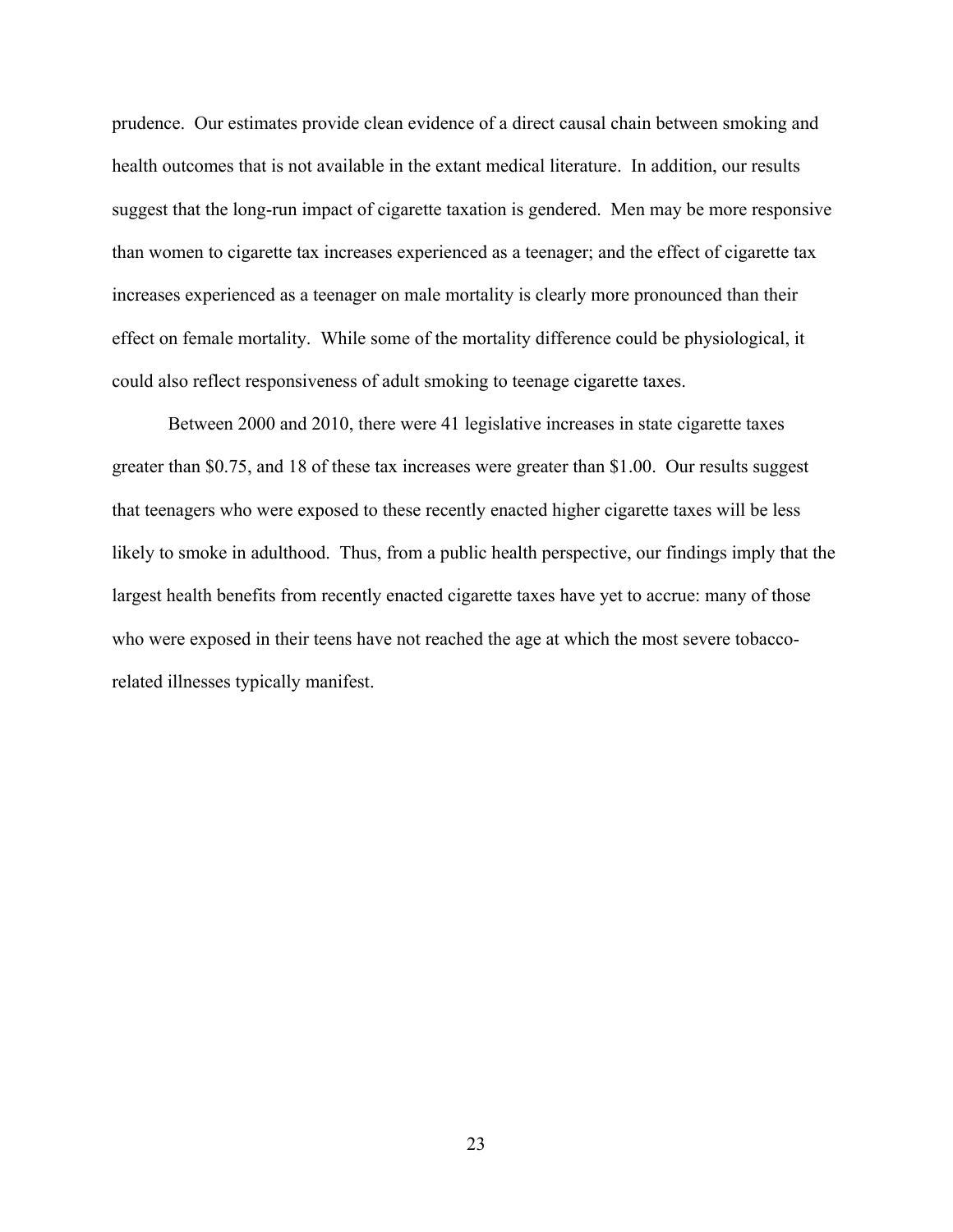## **7. References**

- Adda, Jérôme, and Valérie Lechene. 2013. "Health Selection and the Effect of Smoking on mortality." *The Scandinavian Journal of Economics*, 115(3): 902-931.
- Auld, M. Christopher, and Mahmood Zarrabi. 2015. "Long-term Effects of Tobacco Prices Faced by Adolescents." *Forum for Health Economics & Policy*, 18(1): 1-24.
- Bayne-Jones, S., 1964. *Smoking and Health: Report of the Advisory Committee to the Surgeon General of the Public Health Service* (No. 1103). Washington DC: U.S. Department of Health, Education, and Welfare, Public Health Service.
- Bowser, Diana, David Canning, and Adeyemi Okunogbe. 2016. "The Impact of Tobacco Taxes on Mortality in the USA, 1970–2005." *Tobacco Control*, 25(1): 52–59.
- Callison, Kevin and Robert Kaestner. 2014. "Do Higher Tobacco Taxes Reduce Adult Smoking? New Evidence of the Effect of Recent Cigarette Tax Increases on Adult Smoking." *Economic Inquiry,* 52(1): 155-172.
- Carpenter, Christopher, and Philip J. Cook. 2008. "Cigarette Taxes and Youth Smoking: New Evidence from National, State, and Local Youth Risk Behavior Surveys." *Journal of Health Economics*, 27(2): 287-299.
- Carter, Brian D., Christian C. Abnet, Diane Feskanich, Neal D. Freedman, Patricia Hartge, Cora E. Lewis, Judith K. Ockene, Ross L. Prentice, Frank E. Speizer, Michael J. Thun, and Eric J. Jacobs. 2015. "Smoking and Mortality—Beyond Established Causes." *New England Journal of Medicine*, 372(7): 631-640.
- Centers for Disease Control and Prevention (CDC). 2014. *The Health Consequences of Smoking: 50 Years of Progress. A Report of the Surgeon General*. Atlanta (GA): Centers for Disease Control and Prevention. PMID: 2445578.
- Chassin, Laurie, Clark C. Presson, Jennifer S. Rose, and Steven J. Sherman. 1996. "The Natural History of Cigarette Smoking from Adolescence to Adulthood: Demographic Predictors of Continuity and Change." *Health Psychology,* 15(6): 478.
- Darden, Michael. 2017. "Smoking, Expectations, and Health: A Dynamic Stochastic Model of Lifetime Smoking Behavior." *Journal of Political Economy*, 124(5): 1465-1522.
- Darden, Michael, Donna B. Gilleskie, and Koleman Strumpf. 2018. "Smoking and Mortality: New Evidence from a Long Panel." *International Economic Review,* 59(3): 1571-1619.
- DeCicca, Philip, Donald S Kenkel, Michael F Lovenheim. 2020. "The Economics of Tobacco Regulation: A Comprehensive Review." NBER Working Paper No. 26923.
- DeCicca, Philip, Donald Kenkel, and Alan Mathios. 2008. "Cigarette Taxes and the Transition from Youth to Adult Smoking: Smoking Initiation, Cessation, and Participation." *Journal of Health Economics*, 27(4): 904-917.
- DeCicca, Philip, and Logan McLeod. 2008. "Cigarette Taxes and Older Adult Smoking: Evidence from Recent Large Tax Increases." *Journal of Health Economics*, 27(4): 918- 929.
- Decker, Sandra L. and Amy Ellen Schwartz. 2000. "Cigarettes and Alcohol: Substitutes or Complements?" NBER Working Paper No. 7535.
- Doll, Richard and A. Bradford Hill. 1950. "Smoking and Carcinoma of the Lung." *British Medical Journal,* 2(4682): 739-748.
- Doll, Richard and A. Bradford Hill. 1954. "The Mortality of Doctors in Relation to their Smoking Habits." *British Medical Journal,* 1(4877): 1451-1455.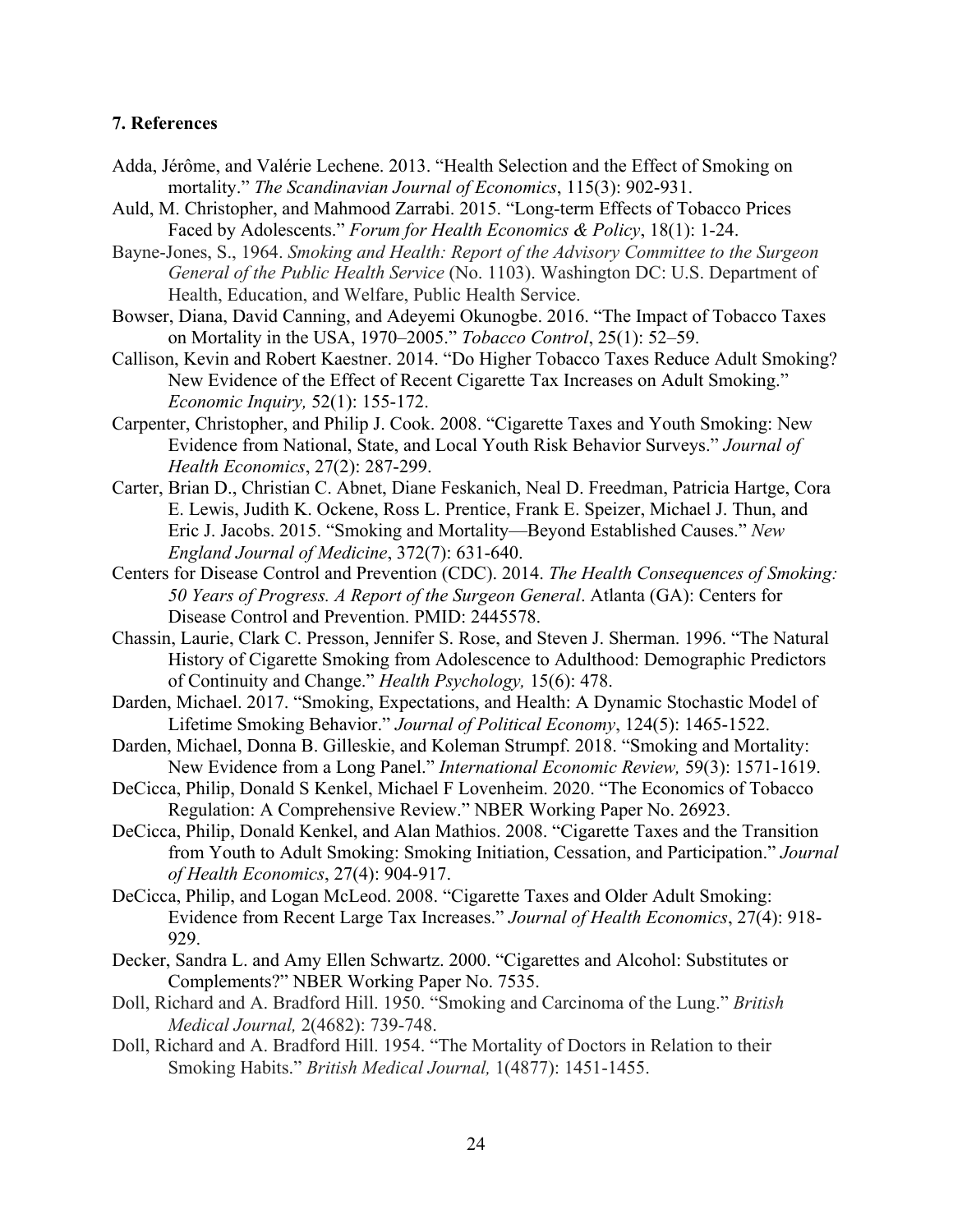- Doll, Richard and A. Bradford Hill. 1964. "Mortality in Relation to Smoking: Ten Years' Observations of British Doctors." *British Medical Journal*, 1(5395): 1399-1410.
- Doll, Richard, Richard Peto, Jillian Boreham, and Isabelle Sutherland. 2004. "Mortality in Relation to Smoking: 50 Years' Observations on Male British Doctors." *British Medical Journal*, 328(7455): 1519–1528.
- Fang, Hanming, Michael Keane, Ahmed Khwaja, Martin Salm, and Dan Silverman. 2007. "Testing the Mechanisms of Structural Models: The Case of the Mickey Mantle Effect." *American Economic Review*, 9*7*(2): 53-59.
- Federal Emergency Management Agency (FEMA), 2012. "Smoking-Related Fires in Residential Buildings." *Topical Fire Report Series,* 13(6).
- Gilleskie, Donna B. and Koleman S. Strumpf. 2005. "The Behavioral Dynamics of Youth Smoking." *Journal of Human Resources*, 40(4): 822-866.
- Glied, Sherry. 2002. "Youth Tobacco Control: Reconciling Theory and Empirical Evidence." *Journal of Health Economics*, 21(1): 117-135.
- Gruber, Jonathan. 2001. "Youth Smoking in the 1990's: Why Did it Rise and What are the Long-Run Implications?" *American Economic Review*, 91(2): 85-90.
- Gruber, Jonathan and Michael Frakes. 2006. "Does Falling Smoking Lead to Rising Obesity?" *Journal of Health Economics*, 25: 183–197.
- Gruber, Jonathan and Botond Kőszegi. 2004. "Tax Incidence When Individuals are Time-Inconsistent: The Case of Cigarette Excise Taxes." *Journal of Public Economics,* 88(9- 10): 1959-1987.
- Gruber, Jonathan, and Jonathan Zinman. 2001. "Youth Smoking in the United States: Evidence and Implications." In *Risky Behavior Among Youths: An Economic Analysis*, Chicago: University of Chicago Press, pp. 69-120.
- Hammond, E. Cuyler and Daniel Horn. 1958. "Smoking and Death Rates—Report on Forty-Four Months of Follow-up of 187,783 Men." *JAMA*, 166(11): 1294-1308.
- Hansen, Benjamin, Joseph J. Sabia, and Daniel I. Rees. 2017. "Have Cigarette Taxes Lost Their Bite? New Estimates of the Relationship between Cigarette Taxes and Youth Smoking." *American Journal of Health Economics,* 3(1): 60-75.
- Hetzel, Alice M. 1997. *History and Organization of the Vital Statistics System*. Washington DC: National Center for Health Statistics.
- Holford, Theodore R., David T. Levy, Lisa A. McKay, Lauren Clarke, Ben Racine, Rafael Meza, Stephanie Land, Jihyoun Jeon, and Eric J. Feuer. 2014. "Patterns of Birth Cohort– Specific Smoking Histories, 1965–2009." *American Journal of Preventive Medicine*, 46(2): e31-e37.
- Jha, Prabhat, Chinthanie Ramasundarahettige, Victoria Landsman, Brian Rostron, Michael Thun, Robert N Anderson, Tim McAfee, and Richard Peto. 2013. "21st-Century Hazards of Smoking and Benefits of Cessation in the United States." *New England Journal of Medicine*, 368(4): 341-350.
- Khwaja, A., Silverman, D., Sloan, F. and Wang, Y., 2009. "Are Mature Smokers Misinformed?" *Journal of Health Economics*, 28 (2): 385-397.
- Lariscy, Joseph T., 2019. "Smoking-attributable Mortality by Cause of Death in the United States: An Indirect Approach." *SSM Population Health*, 7: 100349.
- Lillard, Dean R., Eamon Molloy and Andrew Sfekas. 2013. "Smoking Initiation and the Iron Law of Demand." *Journal of Health Economics*, 32(1): 114-127.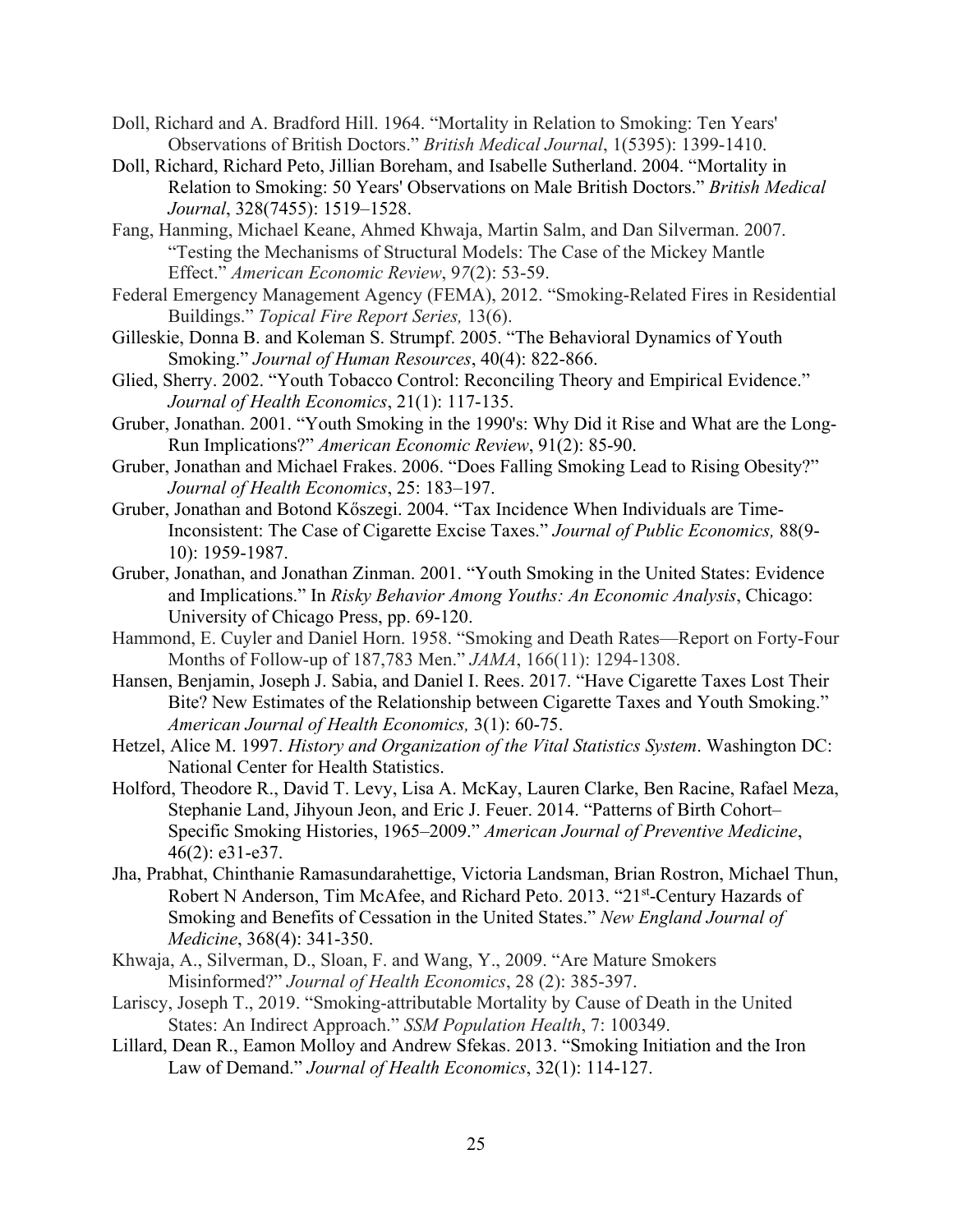- Manning, Willard, Emmett Keeler, Joseph P. Newhouse, Elizabeth Sloss, and Jeffrey Wasserman. 1991. "*The Costs of Poor Health Habits*. Cambridge, MA: Harvard University Press.
- Moore, Michael J. 1996. "Death and Tobacco Taxes." *The Rand Journal of Economics*, 27(2): 415–428.
- O'Donoghue, Ted, and Matthew Rabin. 2006. "Optimal Sin Taxes" *Journal of Public Economics,* 90(10-11): 1825-1849.
- Orzechowski, W. and R.C. Walker. 2018. *The Tax Burden on Tobacco 2017: Historical Compilation*. Arlington, VA.
- Paavola, M., Vartiainen, E. and Puska, P., 1996. "Predicting Adult Smoking: The Influence of Smoking during Adolescence and Smoking Among Friends and Family." *Health Education Research*, 11(3): 309-315.
- Pirie, Kirstin, Richard Peto, Gillian K. Reeves, Jane Green, Valerie Beral, and Million Women Study Collaborators. 2013. "The 21<sup>st</sup> Century Hazards of Smoking and Benefits of Stopping: A Prospective Study of One Million Women in the UK." *The Lancet*, 381(9861): 133-141.
- Tauchmann, Harald, Silja Lenz, Till Requate, and Christoph M. Schmidt. 2013. "Tobacco and Alcohol: Complements or Substitutes? A Structural Model Approach to Insufficient Price Variation in Individual-level Data." *Empirical Economics*, 45: 539–566.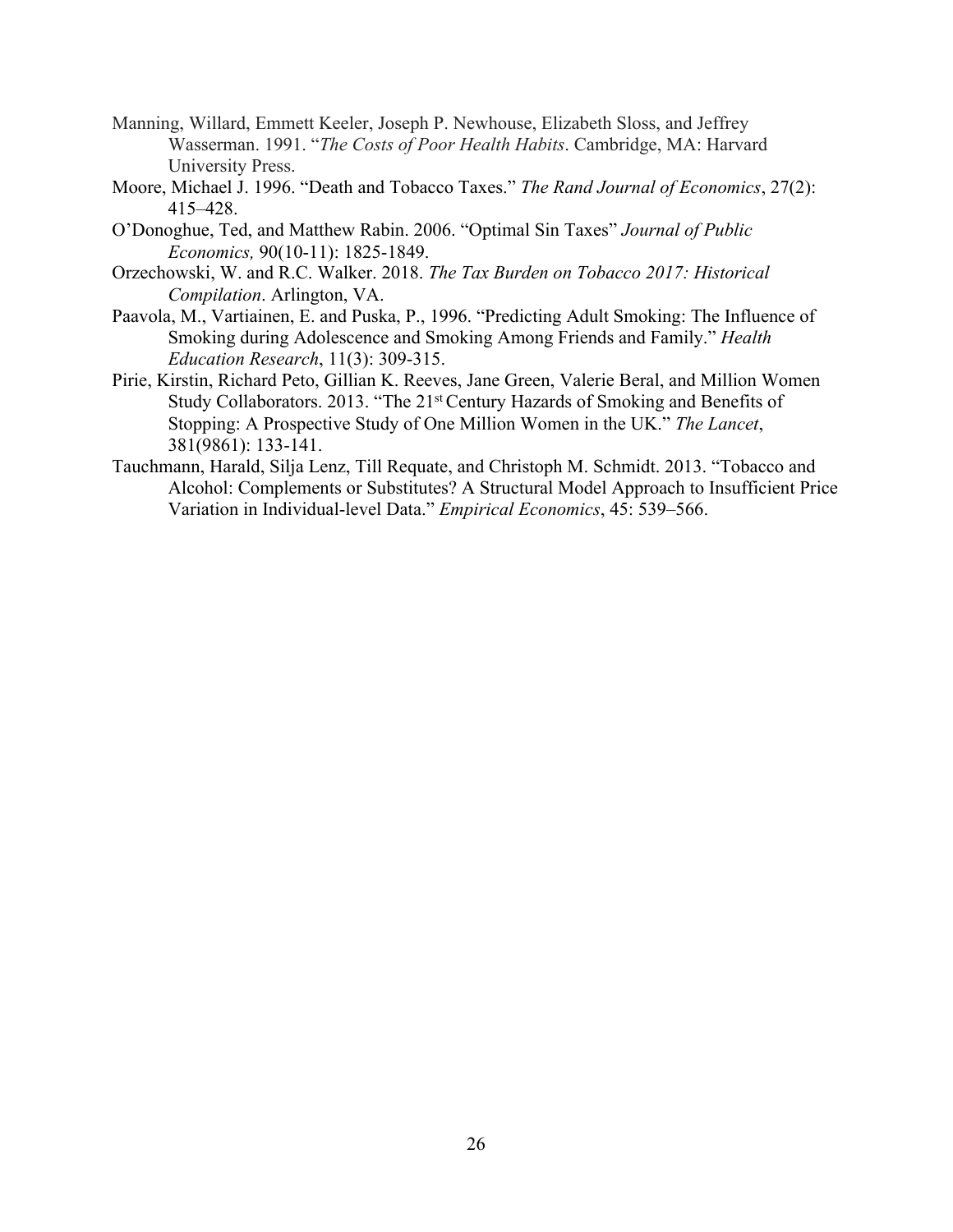## **Table 1. Summary Statistics**

## A. TUS-CPS, 1992-2018 All Men Women Observations 1,060,693 469,119 591,574  $Currently Smokes$   $0.23$   $0.25$   $0.22$ Mean Min Max Age at Interview  $40.9$  20 75 Birth year 1962 1943 1998 Cigarette Tax, Ages 14 to 17 (2005 \$/pack) \$0.76 \$0.23 \$4.63 B. U.S. Death Certificates, 1990-2018 All Men Women Total Deaths 15,057,114 9,317,431 5,739,683 All-Cause Mortality Rate 375 463 287 Smoking-Related Mortality Rate 170 213 126 Mean Min Max Age at death 41.6 20 75 Birth year 1964 1943 1990 Cigarette Tax, Ages 14 to 17 (2005 \$/pack) \$0.77 \$0.23 \$2.83

Notes: The sample in Panel A is limited to respondents 20 years of age and older, born 1943 and later in the 51 states and D.C. with non-missing information on smoking and gender. The sample in Panel B is drawn from the universe of death certificates in the U.S. from 1990 to 2018, limited to birth years 1943-1990 and to people born in the 50 states and Washington D.C. "Currently smokes" is the share of population reporting smoking some days or every day. Mortality rates are per 100,000 person-years. See appendix for the definition of smoking-related mortality.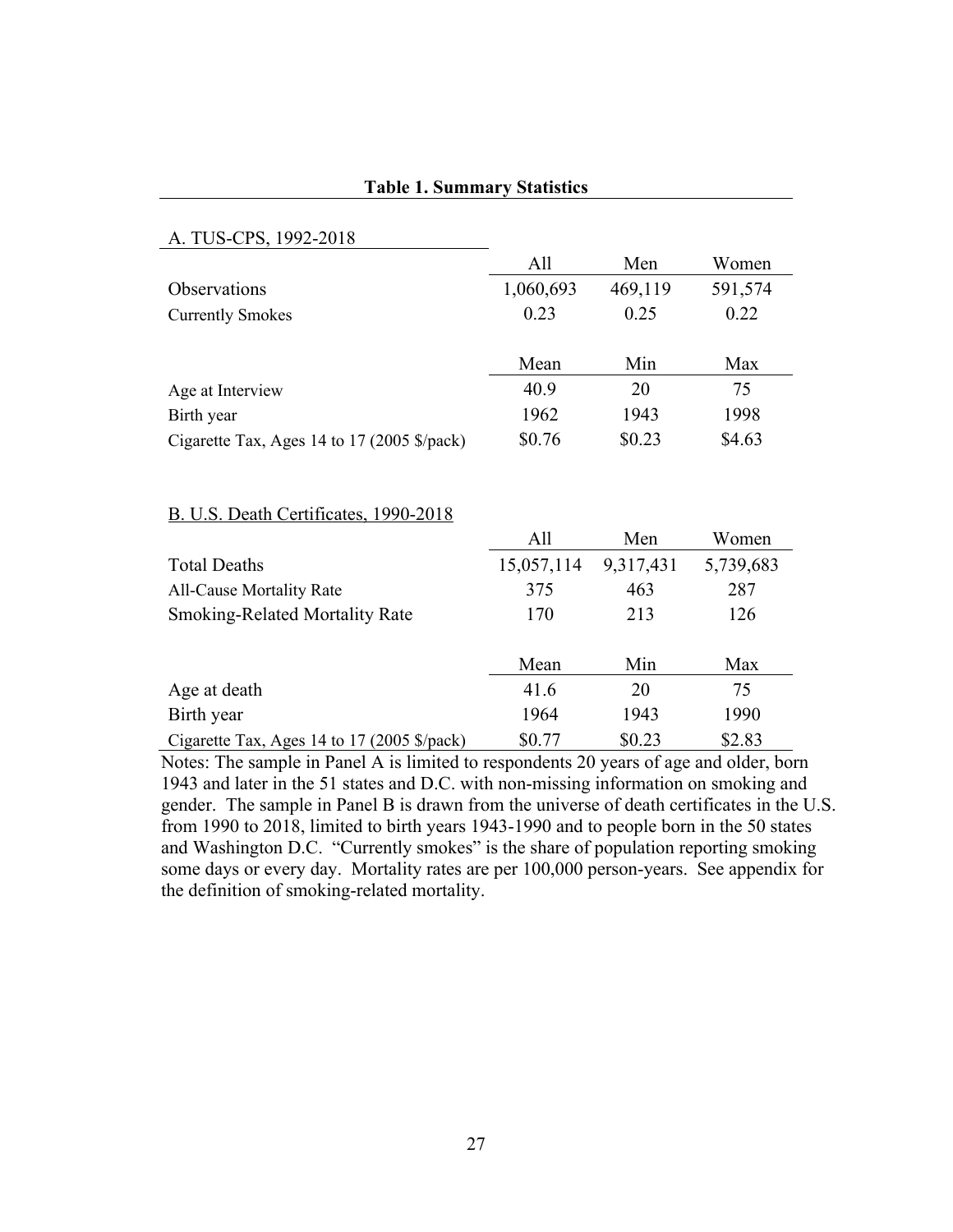| Table 2. Teenage Cigarette Taxes and Adult Smoking Participation |                |                     |                       |
|------------------------------------------------------------------|----------------|---------------------|-----------------------|
|                                                                  | (1)            | (2)                 | (3)                   |
|                                                                  | <b>TUS-CPS</b> |                     |                       |
| Sample                                                           | Pooled         | <b>TUS-CPS Male</b> | <b>TUS-CPS Female</b> |
| Teen Tax                                                         | $-0.018***$    | $-0.021**$          | $-0.015*$             |
|                                                                  | (0.007)        | (0.009)             | (0.008)               |
| Mean of dependent variable                                       | 0.233          | 0.250               | 0.220                 |
| N                                                                | 1,060,693      | 469,119             | 591,574               |
|                                                                  |                |                     |                       |

Notes: The sample is composed of TUS-CPS respondents 20 years of age and older, 1992- 2018. OLS estimates of the effect of cigarette taxes experienced as a teenager on adult smoking participation are reported. The dependent variable is equal to 1 if respondent *i* was a current *s*moker in year *t*. Controls include birth-year by age fixed effects, state fixed effects, and state-specific linear time trends. In addition, the following current (i.e., year of survey) and teenage (i.e., at ages 14-17) state-level variables are included: the per-pack cigarette tax in 2005 dollars, the state unemployment rate, minimum legal purchase age of tobacco indicators, and an indicator for whether there was a comprehensive smoking law in effect. Current state of residence is used to impute state of residence as a teenager. Standard errors corrected for clustering at the state level are reported in parentheses.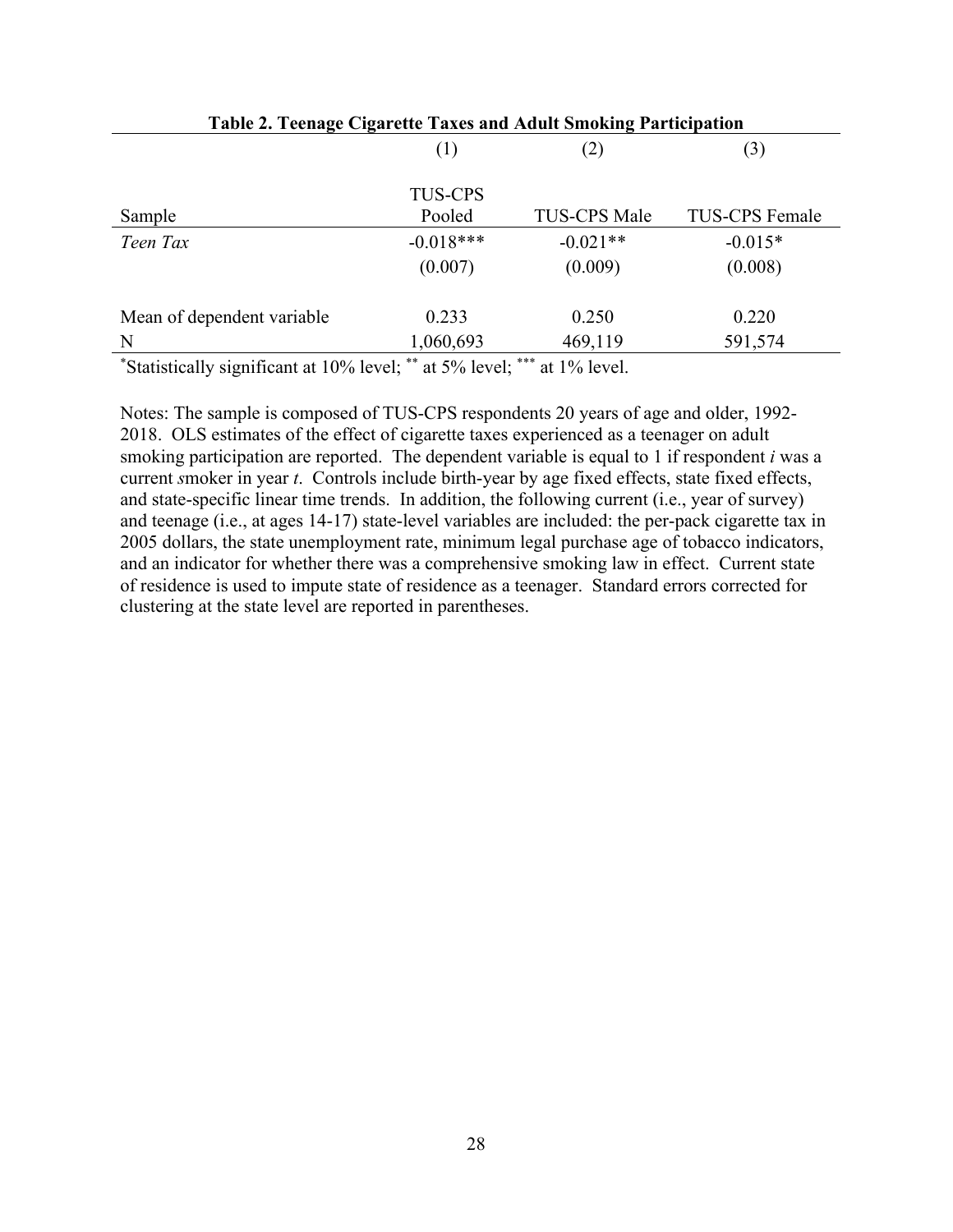| Table 3. Teenage Cigarette Taxes and All-Cause Mortality |             |             |           |  |
|----------------------------------------------------------|-------------|-------------|-----------|--|
|                                                          | (1)         | (2)         | (3)       |  |
| Sample                                                   | Pooled      | Men         | Women     |  |
| Teen Tax                                                 | $-24.09***$ | $-36.99***$ | $-12.42*$ |  |
|                                                          | (8.43)      | (11.26)     | (6.46)    |  |
| Mean of dependent                                        |             |             |           |  |
| variable                                                 | 375.40      | 463.44      | 286.92    |  |
| N                                                        | 60,282      | 60,282      | 60,282    |  |

Notes: The mortality data are composed of U.S. death certificates from 1990 to 2018, limited to ages 20 and older. The data are collapsed to the birth state-birth year-year level and combined with the 1990 Census to calculate mortality rates per 100,000 person-years. OLS estimates of the effect of cigarette taxes experienced as a teenager on mortality rates are reported. The dependent variable is the all-cause mortality rate in year *t* for birth cohort *c* and birth state *s*. Controls include birth-year by age fixed effects, birth state fixed effects, and birth state-specific linear time trends. In addition, the following current (i.e., year of death) and teenage (i.e., at ages 14-17) state-level variables are included: the per-pack cigarette tax in 2005 dollars, the state unemployment rate, minimum legal purchase age of tobacco indicators, and an indicator for whether there was a comprehensive smoking law in effect. Observations are weighted by population per birth-state by birth-year cell. Standard errors corrected for clustering at the state level are reported in parentheses.

| <b>Table 4. Teenage Cigarette Taxes and Smoking-Related Mortality</b> |                                                                                 |                |            |  |
|-----------------------------------------------------------------------|---------------------------------------------------------------------------------|----------------|------------|--|
|                                                                       | (1)                                                                             | (2)            | (3)        |  |
| Sample                                                                | Pooled                                                                          | Men            | Women      |  |
| Teen Tax                                                              | $-18.48***$                                                                     | $-28.42***$    | $-9.55***$ |  |
|                                                                       | (5.77)                                                                          | (7.91)         | (4.19)     |  |
| Mean of dependent                                                     |                                                                                 |                |            |  |
| variable                                                              | 169.98                                                                          | 212.80         | 126.95     |  |
| N                                                                     | 60,282                                                                          | 60,282         | 60,282     |  |
|                                                                       | the contract of the contract of the contract of the contract of the contract of | alle alle alle |            |  |

\* Statistically significant at 10% level; \*\* at 5% level; \*\*\* at 1% level.

Notes: The dependent variable is the smoking-related mortality rate in year *t* for birth cohort *c* and birth state *s*. Please see the notes to Table 3 for more details and Appendix A for the definition of smoking-related mortality.

## **Table 5. Teenage Cigarette Taxes and Smoking-Related Mortality by Cause**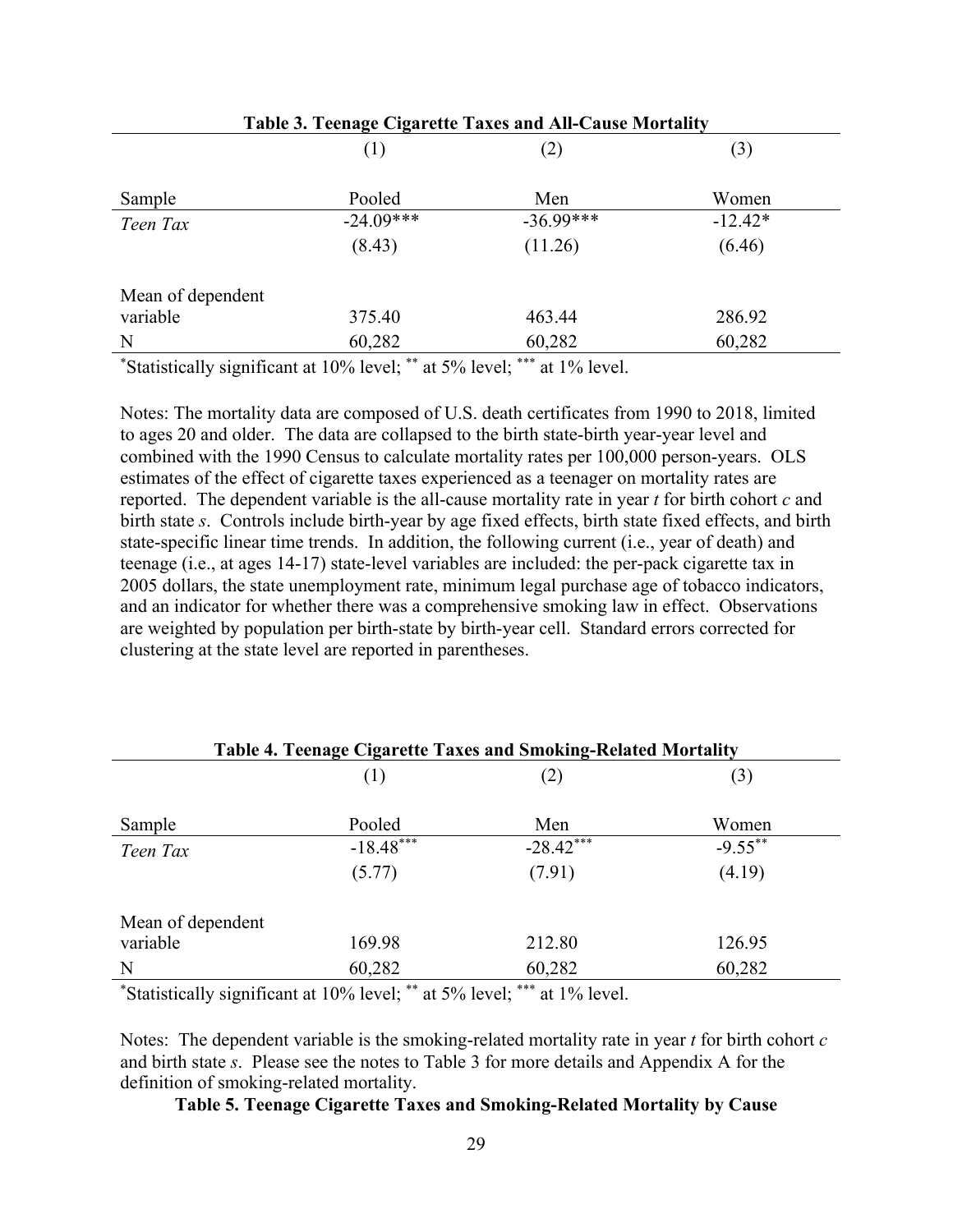|              | (1)            | (2)       | (3)         | (4)           | (5)       |
|--------------|----------------|-----------|-------------|---------------|-----------|
|              | Respiratory    |           |             |               |           |
|              | <i>Disease</i> | Cancer    | Lung Cancer | Heart Disease | Diabetes  |
| Sample       | Pooled         | Pooled    | Pooled      | Pooled        | Pooled    |
| Teen Tax     | $-2.88***$     | $-4.61**$ | $-3.28*$    | $-9.49***$    | $-1.50**$ |
|              | (1.01)         | (2.07)    | (1.76)      | (3.36)        | (0.69)    |
| Mean of dep. |                |           |             |               |           |
| var.         | 17.96          | 59.92     | 26.57       | 80.12         | 11.98     |
| N            | 60,282         | 60,282    | 60,282      | 60,282        | 60,282    |

Notes: The dependent variable is the smoking-related mortality rate by component in year *t* for birth cohort *c* and birth state *s*. Please see the notes to Table 3 for more details and Appendix A for the definition of smoking-related mortality. The sample is pooled across genders in each column.

| Table 6. Teenage Cigarette Taxes on Homicides and Non-Fire Accidents (Placebo Causes) |         |         |        |  |
|---------------------------------------------------------------------------------------|---------|---------|--------|--|
|                                                                                       | (1)     | (2)     | (3)    |  |
| Sample                                                                                | All     | Male    | Female |  |
| Teen Tax                                                                              | $-0.42$ | $-1.67$ | 0.91   |  |
|                                                                                       | (1.40)  | (2.06)  | (0.98) |  |
| Mean of dependent                                                                     |         |         |        |  |
| variable                                                                              | 46.84   | 67.81   | 25.77  |  |
| N                                                                                     | 60,282  | 60,282  | 60,282 |  |

\* Statistically significant at 10% level; \*\* at 5% level; \*\*\* at 1% level.

Notes: The dependent variable is mortality from homicides and non-fire accidents per 100,000 in year *t* for birth cohort *c* and birth state *s*. Please see the notes to Table 3 for more details and Appendix A for the definitions of homicides and non-fire accidents.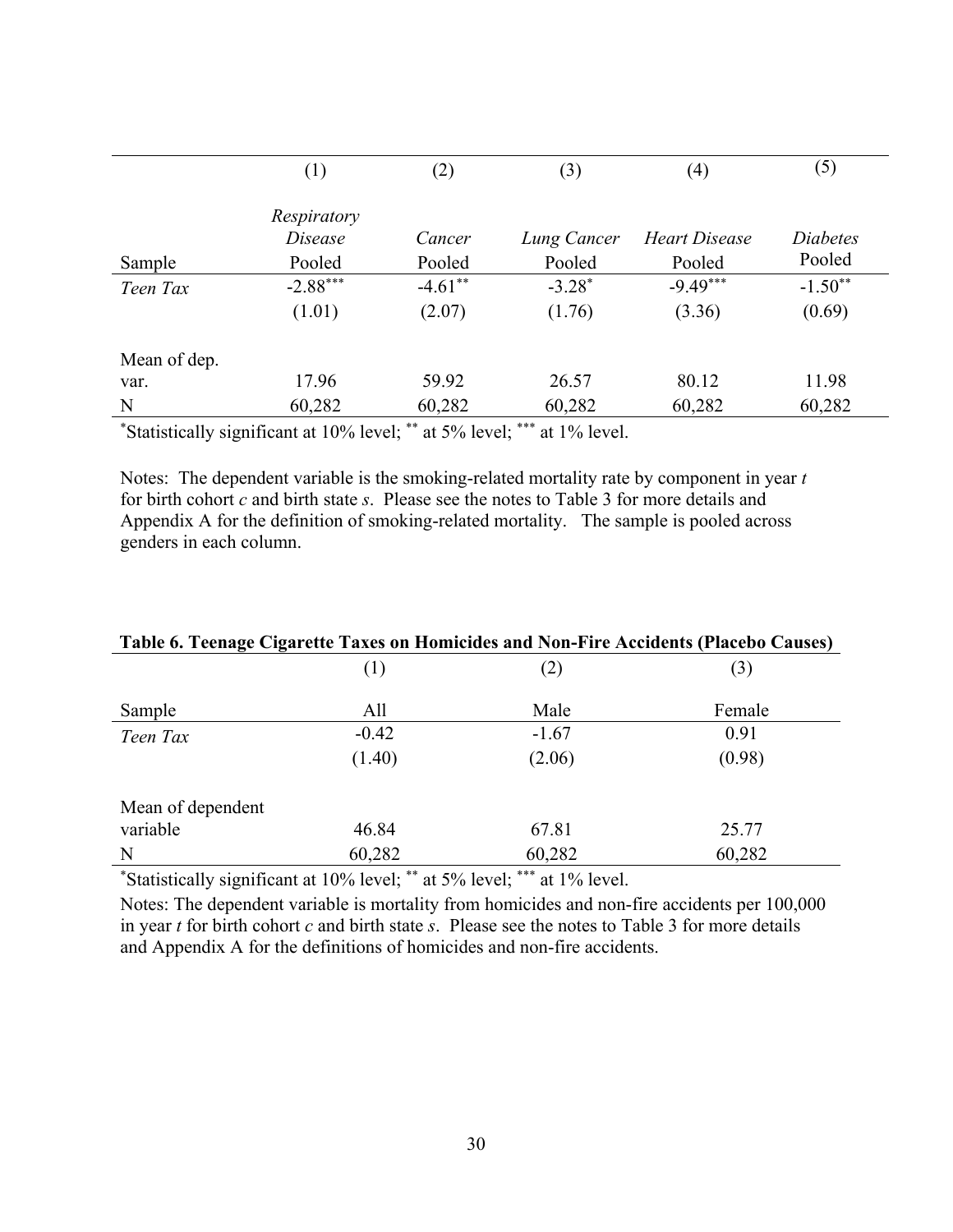



Notes: Cigarette tax data are from Orzechowski and Walker (2019).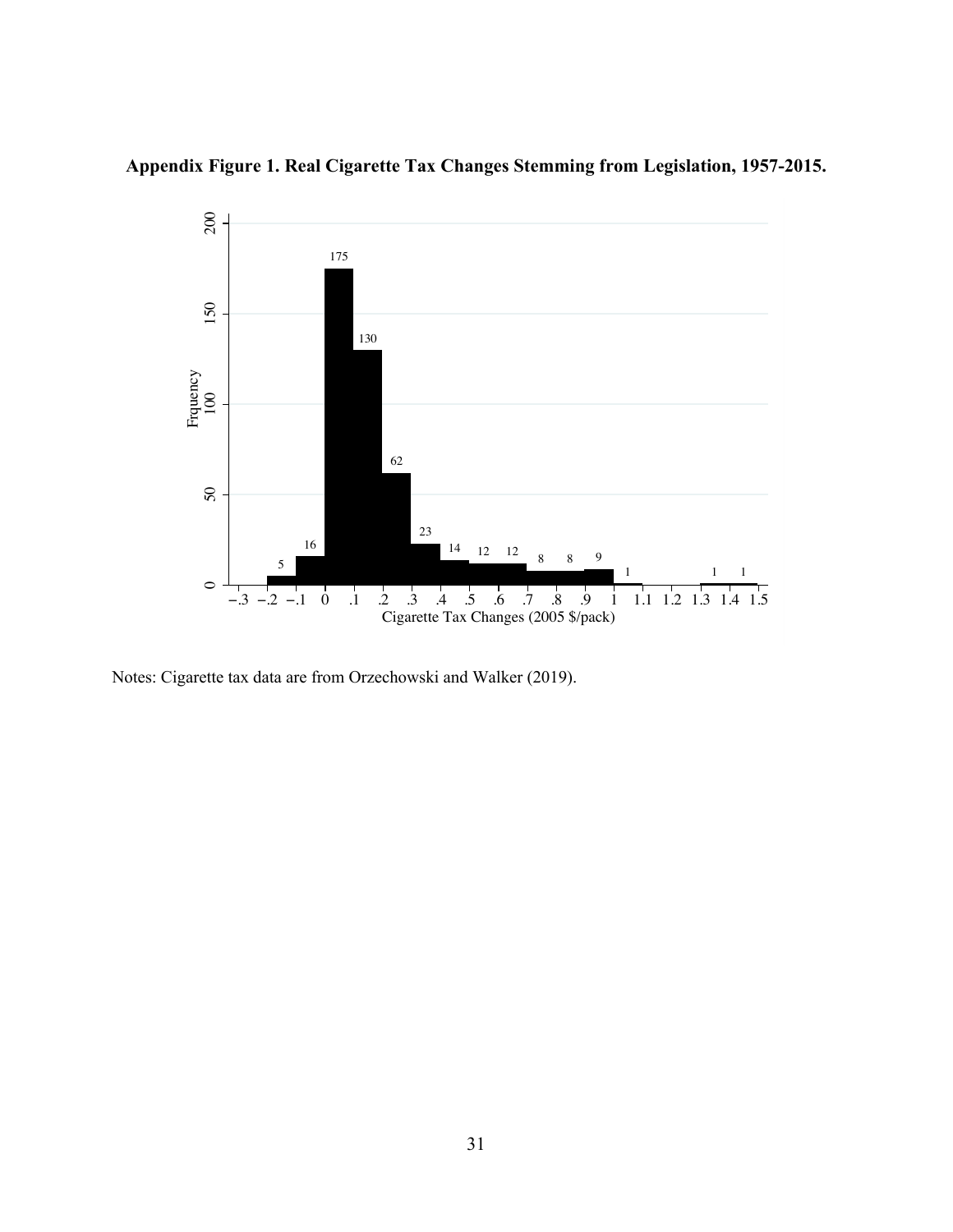

**Appendix Figure 2. Nominal Cigarette Tax Changes across States, 1957-2015.**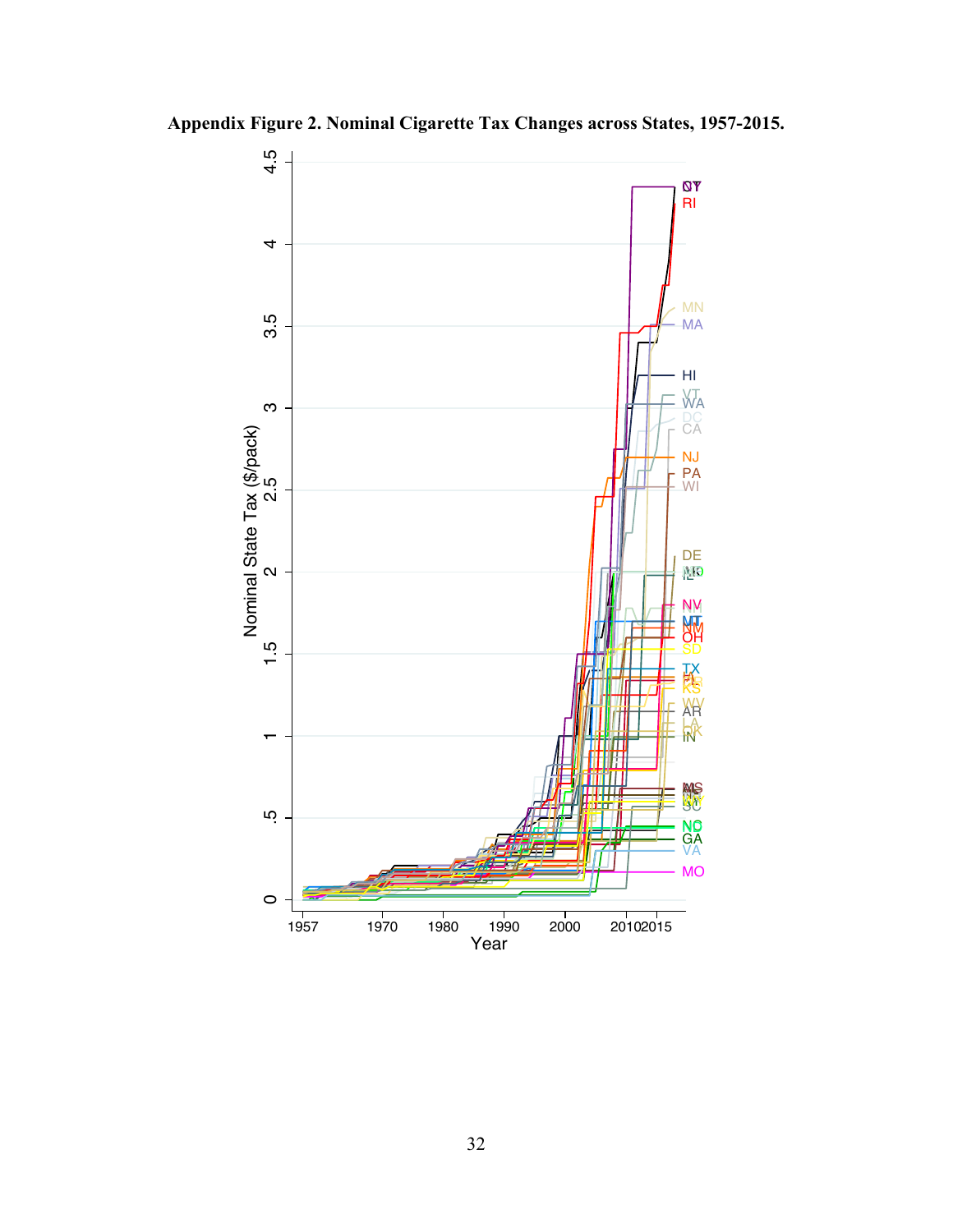## **Appendix Figure 3. Average Per-pack Cigarette Tax (Population Weighted and in 2005 dollars), 1957-2015**



Notes: Cigarette tax data are from Orzechowski and Walker (2019). State populations come from the U.S. Census Bureau State Intercensal Population Tables, available at https://www.census.gov/programssurveys/popest/data/tables.html.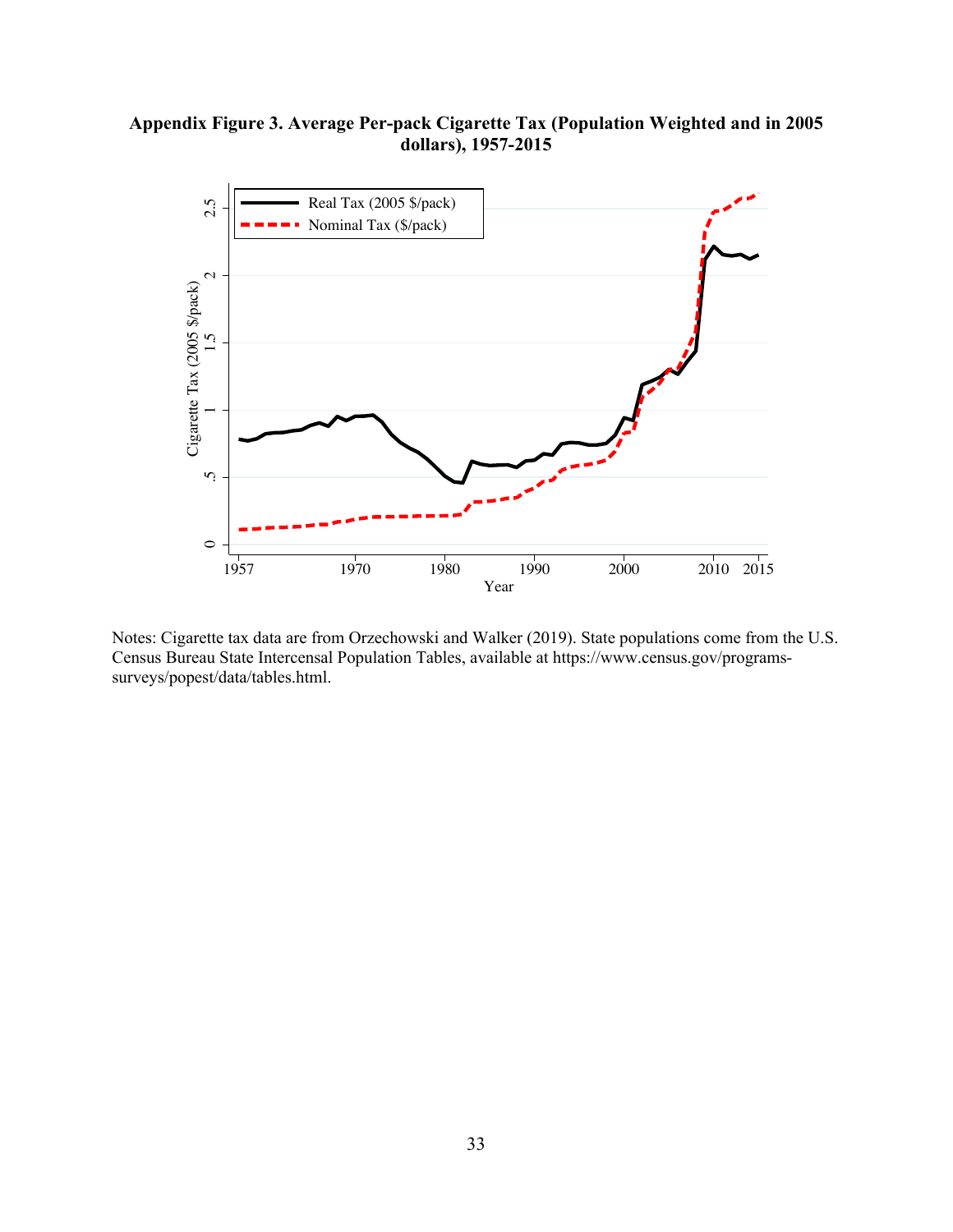| <b>Demographics</b>        |                      |                      |                      |  |
|----------------------------|----------------------|----------------------|----------------------|--|
|                            | (1)                  | (2)                  | (3)                  |  |
|                            | <b>Adult Smoking</b> | <b>Adult Smoking</b> | <b>Adult Smoking</b> |  |
| Sample                     | <b>TUS-CPS All</b>   | <b>TUS-CPS Male</b>  | TUS-CPS Female       |  |
| Teen Tax, 11 to 19         | $-0.013**$           | $-0.018**$           | $-0.009$             |  |
|                            | (0.006)              | (0.009)              | (0.008)              |  |
| Mean of dependent variable | 0.233                | 0.250                | 0.220                |  |
| N                          | 1,060,693            | 469,119              | 591,574              |  |

## **Table A1. Teenage Cigarette Taxes and Adult Smoking: Controlling for Individual-Level Demographics**

\* Statistically significant at 10% level; \*\* at 5% level; \*\*\* at 1% level.

Notes: All respondents were at least 20 years of age. Adult Smoking is equal to 1 if *i* was a current smoker (and is equal to 0 otherwise). Controls include birth year fixed effect, gender, race, education level, state specific time trend fixed effects, age-birth cohort fixed effects, state fixed effects, current (year of survey, in state of residence) and teen (ages 14-17, in state of residence): unemployment rates, minimum legal purchase age of tobacco, comprehensive smoking law. Specifications also control for current cigarette tax rates. In the TUS-CPS, we use the current state of residence to impute state of residence as a teenager. Standard errors are clustered at state level and are reported in parentheses.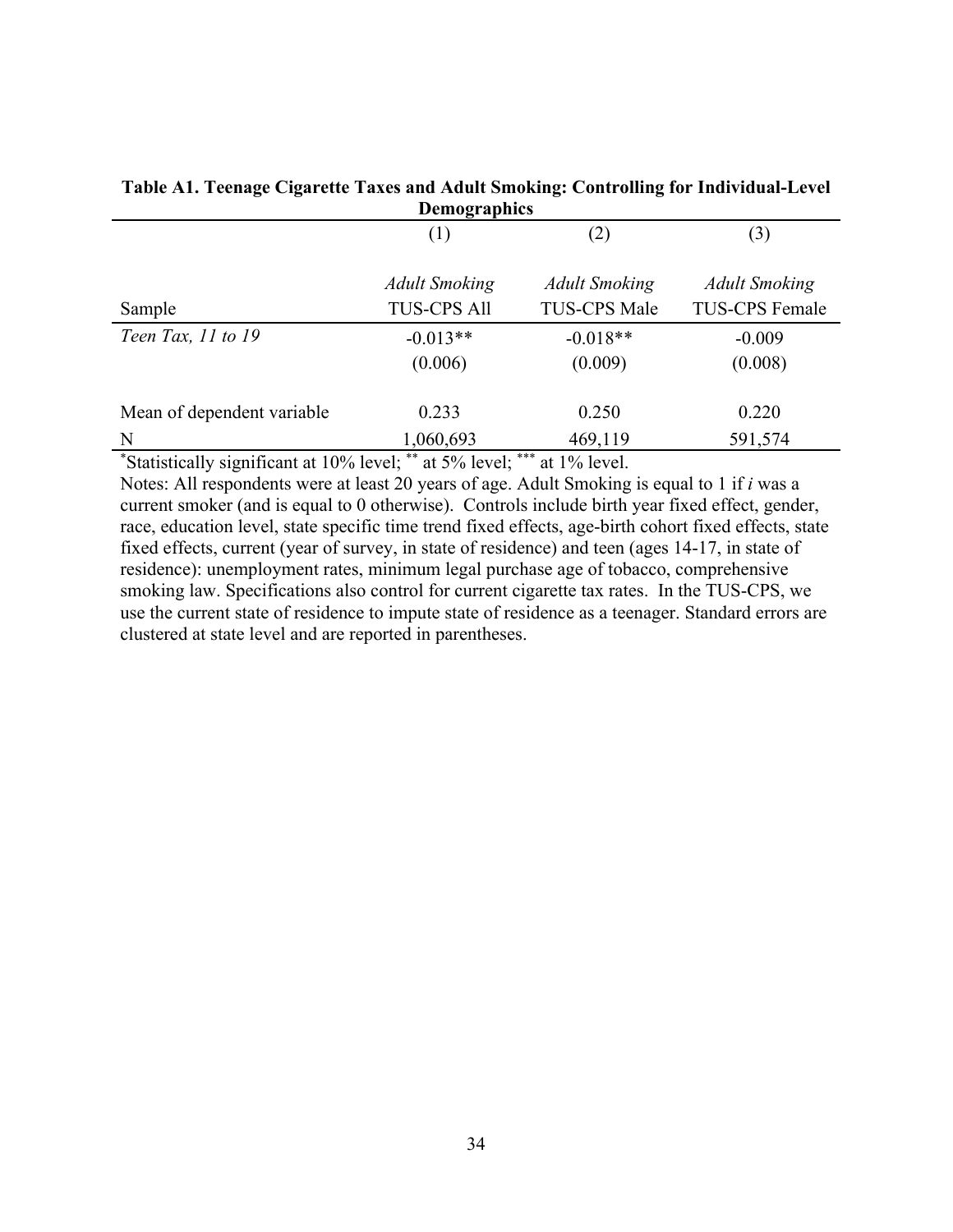| Table A2. Teenage eigarette Taxes Air-Cause Mortancy. To Audit-Dated Controls |             |             |             |  |
|-------------------------------------------------------------------------------|-------------|-------------|-------------|--|
|                                                                               | (1)         | (2)         | (3)         |  |
| Sample                                                                        | All         | Male        | Female      |  |
| Teen Tax                                                                      | $-44.85***$ | $-66.50***$ | $-25.82***$ |  |
|                                                                               | (11.53)     | (16.50)     | (8.05)      |  |
| Mean of dependent                                                             |             |             |             |  |
| variable                                                                      | 375.40      | 463.44      | 286.92      |  |
| N                                                                             | 60,282      | 60,282      | 60,282      |  |

**Table A2. Teenage Cigarette Taxes All-Cause Mortality: No Adult-Dated Controls** 

\* Statistically significant at 10% level; \*\* at 5% level; \*\*\* at 1% level.

The dependent variable is the smoking-related mortality rate in year *t* for birth cohort *c* and birth state *s*. Please see the notes to Table 3 for more details. This table differs from Table 3 because it drops the adult-dated controls.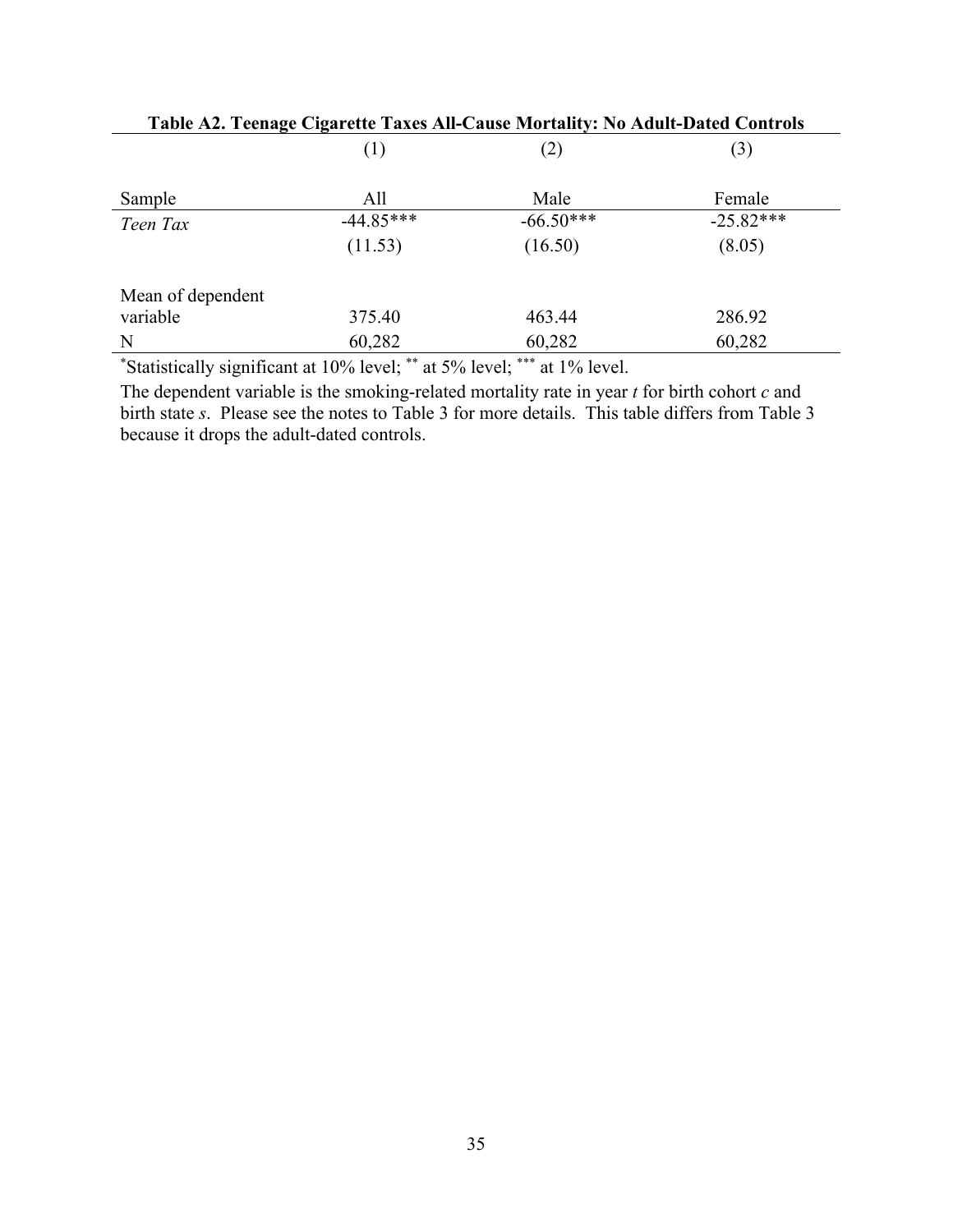| Table Ao. Cigarette Taxes at Ages 11-12 and Addit Smoking |                      |                      |                       |
|-----------------------------------------------------------|----------------------|----------------------|-----------------------|
|                                                           | (1)                  | (2)                  | (3)                   |
|                                                           | <b>Adult Smoking</b> | <b>Adult Smoking</b> | <b>Adult Smoking</b>  |
| Sample                                                    | <b>TUS-CPS All</b>   | TUS-CPS Male         | <b>TUS-CPS Female</b> |
| Teen Tax, 11 to 19                                        | $-0.024***$          | $-0.031**$           | $-0.019*$             |
|                                                           | (0.009)              | (0.012)              | (0.010)               |
| Mean of dependent variable                                | 0.235                | 0.252                | 0.222                 |
| N                                                         | 996,009              | 440,338              | 555,671               |

**Table A3. Cigarette Taxes at Ages 11-19 and Adult Smoking**

\* Statistically significant at 10% level; \*\* at 5% level; \*\*\* at 1% level.

Notes: Please see the notes to Table 2 for more details. This table differs from Table 2 because it measures teenage variables (i.e., the cigarette tax and other polices) as the average for ages 11-19 (as opposed to 14-17).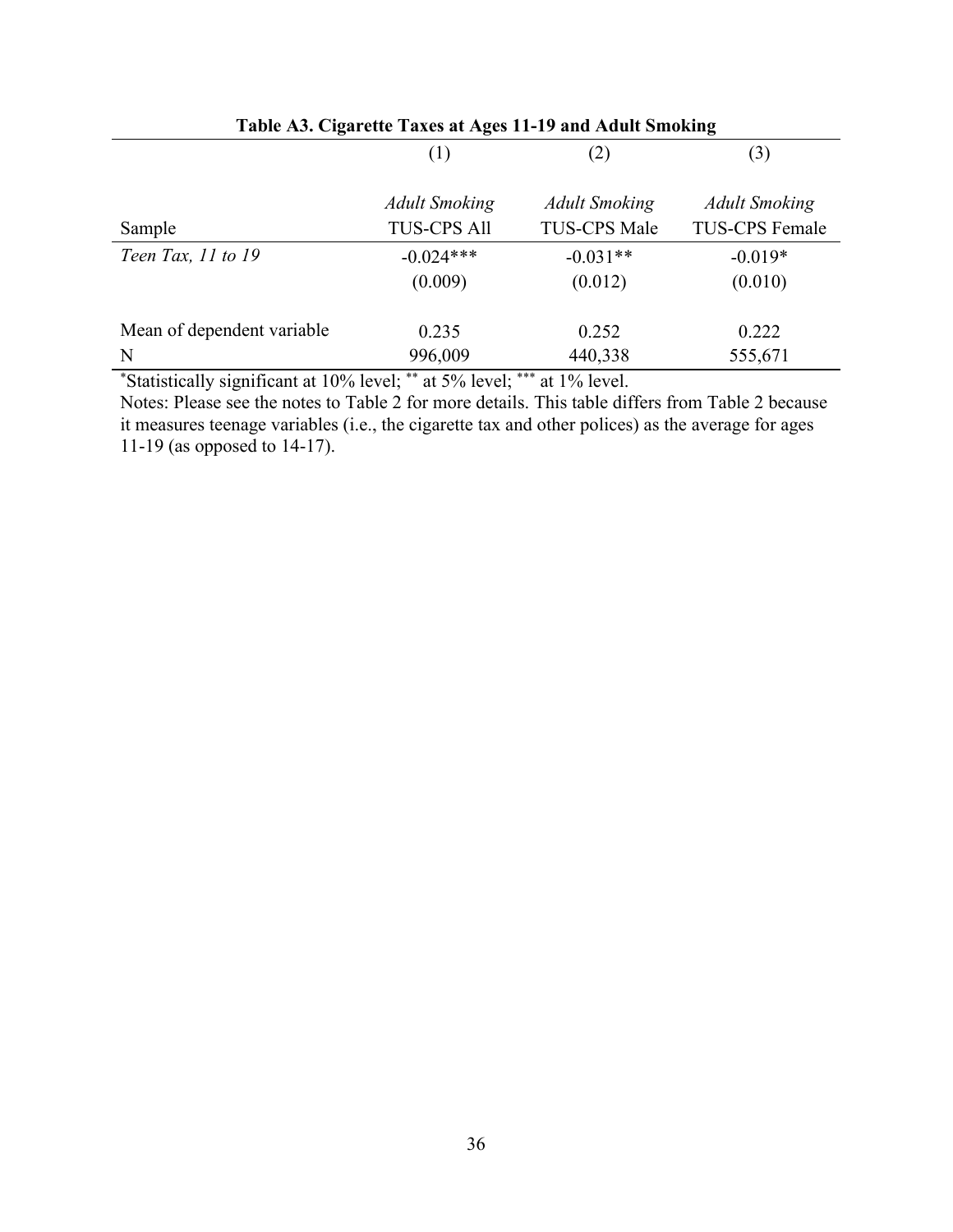| Table A4. Cigarette Taxes at Ages 11-19 and All-Cause Mortality |            |             |          |  |
|-----------------------------------------------------------------|------------|-------------|----------|--|
|                                                                 | (1)        | (2)         | (3)      |  |
| Sample                                                          | All        | Male        | Female   |  |
| Teen Tax                                                        | $-31.22**$ | $-50.80***$ | $-14.05$ |  |
|                                                                 | (12.18)    | (16.61)     | (9.07)   |  |
| Mean of dependent                                               |            |             |          |  |
| variable                                                        | 375.40     | 463.44      | 286.92   |  |
| N                                                               | 60,282     | 60,282      | 60,282   |  |

Notes: Please see the notes to Table 3 for more details. This table differs from Table 2 because it measures teenage variables (i.e., the cigarette tax and other polices) as the average for ages 11-19 (as opposed to 14-17).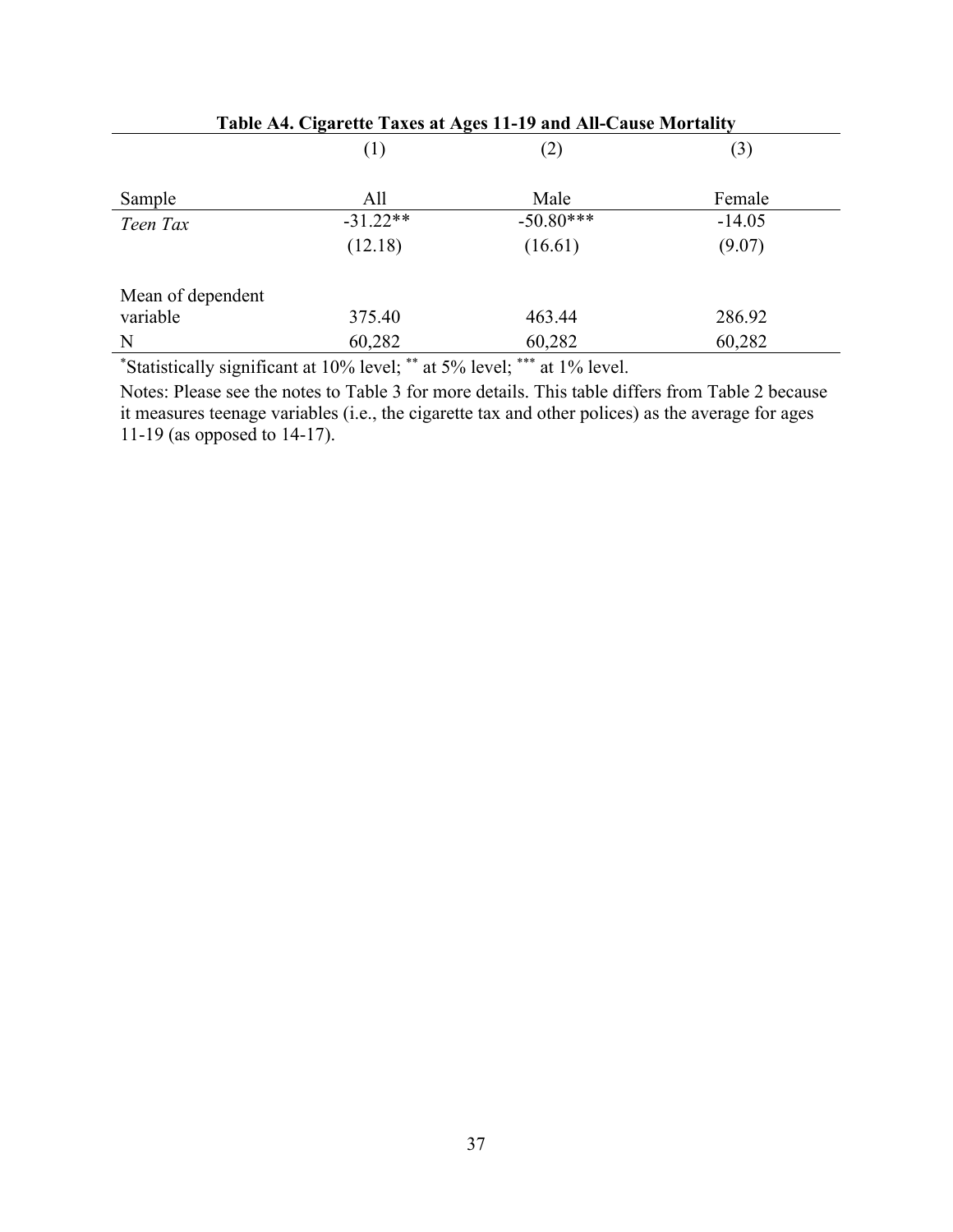| Table A5. Teenage Cigarette Taxes and Placebo Causes of Death |         |         |         |  |
|---------------------------------------------------------------|---------|---------|---------|--|
|                                                               | (1)     | (2)     | (3)     |  |
|                                                               |         |         |         |  |
| A. Homicide                                                   |         |         |         |  |
|                                                               | All     | Male    | Female  |  |
| Teen Tax                                                      | $-0.53$ | $-1.23$ | 0.14    |  |
|                                                               | (0.50)  | (0.94)  | (0.18)  |  |
| Mean, dep. var.                                               | 8.38    | 13.19   | 3.54    |  |
| <b>B.</b> Vehicle Deaths                                      |         |         |         |  |
|                                                               | All     | Male    | Female  |  |
| Teen Tax                                                      | $-0.28$ | $-0.46$ | $-0.09$ |  |
|                                                               | (0.29)  | (0.50)  | (0.181) |  |
| Mean, dep. var.                                               | 15.80   | 22.92   | 8.64    |  |
| D. Accidents, not<br>fire or vehicle deaths                   |         |         |         |  |
|                                                               | All     | Male    | Female  |  |
| Teen Tax                                                      | 0.40    | 0.02    | 0.87    |  |
|                                                               | (1.10)  | (1.42)  | (0.95)  |  |
| Mean, dep. var.                                               | 22.669  | 31.707  | 13.586  |  |

Notes: Please see the notes to Table 3 for more details. This table differs from Table 3 because because the outcome is the count of deaths due to placebo causes, per 100,000 person-years.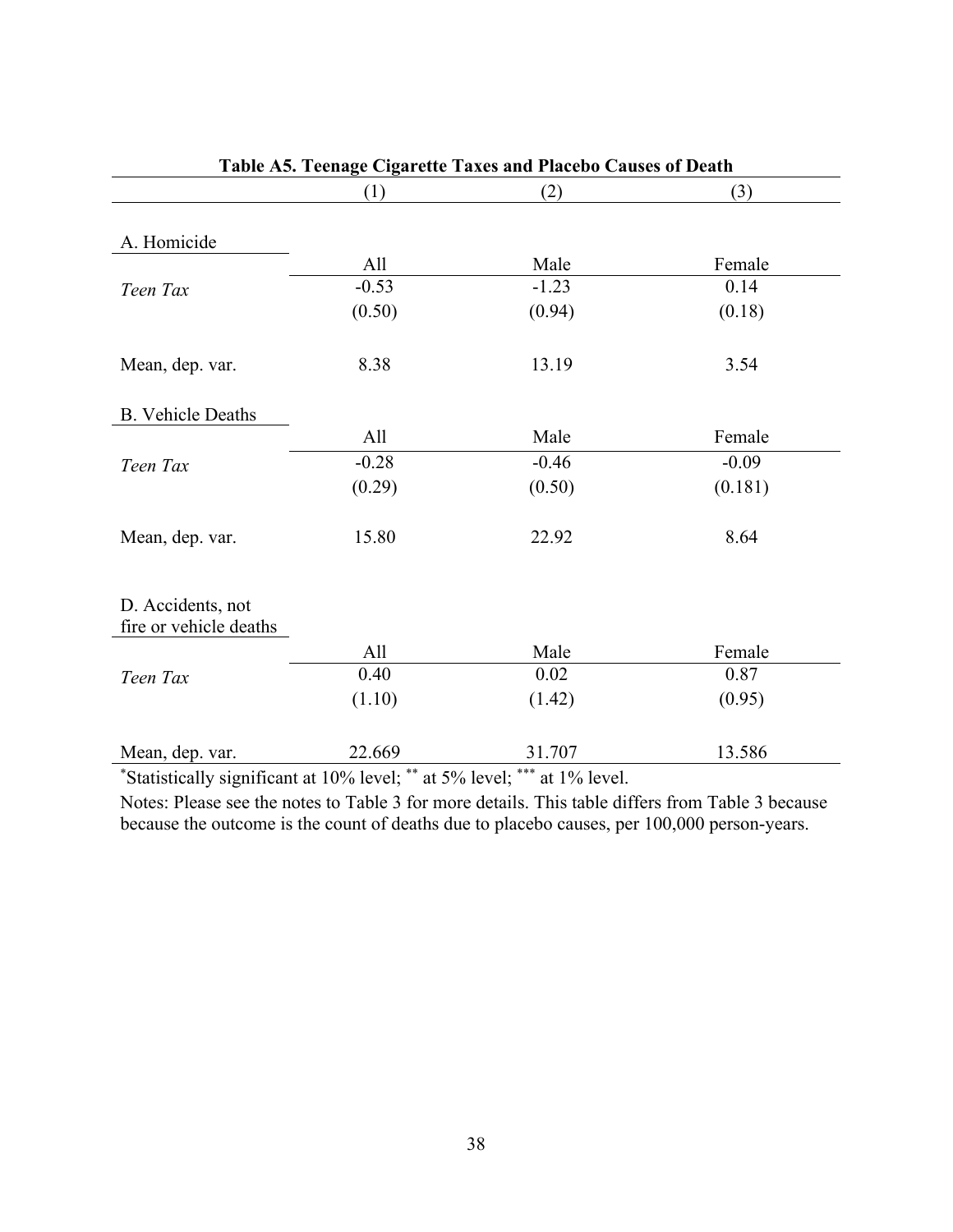Appendix A: Definitions of Smoking-Related Mortality, Homicide, and Accidental Mortality

The death certificate indicates causes of death using the International Statistical Classification of Diseases and Related Health Problems ("ICD Codes"). For deaths occurring before 1999, codes from the 9th edition are used ("ICD-9"). For deaths occurring after 1999, codes from the 10th edition are used ("ICD-10").

#### Smoking-Related Mortality

Following the Lariscy (2019) and CDC (2014) we define smoking-related mortality as deaths due to the following diseases, which are known to be directly caused by smoking:

- Cancers:
	- o lip, oral cavity and pharynx (ICD9: 140-149, ICD10: C00-C14), esophagus (ICD9: 150, ICD10: C15), stomach (ICD9:151, ICD10: C16), colorectal (ICD9: 153, 154, ICD10: C18-C20), liver (ICD9: 155, ICD10: C22), pancreas (ICD9: 157, ICD10: C25), larynx (ICD9: 161, ICD10: C32), trachea/lung/bronchus (ICD9: 162, ICD10: C33-C34), cervix uteri (ICD9: 180, ICD10: C53), urinary bladder (ICD9: 188, ICD10: C67), kidney and renal pelvis (ICD9: 189, ICD10: C64-C65), and acute myeloid leukemia (ICD9: 205, ICD10: C920.0)
- Diabetes: ICD9: 250, ICD10: E10-E14
- Respiratory diseases:
	- o pneumonia, influenza, tuberculosis, bronchitis, emphysema, and chronic airways obstruction disease (ICD9: 010-018, 480-487, 490-492, 496, ICD10: A16-A19, J10-J18, J40-J44)